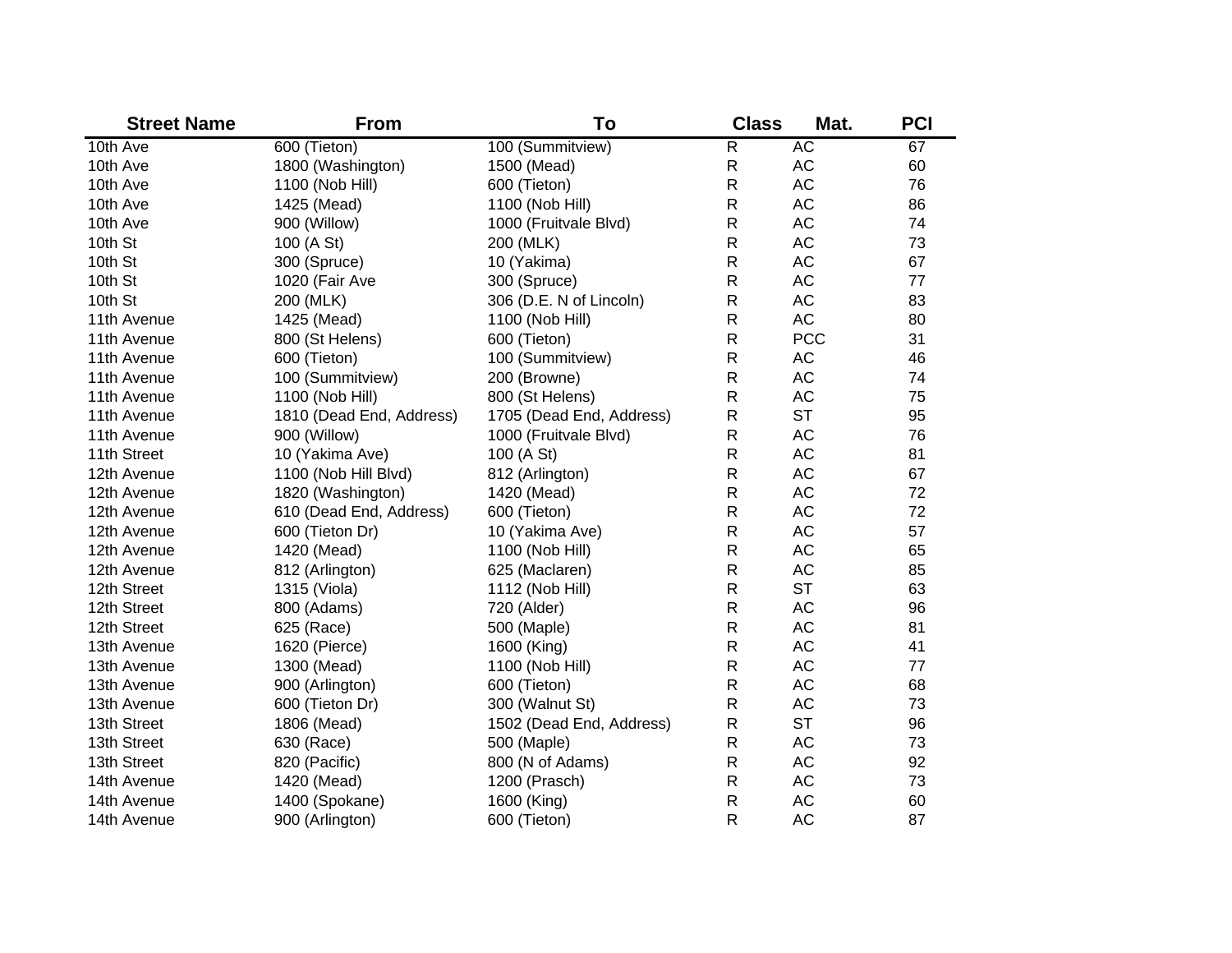| <b>Street Name</b> | <b>From</b>                 | To                       | <b>Class</b> | Mat.       | <b>PCI</b> |
|--------------------|-----------------------------|--------------------------|--------------|------------|------------|
| 14th Avenue        | 600 (Tieton Dr)             | 200 (Chestnut)           | R            | PCC        | 47         |
| 14th Avenue        | 900 (Fruitvale Blvd)        | 910 (Laurel)             | ${\sf R}$    | AC         | 94         |
| 14th Avenue        | 700 (Swan)                  | 800 (Willow)             | $\mathsf{R}$ | AC         | 70         |
| 14th Avenue        | 200 (Chestnut)              | 10 (Yakima Ave)          | $\mathsf{R}$ | <b>AC</b>  | 58         |
| 14th Street        | 820 (Pacific)               | 800 (Adams)              | $\mathsf{R}$ | AC         | 93         |
| 14th Street        | 1625 (Dead End, Address)    | 1315 (Nob Hill)          | $\mathsf{R}$ | <b>ST</b>  | 91         |
| 15th Avenue        | 900 (Fruitvale Blvd)        | 925 (Hathaway St)        | $\mathsf R$  | AC         | 39         |
| 15th Avenue        | 1420 (Mead)                 | 1205 (Dead End, Address) | $\mathsf{R}$ | AC         | 38         |
| 15th Avenue        | 10 (Dead End, S of Belmont) | 100 (Summitview)         | $\mathsf{R}$ | <b>PCC</b> | 24         |
| 15th Avenue        | 1210 (Prasch)               | 1100 (Nob Hill)          | $\mathsf R$  | AC         | 91         |
| 15th Avenue        | 1701 (Dead End, Address)    | 1625 (King)              | $\mathsf R$  | <b>AC</b>  | 70         |
| 15th Avenue        | 600 (Tieton Dr)             | 10 (Yakima Ave)          | $\mathsf R$  | <b>PCC</b> | 43         |
| 15th Avenue        | 900 (Arlington)             | 600 (Tieton)             | $\mathsf R$  | AC         | 72         |
| 15th Avenue        | 1800 (Washington)           | 1720 (Spokane)           | $\mathsf{R}$ | <b>ST</b>  | 99         |
| 15th Avenue        | 704 (Dead End, S of Swan)   | 850 (Fruitvale Blvd)     | $\mathsf R$  | AC         | 82         |
| 15th Street        | 820 (Pacific)               | 800 (Adams)              | $\mathsf R$  | AC         | 94         |
| 15th Street        | 1622 (Dead End, Address)    | 1405 (Nob Hill)          | $\mathsf{R}$ | <b>ST</b>  | 88         |
| 15th Street        | 100 (Chestnut)              | 10 (Yakima)              | $\mathsf{R}$ | AC         | 79         |
| 15th Street        | 625 (Race)                  | 600 (Beech)              | $\mathsf R$  | AC         | 99         |
| 16th Avenue        | 1100 (Madison)              | CL (SR 12)               | P            | AC         | 96         |
| 16th Avenue        | 1100 (Nob Hill)             | 10 (Yakima)              | P            | AC         | 100        |
| 16th Avenue        | 10 (Yakima)                 | 600 (Englewood)          | P            | AC         | 100        |
| 16th Avenue        | CL (City Limit)             | 1800 (Washington)        | P            | AC         | 94         |
| 16th Avenue        | 1850 (Washington)           | 1100 (Nob Hill)          | P            | AC         | 96         |
| 16th Avenue        | 600 (Englewood)             | 1100 (Madison)           | P            | AC         | 100        |
| 16th Street        | 1624 (Dead End, Address)    | 1520 (Nob Hill)          | $\mathsf R$  | <b>ST</b>  | 84         |
| 17th Avenue        | 1100 (Nob Hill Blvd)        | 1000 (Bonnie Doone)      | $\mathsf R$  | <b>AC</b>  | 39         |
| 17th Avenue        | 300 (Tieton Dr)             | 200 (Chestnut)           | $\mathsf{R}$ | <b>PCC</b> | 18         |
| 17th Avenue        | 1000 (Bonnie Doone)         | 600 (Tieton Dr)          | $\mathsf R$  | <b>PCC</b> | 54         |
| 17th Avenue        | 1120 (Prasch)               | 1109 (Dead End, Address) | $\mathsf R$  | AC         | 84         |
| 17th Street        | 100 (Chestnut)              | 10 (Yakima)              | $\mathsf{R}$ | AC         | 85         |
| 17th Street        | 1640 (Dead End, Address)    | 1600 (Nob Hill)          | $\mathsf R$  | <b>ST</b>  | 80         |
| 18th Avenue        | 1700 (Tahoma Ave)           | 1120 (Prasch)            | ${\sf R}$    | <b>ST</b>  | 64         |
| 18th Avenue        | 1116 (Dead End, Address)    | 1100 (Nob Hill)          | R            | AC         | 54         |
| 18th Avenue        | 1100 (Nob Hill Blvd)        | 700 (Maclaren)           | $\mathsf{R}$ | <b>AC</b>  | 50         |
| 18th Avenue        | 100 (Park Ave)              | 300 (Address)            | $\mathsf{R}$ | <b>PCC</b> | 56         |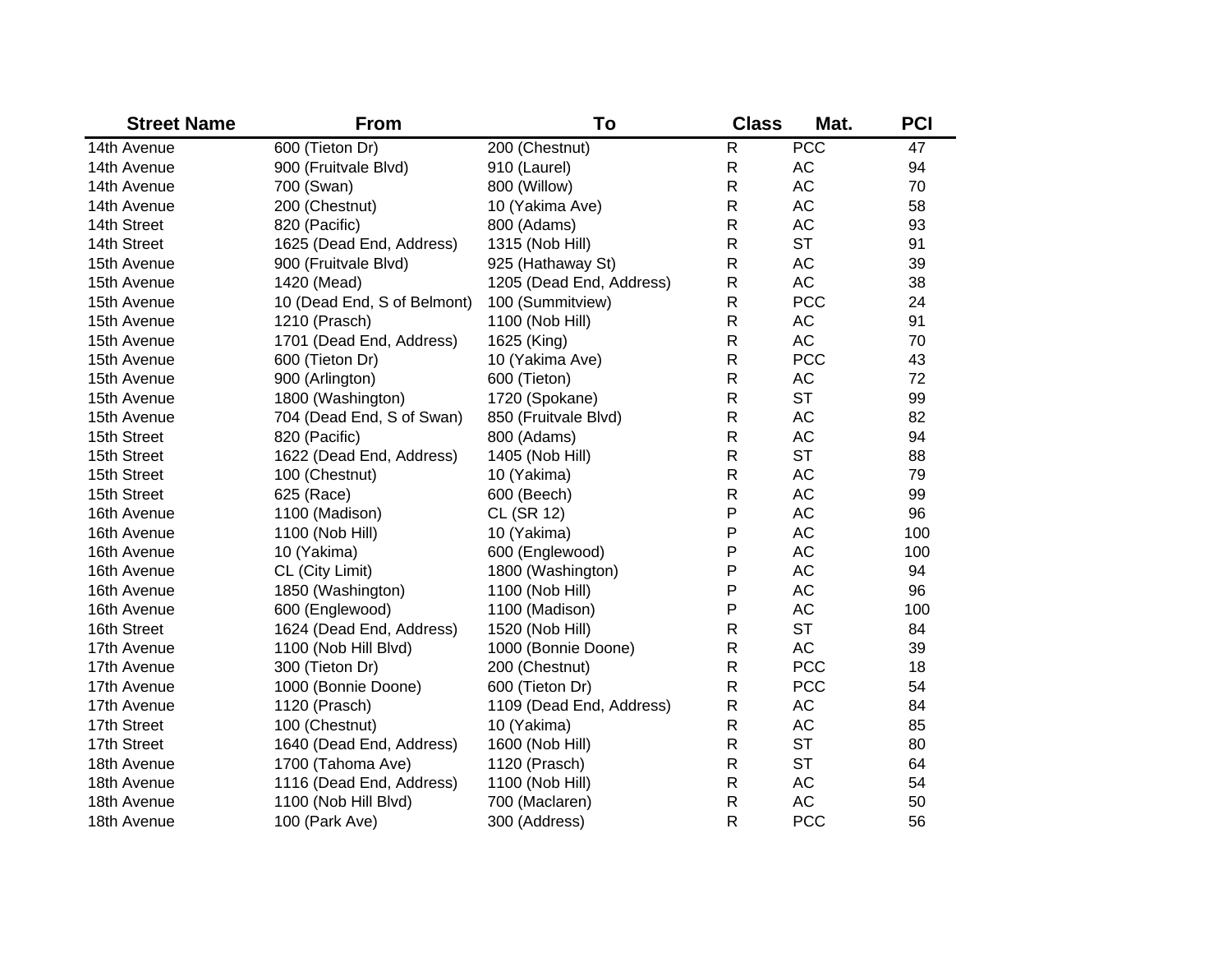| <b>Street Name</b> | <b>From</b>              | To                      | <b>Class</b> | Mat.       | <b>PCI</b> |
|--------------------|--------------------------|-------------------------|--------------|------------|------------|
| 18th Avenue        | 507 (Mckinley)           | 900 (Fruitvale)         | $\mathsf{R}$ | AC         | 60         |
| 18th Avenue        | 300 (Tieton Dr)          | 200 (Chestnut)          | $\mathsf{R}$ | <b>PCC</b> | 60         |
| 18th Avenue        | 400 (Lincoln Ave)        | 505 (Address)           | $\mathsf{R}$ | <b>AC</b>  | 84         |
| 18th Avenue        | 700 (Maclaren)           | 600 (Tieton)            | $\mathsf{R}$ | <b>PCC</b> | 58         |
| 18th Street        | 1800 (Mead)              | 900 (Pacific)           | $\mathsf C$  | AC         | 81         |
| 18th Street        | 300 (Riverside St)       | 10 (Yakima Ave)         | $\mathsf{R}$ | AC         | 76         |
| 19th Avenue        | 200 (Chestnut)           | 10 (Yakima Ave)         | $\mathsf{R}$ | AC         | 26         |
| 19th Avenue        | 300 (Tieton Dr)          | 200 (Chestnut)          | $\mathsf{R}$ | AC         | 100        |
| 19th Avenue        | 1200 (Prasch)            | 1100 (Nob Hill)         | $\mathsf{R}$ | AC         | 74         |
| 19th Avenue        | 1100 (Nob Hill Blvd)     | 600 (Tieton Dr)         | $\mathsf{R}$ | AC         | 81         |
| 19th Avenue        | 700 (Jerome)             | 800 (Willow)            | $\mathsf{R}$ | AC         | 89         |
| 19th Street        | 1640 (Dead End, Address) | 1600 (Viola)            | $\mathsf{R}$ | <b>ST</b>  | 99         |
| 1st Avenue         | 200 (Walnut)             | 10 (Yakima Ave)         | $\mathsf{R}$ | AC         | 20         |
| 1st Avenue         | 600 (Division)           | 400 (Pine)              | $\mathsf{R}$ | AC         | 33         |
| 1st Avenue         | 1100 (Nob Hill)          | 700 (Peach)             | $\mathsf{R}$ | AC         | 73         |
| 1st Avenue         | 1420 (Mead)              | 1100 (Nob Hill)         | $\mathsf{R}$ | AC         | 74         |
| 1st Avenue         | 1620 (Pierce)            | 1500 (Mead)             | $\mathsf{R}$ | <b>ST</b>  | 48         |
| 1st Avenue         | 10 (Yakima Ave)          | 100 (MLK)               | $\mathsf{R}$ | <b>PCC</b> | 87         |
| 1st Avenue         | 300 (Lincoln Ave)        | 950 (I" St)"            | $\mathsf{R}$ | <b>PCC</b> | 81         |
| 1st Street         | 1400 (Nob Hill)          | 10 (Yakima)             | P            | AC         | 56         |
| 1st Street         | 2415 (Miners)            | 1800 (Mead)             | P            | AC         | 61         |
| 1st Street         | 900 (I St)               | 1904 (C.L.)             | P            | AC         | 58         |
| 1st Street         | 10 (Yakima)              | 900 (I St)              | P            | <b>AC</b>  | 56         |
| 1st Street         | 1800 (Mead)              | 1400 (Nob Hill)         | P            | <b>AC</b>  | 98         |
| 20th Avenue        | 900 (Fruitvale)          | 1150 (River Rd)         | $\mathsf{R}$ | <b>AC</b>  | 49         |
| 20th Avenue        | 400 (Lincoln)            | 900 (Fruitvale)         | $\mathsf{R}$ | <b>AC</b>  | 66         |
| 20th Avenue        | 810 (Lombard Ln)         | 600 (Tieton)            | $\mathsf{R}$ | <b>AC</b>  | 54         |
| 20th Avenue        | 1100 (Nob Hill Blvd)     | 910 (Dead End, Address) | $\mathsf{R}$ | <b>AC</b>  | 73         |
| 20th Avenue        | 1425 (Mead)              | 1100 (Nob Hill Blvd)    | $\mathsf{R}$ | <b>AC</b>  | 60         |
| 20th Street        | 2100 (Mead)              | 1908 (Simpson Ln)       | $\mathsf{R}$ | <b>ST</b>  | 94         |
| 21st Avenue        | 1100 (Nob Hill Blvd)     | 910 (Dead End, Address) | $\mathsf{R}$ | <b>AC</b>  | 76         |
| 21st Avenue        | 200 (Summitview)         | 324 (Address)           | $\mathsf{R}$ | <b>AC</b>  | 60         |
| 21st Avenue        | 620 (Maclaren)           | 600 (Tieton Dr)         | $\mathsf{R}$ | <b>AC</b>  | 51         |
| 21st Avenue        | 1410 (Dead End, Address) | 1100 (Nob Hill)         | $\mathsf{R}$ | <b>AC</b>  | 59         |
| 21st Avenue        | 900 (Fruitvale)          | 930 (J St)              | $\mathsf{R}$ | <b>AC</b>  | 89         |
| 21st Avenue        | 502 (Address)            | 600 (Englewood)         | $\mathsf{R}$ | <b>AC</b>  | 67         |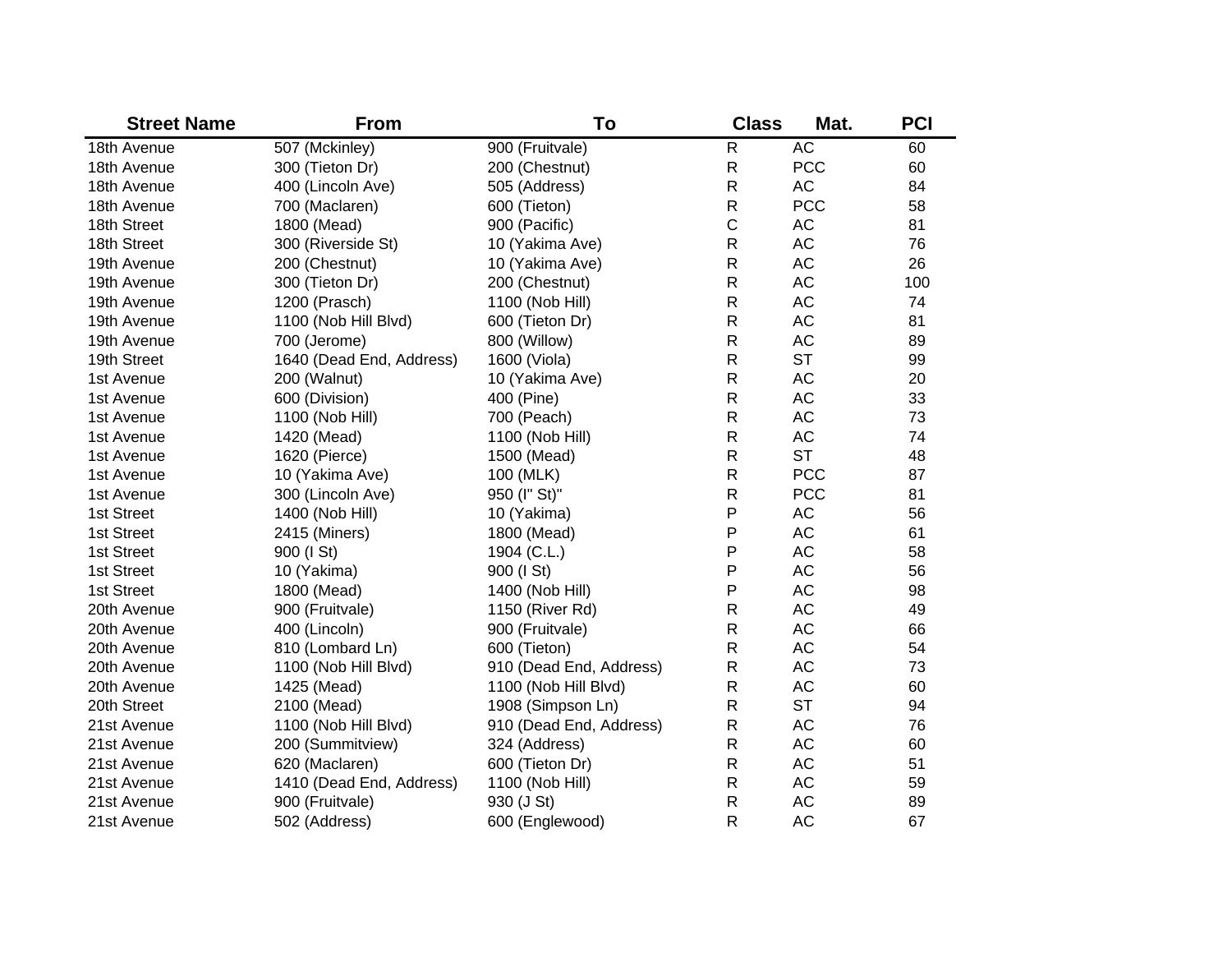| <b>Street Name</b> | <b>From</b>              | To                       | <b>Class</b> | Mat.       | <b>PCI</b> |
|--------------------|--------------------------|--------------------------|--------------|------------|------------|
| 21st Avenue        | 2520 (Ahtanum)           | 2101 (Airport Ln)        | R            | <b>AC</b>  | 85         |
| 22nd Avenue        | 1100 (RXR tracks)        | 1200 (River Rd)          | R            | <b>ST</b>  | 52         |
| 22nd Avenue        | 10 (Yakima Ave)          | 115 (Summitview)         | R            | AC         | 69         |
| 22nd Avenue        | 1100 (Nob Hill Blvd)     | 600 (Tieton Dr)          | $\mathsf{R}$ | AC         | 77         |
| 22nd Avenue        | 1405 (Dead End, Address) | 1100 (Nob Hill)          | R            | AC         | 59         |
| 22nd Avenue        | 200 (Chestnut)           | 10 (Yakima Ave)          | R            | AC         | 52         |
| 22nd Avenue        | 501 (Mckinley)           | 600 (Englewood)          | R            | AC         | 93         |
| 22nd Avenue        | 202 (Summitview)         | End                      | R            | AC         | 57         |
| 23rd Avenue        | 200 (Summitview)         | 350 (Address)            | R            | <b>PCC</b> | 32         |
| 23rd Avenue        | 400 (Lincoln)            | 600 (Englewood)          | R            | AC         | 50         |
| 23rd Avenue        | 200 (Chestnut)           | 10 (Yakima Ave)          | R            | AC         | 63         |
| 23rd Avenue        | 10N (Yakima Ave)         | 200 (Summitview)         | R            | AC         | 65         |
| 23rd Avenue        | 710 (Dead End, Address)  | 600 (Tieton Dr)          | R            | AC         | 55         |
| 23rd Avenue        | 1100 (Nob Hill Blvd)     | 906 (Dead End, Address)  | R            | AC         | 59         |
| 23rd Avenue        | 1400 (Logan)             | 2206 (Dead End, Address) | R            | AC         | 73         |
| 23rd Avenue        | 300 (Tieton Dr)          | 412 (Stanley Blvd)       | ${\sf R}$    | AC         | 65         |
| 23rd Avenue        | 412 (Stanley Blvd)       | 210 (Laban Ave)          | R            | AC         | 57         |
| 23rd Avenue        | 1000 (RXR tracks)        | 1200 (River Rd)          | R            | <b>ST</b>  | 99         |
| 23rd Avenue        | 2520 (Ahtanum)           | 2101 (Airport Ln)        | R            | <b>AC</b>  | 98         |
| 24th Avenue        | 625 (Maclaren)           | 600 (Tieton Dr)          | R            | <b>PCC</b> | 25         |
| 24th Avenue        | 1820 (Washington)        | 1420 (Mead)              | $\mathsf C$  | AC         | 100        |
| 24th Avenue        | 1420 (Mead)              | 1100 (Nob Hill)          | $\mathsf C$  | AC         | 100        |
| 24th Avenue        | 10 (Yakima Ave)          | 400 (Lincoln)            | R            | AC         | 43         |
| 24th Avenue        | 410 (Powerhouse)         | 600 (Englewood)          | R            | AC         | 81         |
| 24th Avenue        | 1100 (Nob Hill Blvd)     | 625 (Maclaren)           | R            | AC         | 48         |
| 24th Avenue        | 300 (Tieton Dr)          | 10 (Yakima)              | R            | AC         | 68         |
| 24th Avenue        | 700 (Jerome)             | 900 (Castlevale)         | $\mathsf{R}$ | AC         | 79         |
| 25th Avenue        | 1150 (RXR tracks)        | 1200 (River Rd)          | $\mathsf{R}$ | AC         | 54         |
| 25th Avenue        | 650 (Jerome)             | 850 (Castlevale)         | $\mathsf{R}$ | AC         | 79         |
| 25th Avenue        | 400 (Powerhouse)         | 600 (Englewood)          | $\mathsf{R}$ | <b>AC</b>  | 89         |
| 25th Avenue        | 100 North (Barge)        | 400 (Lincoln)            | $\mathsf{R}$ | <b>PCC</b> | 50         |
| 25th Avenue        | 100 South (Chestnut)     | 300 (Tieton Dr.)         | $\mathsf{R}$ | AC         | 55         |
| 25th Avenue        | 600 (Tieton)             | 700 (St. Helens Street)  | ${\sf R}$    | <b>PCC</b> | 33         |
| 25th Avenue        | 700 (St. Helens Street)  | 1100 (Nob Hill Blvd)     | $\mathsf R$  | AC         | 62         |
| 25th Avenue        | 1215 (Viola Ave)         | 1306 (Lila Ave)          | R            | <b>AC</b>  | 77         |
| 25th Avenue        | 1400 (Dead End, Address) | 1425 (Mead)              | R            | <b>AC</b>  | 56         |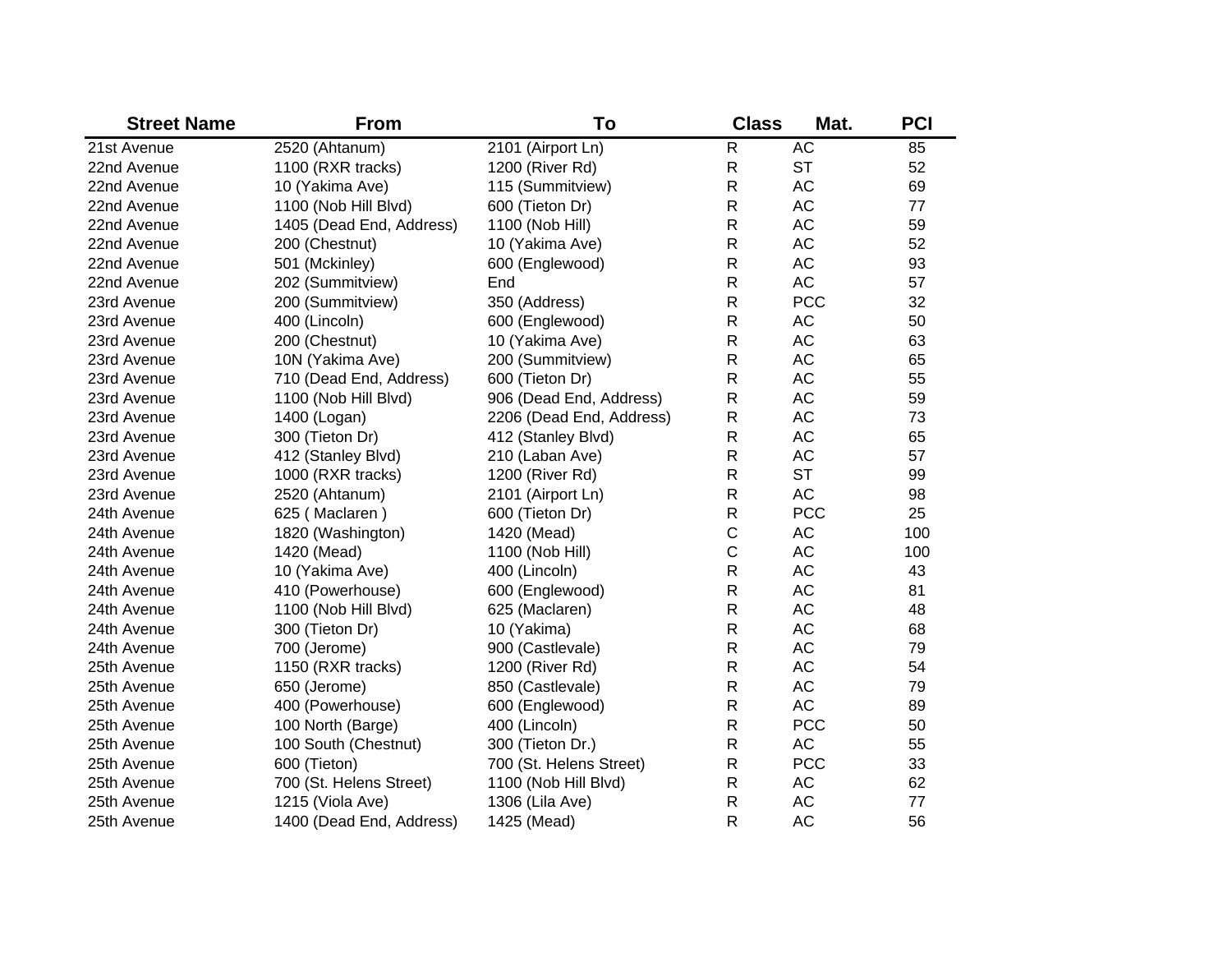| <b>Street Name</b> | <b>From</b>              | To                       | <b>Class</b> | Mat.       | <b>PCI</b> |
|--------------------|--------------------------|--------------------------|--------------|------------|------------|
| 26th Avenue        | 1300 (Lila Ave)          | 1215 (Viola)             | $\mathsf{R}$ | <b>AC</b>  | 77         |
| 26th Avenue        | 10 (Yakima Ave)          | 400 (Lincoln Ave)        | R            | <b>AC</b>  | 60         |
| 26th Avenue        | 1100 (Nob Hill)          | 600 (Tieton Dr)          | R            | <b>AC</b>  | 79         |
| 26th Avenue        | 400 (Powerhouse)         | 650 (Jerome)             | R            | <b>AC</b>  | 76         |
| 26th Avenue        | 300 (Tieton Dr)          | 10 (Yakima Ave)          | R            | <b>AC</b>  | 65         |
| 26th Avenue        | 720 (Willow St)          | Dead End (N)             | R            | <b>ST</b>  | 78         |
| 26th Avenue        | 1100 (RXR tracks)        | 1200 (River Rd)          | R            | <b>AC</b>  | 86         |
| 26th Avenue        | 2520 (Ahtanum)           | 2101 (Airport Ln)        | R            | <b>AC</b>  | 89         |
| 26th Avenue        | 1520 (Dead End, Address) | 1400 (Dead End, Address) | R            | <b>AC</b>  | 85         |
| 27th Avenue        | 100 (Barge)              | 118 (Address)            | R            | <b>AC</b>  | 54         |
| 27th Avenue        | 300 (Tieton Dr)          | 220 (Walnut St)          | R            | <b>AC</b>  | 57         |
| 27th Avenue        | 200 (Summitview)         | 320 (Lincoln)            | R            | <b>AC</b>  | 79         |
| 27th Avenue        | 1425 (Mead)              | 1418 (Plath)             | R            | <b>AC</b>  | 64         |
| 27th Avenue        | 1010 (Dead End, Address) | 600 (Tieton)             | R            | <b>AC</b>  | 58         |
| 27th Avenue        | 1625 (Dead End, Address) | 1500 (Mead)              | R            | <b>AC</b>  | 77         |
| 27th Avenue        | 1150 (RXR tracks)        | 1200 (River Rd)          | $\mathsf R$  | <b>AC</b>  | 86         |
| 27th Avenue        | 1415 (Dead End, Address) | 1410 (Logan)             | R            | <b>AC</b>  | 76         |
| 27th Avenue        | 800 (Willow St)          | 810 (Garrett St)         | R            | <b>ST</b>  | 89         |
| 27th Avenue        | 700 (Jerome)             | 720 (Willow St)          | R            | <b>ST</b>  | 92         |
| 28th Avenue        | 1300 (Dead End, N)       | 1200 (River Rd)          | R            | <b>AC</b>  | 38         |
| 28th Avenue        | 1210 (Viola)             | 1100 (Nob Hill Blvd)     | R            | <b>AC</b>  | 37         |
| 28th Avenue        | 1100 (Nob Hill Blvd)     | 800 (Fraser Way)         | $\mathsf R$  | <b>AC</b>  | 55         |
| 28th Avenue        | 220 (Walnut)             | 10 (Yakima)              | R            | <b>PCC</b> | 46         |
| 28th Avenue        | 10 (Yakima Ave)          | 320 (Lincoln)            | R            | AC         | 61         |
| 28th Avenue        | 1415 (Dead End, Address) | 1400 (Logan)             | $\mathsf R$  | <b>AC</b>  | 64         |
| 28th Avenue        | 900 (Castlevale)         | 1000 (Fruitvale)         | R            | <b>ST</b>  | 95         |
| 28th Avenue        | 300 (Tieton Dr)          | 220 (Walnut St)          | $\mathsf R$  | <b>AC</b>  | 81         |
| 28th Avenue        | 700 (Jerome)             | 720 (Willow St)          | R            | <b>ST</b>  | 90         |
| 28th Avenue        | 1605 (Tahoma)            | 1418 (Plath)             | $\mathsf R$  | <b>AC</b>  | 85         |
| 29th Avenue        | 1210 (Viola)             | 1109 (30th Ave)          | $\mathsf R$  | <b>AC</b>  | 60         |
| 29th Avenue        | 900 (Castelvale)         | 1050 (Fruitvale)         | R            | <b>ST</b>  | 80         |
| 29th Avenue        | 200 (Summitview)         | 325 (Lincoln)            | $\mathsf R$  | <b>AC</b>  | 68         |
| 29th Avenue        | 218 (Address, D.E.)      | 200 (Chestnut)           | R            | <b>AC</b>  | 60         |
| 29th Avenue        | 1100 (Nob Hill Blvd)     | 900 (Arlington)          | R            | <b>AC</b>  | 62         |
| 29th Avenue        | 1410 (Logan)             | 1400 (Lila)              | R            | AC         | 75         |
| 29th Avenue        | 1425 (Mead)              | 1420 (Plath)             | $\mathsf{R}$ | <b>AC</b>  | 79         |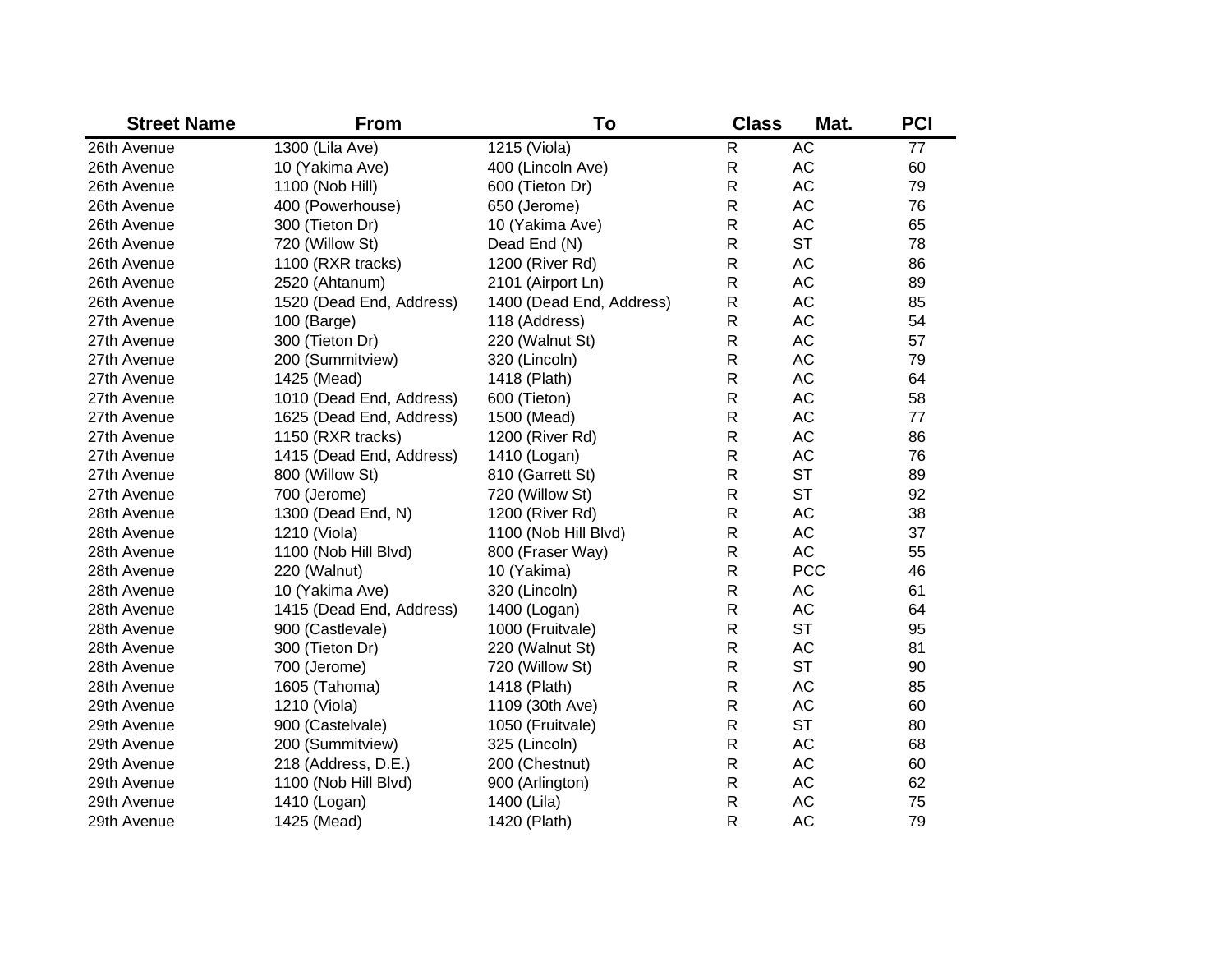| <b>Street Name</b> | <b>From</b>              | To                       | <b>Class</b> | Mat.       | <b>PCI</b> |
|--------------------|--------------------------|--------------------------|--------------|------------|------------|
| 2nd Avenue         | 200 (Walnut)             | 100 (MLK)                | $\mathsf{R}$ | <b>PCC</b> | 36         |
| 2nd Avenue         | 300 (Lincoln)            | 316 (D St)               | $\mathsf{R}$ | <b>PCC</b> | 18         |
| 2nd Avenue         | 1420 (Mead)              | 1100 (Nob Hill)          | R            | <b>AC</b>  | 61         |
| 2nd Avenue         | 1100 (Nob Hill)          | 700 (Peach)              | R            | <b>AC</b>  | 92         |
| 2nd Avenue         | 600 (Division)           | 200 (Walnut)             | $\mathsf{R}$ | <b>AC</b>  | 51         |
| 2nd Avenue         | 1620 (Pierce)            | 1500 (Mead)              | $\mathsf{R}$ | <b>ST</b>  | 78         |
| 2nd Street         | 300 (MLK)                | 1000 (I St)              | R            | <b>AC</b>  | 81         |
| 2nd Street         | 10 (Yakima Ave)          | 200 (MLK)                | $\mathsf{R}$ | <b>AC</b>  | 70         |
| 2nd Street         | 300 (3rd St)             | 700 (Race)               | R            | <b>AC</b>  | 63         |
| 2nd Street         | 1000 (I St)              | 1325 (Sycamore St)       | R            | <b>AC</b>  | 81         |
| 2nd Street         | 420 (Maple)              | 10 (Yakima)              | R            | <b>AC</b>  | 65         |
| 30th Avenue        | 10 (Yakima)              | 228 (Address)            | R            | <b>AC</b>  | 61         |
| 30th Avenue        | 300 (Tieton Dr)          | 10 (Yakima)              | R            | <b>AC</b>  | 53         |
| 30th Avenue        | 1205 (Clinton Way)       | 2900 (29th Ave)          | R            | <b>AC</b>  | 61         |
| 30th Avenue        | 1410 (Logan)             | 1400 (Dead End, Address) | R            | <b>AC</b>  | 60         |
| 30th Avenue        | 1006 (Dead End, Address) | 600 (Tieton)             | R            | <b>AC</b>  | 55         |
| 30th Avenue        | 1425 (Mead)              | 1419 (Plath)             | R            | <b>AC</b>  | 80         |
| 31st Avenue        | 300 (Tieton)             | 200 (Chestnut)           | R            | <b>AC</b>  | 53         |
| 31st Avenue        | 1410 (Logan)             | 1400 (Lila)              | R            | AC         | 54         |
| 31st Avenue        | 1210 (Viola)             | 1100 (Nob Hill Blvd)     | R            | AC         | 68         |
| 31st Avenue        | 100 (Barge)              | 423 (Address)            | R            | AC         | 74         |
| 31st Avenue        | 1100 (Nob Hill Blvd)     | 600 (Tieton Dr)          | R            | AC         | 51         |
| 31st Avenue        | 1425 (Mead)              | 1420 (Dead End, Address) | R            | <b>AC</b>  | 77         |
| 32nd Avenue        | 650 (Englewood)          | 200 (Summitview)         | M            | <b>AC</b>  | 64         |
| 32nd Avenue        | 200 (Summitview)         | 600 (Tieton)             | M            | <b>AC</b>  | 56         |
| 32nd Avenue        | 600 (Tieton)             | 1100 (Nob Hill)          | M            | <b>AC</b>  | 89         |
| 32nd Avenue        | 1020 (Nob Hill Blvd)     | 1500 (King St)           | R            | <b>AC</b>  | 69         |
| 32nd Place         | 1532 (Dead End, Address) | 1500 (King)              | R            | <b>AC</b>  | 79         |
| 33rd Avenue        | 1020 (Nob Hill Blvd)     | 900 (Dead End, Address)  | R            | <b>AC</b>  | 69         |
| 33rd Avenue        | 1425 (Plath Ave)         | 1410 (Logan Ave)         | R            | <b>AC</b>  | 55         |
| 33rd Avenue        | 200 (Summitview)         | 233 (Dead End, Address)  | R            | <b>AC</b>  | 60         |
| 33rd Avenue        | 1310 (Viola)             | 1105 (Vincenta Way)      | R            | <b>AC</b>  | 71         |
| 33rd Avenue        | 210 (D.E. Address)       | 200 (Chestnut)           | R            | <b>AC</b>  | 50         |
| 34th Avenue        | 1130 (Fruitvale)         | 600 (Englewood)          | R            | <b>AC</b>  | 67         |
| 34th Avenue        | 600 (Englewood)          | 500 (Roosevelt)          | R            | <b>AC</b>  | 45         |
| 34th Avenue        | 410 (Burning Tree Dr)    | 200 (Summitview)         | $\mathsf{R}$ | <b>AC</b>  | 65         |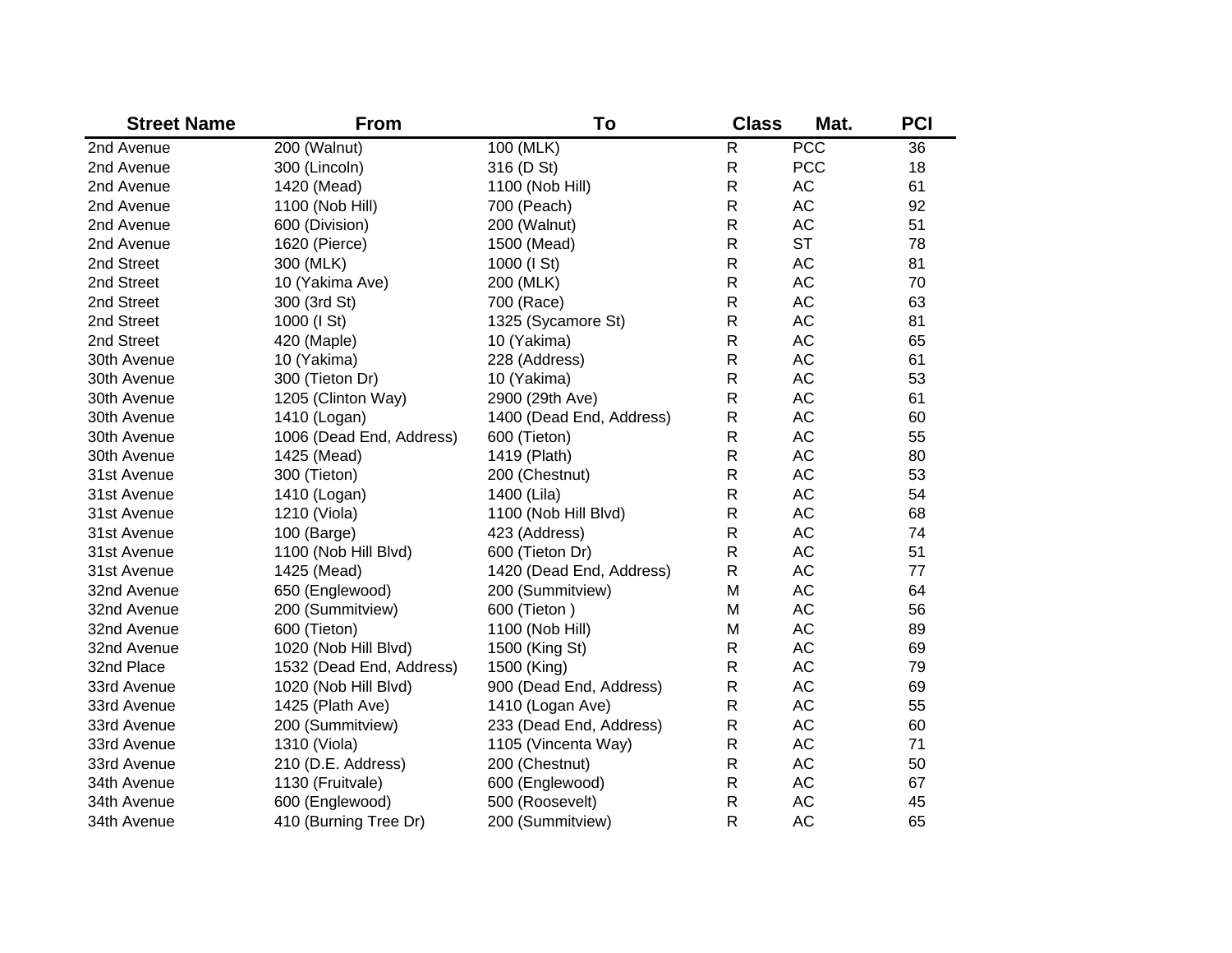| <b>Street Name</b> | <b>From</b>             | To                       | <b>Class</b> | Mat.       | <b>PCI</b> |
|--------------------|-------------------------|--------------------------|--------------|------------|------------|
| 34th Avenue        | 113 (Sharon Way)        | 1 (Yakima Ave)           | $\mathsf{R}$ | <b>AC</b>  | 88         |
| 34th Avenue        | 1 (Yakima Ave)          | 200 (Chestnut)           | R            | AC         | 82         |
| 34th Avenue        | 200 (Chestnut)          | 216 (Home Dr)            | R            | <b>AC</b>  | 65         |
| 34th Avenue        | 216 (Home Dr)           | 420 (Tieton Dr)          | R            | <b>AC</b>  | 56         |
| 34th Avenue        | 420 (Tieton Dr)         | 1020 (Nob Hill Blvd)     | R            | <b>AC</b>  | 55         |
| 34th Avenue        | 1020 (Nob Hill Blvd)    | 1500 (King St)           | R            | <b>AC</b>  | 67         |
| 35th Avenue        | 1200 River Road         | 1100 (Dead End Address)  | R            | <b>AC</b>  | 83         |
| 35th Avenue        | 600 (Englewood)         | 400 (Lincoln Ave)        | R            | <b>AC</b>  | 39         |
| 35th Avenue        | 400 (Lincoln)           | 200 (Summitview)         | R            | <b>AC</b>  | 82         |
| 35th Avenue        | 200 (Chestnut)          | 420 (Tieton Dr)          | R            | <b>AC</b>  | 72         |
| 35th Avenue        | 420 (Tieton Dr)         | 822 (Dead End, Address)  | R            | <b>AC</b>  | 79         |
| 35th Place         | 1415 (Logan)            | 1404 (Dead End, Address) | R            | <b>AC</b>  | 61         |
| 36th Avenue        | 500 (Richey Rd)         | 400 (Lincoln Ave)        | $\mathsf{R}$ | <b>AC</b>  | 63         |
| 36th Avenue        | 400 (Lincoln)           | 200 (Summitview)         | $\mathsf{R}$ | <b>AC</b>  | 85         |
| 36th Avenue        | 200 N (Summitview)      | 200 S (Chestnut)         | R            | <b>PCC</b> | 51         |
| 36th Avenue        | 200 (Chestnut)          | 420 (Tieton Dr)          | $\mathsf{R}$ | AC         | 79         |
| 36th Avenue        | 420 (Tieton Dr)         | 1100 (Nob Hill Blvd)     | R            | <b>AC</b>  | 74         |
| 36th Avenue        | 1210 (Carol)            | 1410 (Logan)             | R            | <b>AC</b>  | 62         |
| 36th Avenue        | 1510 South (address)    | 1600 (Washington)        | R            | <b>AC</b>  | 37         |
| 36th Avenue        | 1900 (Spring Creek Rd)  | 2210 (Sorenson Rd)       | R            | <b>AC</b>  | 73         |
| 37th Avenue        | 650 (Fairbanks Ave)     | 600 (Englewood)          | R            | <b>AC</b>  | 86         |
| 37th Avenue        | 500 (Richey Rd)         | 400 (Lincoln)            | R            | <b>AC</b>  | 31         |
| 37th Avenue        | 400 (Lincoln)           | 200 (Summitview)         | R            | <b>AC</b>  | 74         |
| 37th Avenue        | 200 (Summitview)        | 220 (Walnut St)          | R            | <b>AC</b>  | 75         |
| 37th Avenue        | 220 (Walnut St)         | 420 (Tieton Dr)          | R            | <b>AC</b>  | 79         |
| 37th Avenue        | 900 (Dead End, Address) | 925 (Bonnie Doone)       | R            | <b>AC</b>  | 68         |
| 37th Avenue        | 3600 (36th Ave)         | 1020 (Nob Hill Blvd)     | R            | <b>AC</b>  | 48         |
| 37th Avenue        | 1210 (Clinton Wy)       | 1215 (Carol Ave)         | R            | <b>AC</b>  | 42         |
| 38th Avenue        | 316 (D.E. Address)      | 200 (Summitview)         | $\mathsf{R}$ | <b>AC</b>  | 48         |
| 38th Avenue        | 400 (Walnut)            | 410 (Address D.E.)       | $\mathsf{R}$ | <b>AC</b>  | 61         |
| 38th Avenue        | 420 (Tieton Dr)         | 1100 (Nob Hill Blvd)     | $\mathsf R$  | AC         | 53         |
| 38th Avenue        | 1020 (Nob Hill Blvd)    | 1400 (Logan)             | $\mathsf R$  | AC         | 69         |
| 39th Avenue        | 900 (Castlevale)        | 600 (Englewood)          | $\mathsf R$  | AC         | 43         |
| 39th Avenue        | 408 (D.E. Address)      | 400 (Lincoln Ave)        | ${\sf R}$    | AC         | 69         |
| 39th Avenue        | 200 N (Summitview)      | 220 S (Walnut St)        | R            | <b>AC</b>  | 76         |
| 39th Avenue        | 1200 (Prasch)           | 1215 (Clinton Wy)        | R            | <b>AC</b>  | 68         |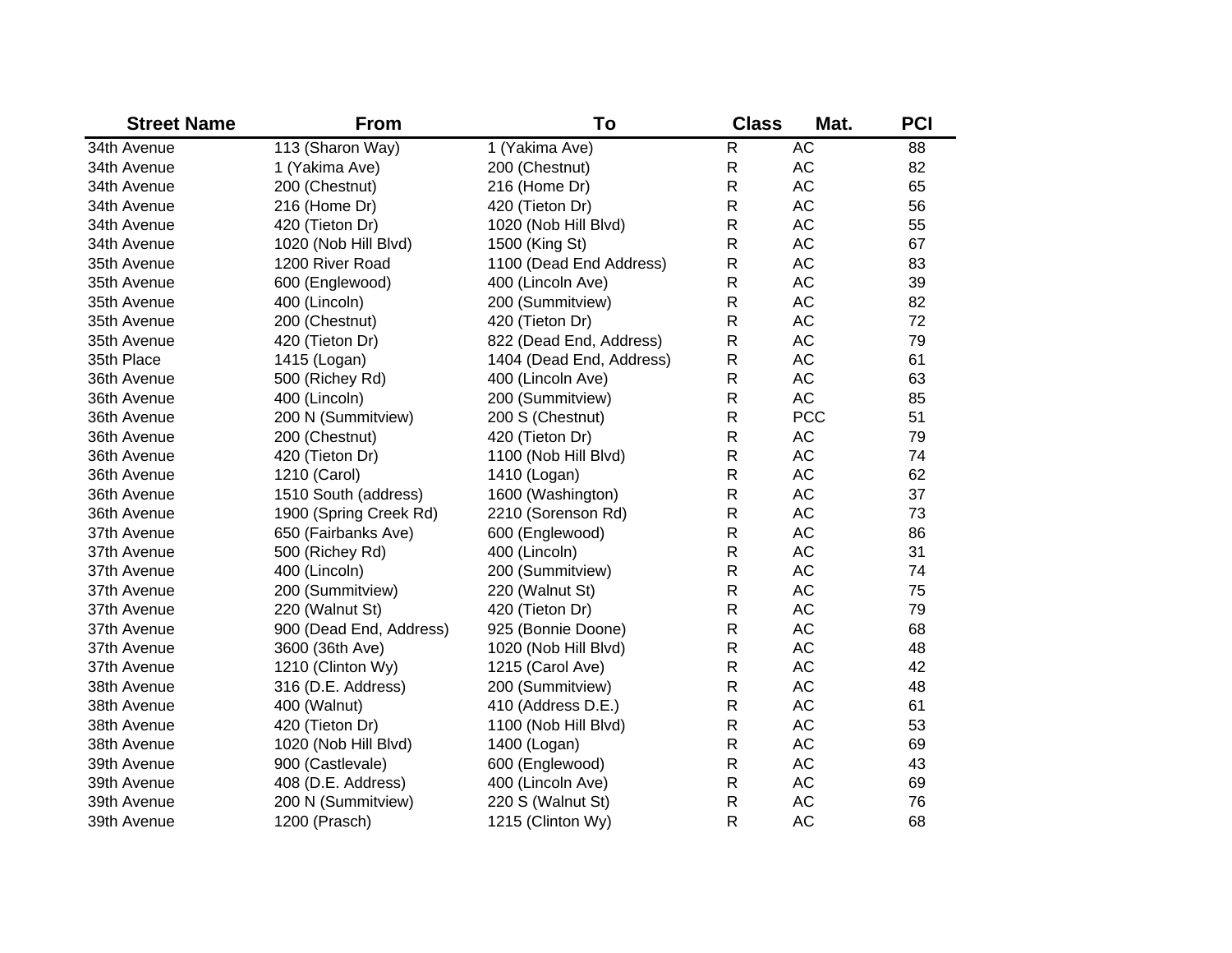| <b>Street Name</b> | <b>From</b>              | To                       | <b>Class</b> | Mat.      | <b>PCI</b> |
|--------------------|--------------------------|--------------------------|--------------|-----------|------------|
| 3rd Avenue         | 200 (Walnut)             | 10 (Yakima)              | M            | <b>AC</b> | 100        |
| 3rd Avenue         | 300 (Lincoln)            | 1320 (D St)              | R            | AC        | 33         |
| 3rd Avenue         | 10 (Yakima)              | 300 (Lincoln)            | M            | AC        | 100        |
| 3rd Avenue         | 600 (Cherry)             | 725 (Willow)             | $\mathsf{R}$ | AC        | 65         |
| 3rd Avenue         | 1100 (Nob Hill)          | 200 (Walnut)             | M            | AC        | 86         |
| 3rd Avenue         | 1420 (Mead)              | 1100 (Nob Hill)          | M            | AC        | 90         |
| 3rd Avenue         | 1820 (Washington)        | 1420 (Mead)              | M            | AC        | 89         |
| 3rd Street         | 1000 (I St)              | 1400 (K St)              | $\mathsf{R}$ | AC        | 75         |
| 3rd Street         | 300 (Arlington)          | 600 (Beech)              | $\mathsf C$  | AC        | 62         |
| 3rd Street         | 200 (Walnut)             | 10 (Yakima)              | $\mathsf C$  | AC        | 77         |
| 3rd Street         | 300 (MLK)                | 1000 (I St)              | $\mathsf{R}$ | AC        | 71         |
| 3rd Street         | 600 (Beech)              | 200 (Walnut)             | C            | AC        | 59         |
| 3rd Street         | 1120 (Arlington)         | 700 (Race)               | $\mathsf{R}$ | AC        | 66         |
| 3rd Street         | 10 (Yakima)              | 300 (Lincoln)            | C            | AC        | 77         |
| 3rd Street         | 420 (Maple)              | 10 (Yakima Ave)          | $\mathsf R$  | AC        | 78         |
| 40th AVenue        | 600 (Englewood)          | 1220 (Fruitvale)         | Ρ            | AC        | 100        |
| 40th AVenue        | 4000 (Washington)        | 1100 (Nob Hill)          | P            | AC        | 59         |
| 40th AVenue        | 130 (Summitview)         | 600 (Englewood)          | P            | AC        | 100        |
| 40th AVenue        | 1100 (Nob Hill)          | 600 (Tieton)             | P            | AC        | 95         |
| 40th AVenue        | 600 (Tieton)             | 130 (Summitview)         | P            | AC        | 99         |
| 41st Avenue        | 1100 (Nob Hill Blvd)     | 900 (Arlington)          | R            | AC        | 51         |
| 41st Avenue        | 200 (Chestnut)           | 106 (Dead End, Address)  | R            | AC        | 57         |
| 41st Avenue        | 220 (Snowmountain Rd)    | 400 (Lincoln Ave)        | R            | AC        | 66         |
| 41st Avenue        | 1300 (Viola)             | 1100 (Nob Hill Blvd)     | R            | AC        | 74         |
| 42nd Avenue        | 200 (Chestnut)           | 100 (Summitview)         | R            | AC        | 63         |
| 42nd Avenue        | 1100 (Nob Hill Blvd)     | 900 (Arlington)          | R            | AC        | 55         |
| 42nd Avenue        | 600 (Englewood)          | 700 (Garden Prk Wy)      | R            | AC        | 63         |
| 42nd Avenue        | 220 (Snowmountain)       | 500 (Douglas Dr)         | R            | AC        | 69         |
| 42nd Avenue        | 1420 (Mclean Dr)         | 1400 (Viola)             | R            | AC        | 80         |
| 42nd Avenue        | 1111 (Dead End, Address) | 4000 (40th Ave)          | $\mathsf{R}$ | AC        | 30         |
| 42nd Place         | 1003 (Address)           | 1011 (Address)           | ${\sf R}$    | AC        | 42         |
| 43rd Avenue        | 613 (Address)            | 700 (Garden Park Wy)     | ${\sf R}$    | AC        | 74         |
| 43rd Avenue        | 1200 (Prasch)            | 1100 (Nob Hill Blvd)     | ${\sf R}$    | AC        | 86         |
| 43rd Avenue        | 1411(Dead End, Address)  | 1220 (Dead End, Address) | ${\sf R}$    | AC        | 81         |
| 44th Avenue        | 1100 (Nob Hill Blvd)     | 600 (Tieton Dr)          | $\mathsf R$  | <b>AC</b> | 100        |
| 44th Avenue        | 400 (Lincoln)            | 5120 (Englewood)         | R            | <b>AC</b> | 43         |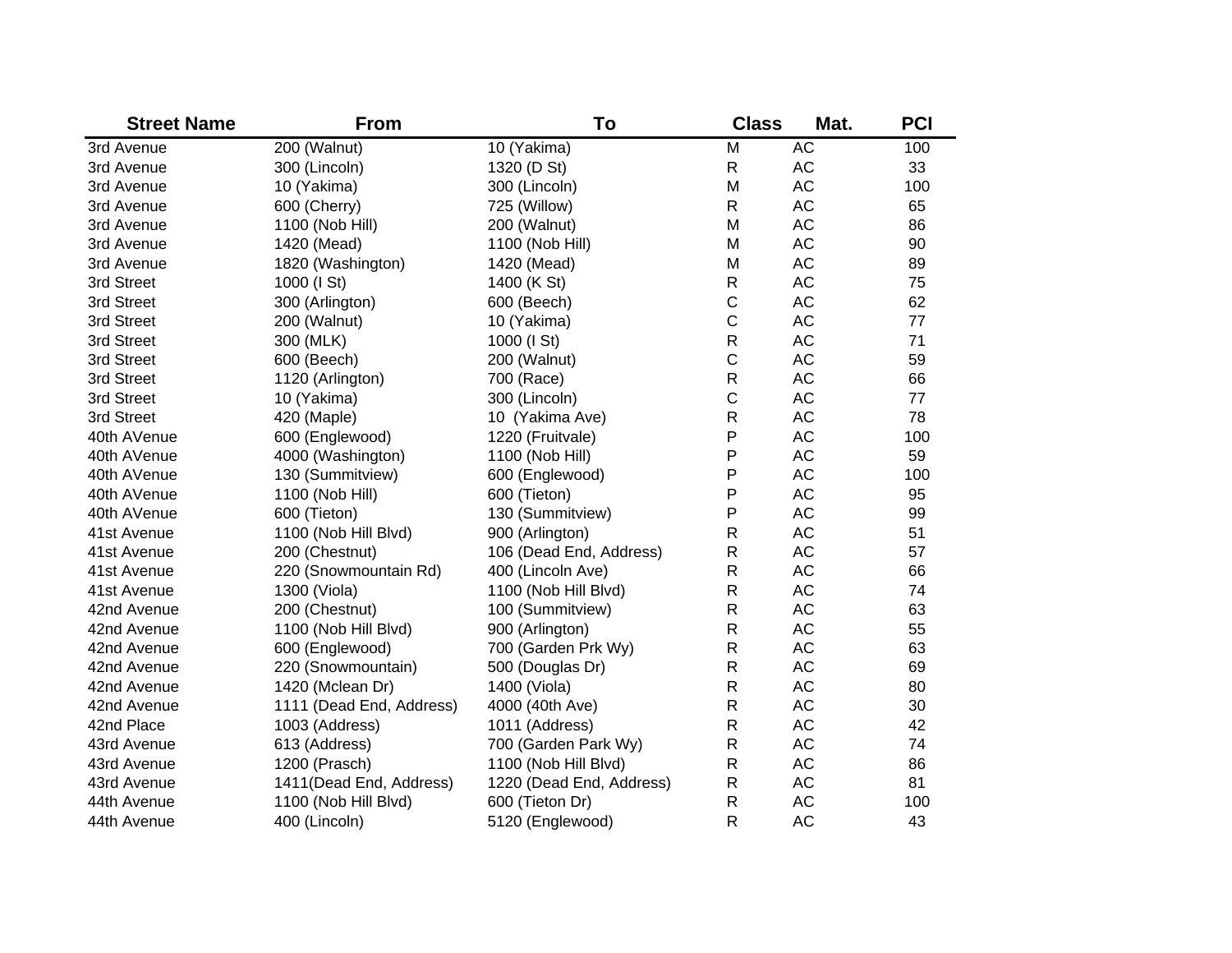| <b>Street Name</b> | <b>From</b>              | To                       | <b>Class</b> | Mat.      | <b>PCI</b> |
|--------------------|--------------------------|--------------------------|--------------|-----------|------------|
| 44th Avenue        | 200 (Summitview)         | 310 (Uplands)            | $\mathsf R$  | <b>AC</b> | 66         |
| 44th Avenue        | 420 (Tieton Dr)          | 400 (Walnut St)          | R            | AC        | 64         |
| 44th Avenue        | 200 (Chestnut)           | 110 (Dead End, Address)  | R            | AC        | 89         |
| 44th Avenue        | 1420 (Dead End, Address) | 1100 (Nob Hill Blvd)     | R            | <b>AC</b> | 76         |
| 44th Avenue        | 600 (Englewood)          | 700 (Garden Prk Wy)      | R            | <b>AC</b> | 66         |
| 45th Avenue        | 500 (Douglas Dr)         | 525 (Englewood)          | R            | <b>AC</b> | 67         |
| 45th Avenue        | 810 (Arlington)          | 600 (Tieton)             | R            | <b>AC</b> | 38         |
| 45th Avenue        | 200 (Chestnut)           | 120 (Summitview)         | R            | <b>AC</b> | 72         |
| 45th Avenue        | 420 (Tieton Dr)          | 200 (Chestnut)           | R            | <b>AC</b> | 38         |
| 45th Avenue        | 1210 (Viola)             | 4600 (46th Ave)          | R            | <b>AC</b> | 67         |
| 46th Avenue        | 113 (Dead End, Address)  | 125 (Summitview)         | R            | <b>AC</b> | 32         |
| 46th Avenue        | 805 (Glenmoor Circle)    | 700 (Webster Ave)        | R            | <b>AC</b> | 75         |
| 46th Avenue        | 220 (Snowmountain Rd)    | 500 (Douglas Dr)         | $\mathsf R$  | <b>AC</b> | 49         |
| 46th Avenue        | 710 (Modesto)            | 810 (Conestoga Blvd)     | $\mathsf R$  | <b>AC</b> | 56         |
| 46th Avenue        | 420 (Tieton Dr)          | 5 (Dead End, Address)    | R            | AC        | 68         |
| 46th Avenue        | 1203 (Fairbrook Dr)      | 1100 (Nob Hill Blvd)     | $\mathsf R$  | <b>AC</b> | 53         |
| 46th Avenue        | 600 (Englewood)          | 616 (Address)            | R            | AC        | 48         |
| 46th Place         | 4606 (46th Ave)          | 4602 (46th Ave)          | $\mathsf R$  | AC        | 51         |
| 47th Avenue        | 420 (tieton)             | 200 (Chestnut)           | R            | <b>AC</b> | 75         |
| 47th Avenue        | 805 (Glenmoor Circle)    | 801 (Bristol Way)        | R            | <b>AC</b> | 48         |
| 47th Avenue        | 600 (Englewood)          | 706 (Modesto)            | $\mathsf{R}$ | <b>AC</b> | 54         |
| 48th Avenue        | 600 (Tieton)             | 130 (Summitview)         | $\mathsf C$  | <b>AC</b> | 64         |
| 48th Avenue        | 600 (Englewood)          | 836 (Fechter)            | $\mathsf C$  | <b>AC</b> | 60         |
| 48th Avenue        | 1400 (Randall Park)      | 1100 (Nob Hill)          | $\mathsf C$  | <b>AC</b> | 73         |
| 48th Avenue        | 1100 (Nob Hill)          | 600 (Tieton)             | $\mathsf C$  | <b>AC</b> | 35         |
| 48th Avenue        | 1500 (Washington)        | 1400 (Randall Park)      | $\mathsf C$  | <b>AC</b> | 84         |
| 49th Avenue        | 1025 (Nob Hill)          | 800 (Arlington)          | ${\sf R}$    | <b>AC</b> | 82         |
| 49th Avenue        | 425 (Tieton Dr)          | 300 (McCargar St)        | R            | <b>AC</b> | 76         |
| 49th Avenue        | 400 (Lincoln)            | 525 (Englewood)          | $\mathsf R$  | <b>AC</b> | 63         |
| 49th Avenue        | 100 (Barge St)           | 120 (Summitview)         | $\mathsf R$  | <b>AC</b> | 81         |
| 4th Avenue         | 1425 (Mead)              | 1100 (Nob Hill)          | $\mathsf R$  | AC        | 67         |
| 4th Avenue         | 600 (Division)           | 100 N (MLK)              | $\mathsf R$  | AC        | 89         |
| 4th Avenue         | 300 (Lincoln)            | 410 (Address)            | $\mathsf R$  | AC        | 71         |
| 4th Avenue         | 1620 (Pierce)            | 1500 (Mead)              | $\mathsf R$  | AC        | 71         |
| 4th Avenue         | 410 (Address)            | 950 (I" St)"             | R            | <b>AC</b> | 89         |
| 4th Avenue         | 1820 (Washington)        | 1802 (Dead End, Address) | R            | <b>ST</b> | 88         |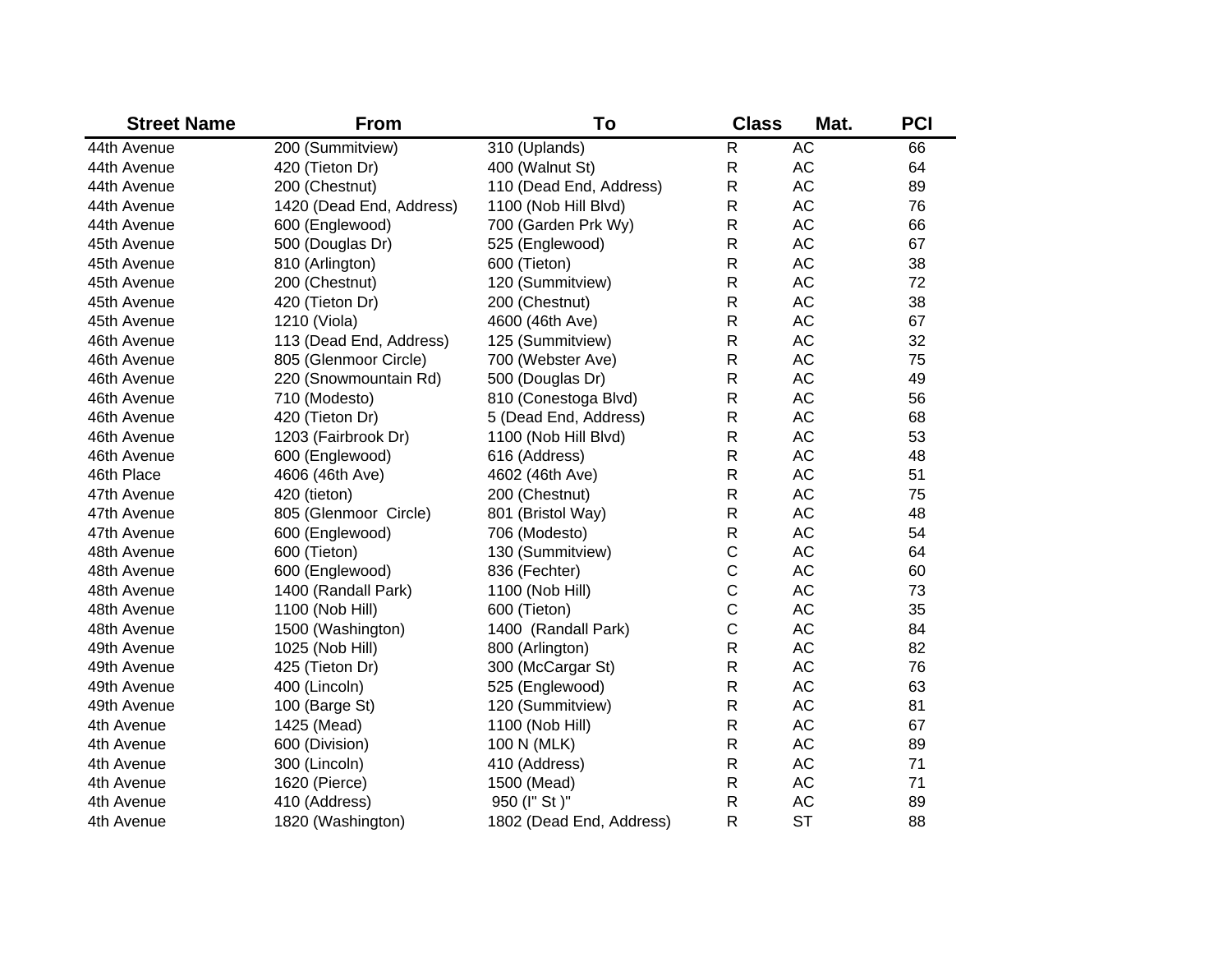| <b>Street Name</b> | <b>From</b>            | To                       | <b>Class</b> | Mat.       | <b>PCI</b> |
|--------------------|------------------------|--------------------------|--------------|------------|------------|
| 4th Avenue         | 615 (Queen Ann Blvd)   | 1010 (Dead End, Address) | $\mathsf R$  | <b>AC</b>  | 91         |
| 4th Street         | 800 (Adams)            | 700 (Race)               | $\mathsf{R}$ | <b>PCC</b> | 42         |
| 4th Street         | 420 (Maple)            | 200 (Walnut)             | R            | <b>PCC</b> | 29         |
| 4th Street         | 1000 (I St)            | 1814 (D.E. Address)      | R            | <b>AC</b>  | 67         |
| 4th Street         | 820 (Pacific)          | 800 (Adams)              | R            | <b>AC</b>  | 82         |
| 4th Street         | 100 (A St)             | 200 (MLK)                | R            | <b>AC</b>  | 67         |
| 4th Street         | 200 (Walnut)           | 10 (Yakima Ave)          | R            | <b>AC</b>  | 73         |
| 4th Street         | 200 (MLK)              | 1000 (I St)              | R            | <b>AC</b>  | 79         |
| 50th Avenue        | 425 (Tieton Dr)        | 200 (Chestnut)           | R            | <b>AC</b>  | 55         |
| 50th Avenue        | 1025 (Nob Hill Blvd)   | 800 (Dead End, Address)  | $\mathsf R$  | <b>AC</b>  | 71         |
| 50th Avenue        | 100 (Chestnut)         | 120 (Summitview)         | $\mathsf{R}$ | <b>AC</b>  | 66         |
| 50th Avenue        | 200 (Summitview)       | 313 (D.E. Address)       | R            | <b>AC</b>  | 51         |
| 50th Avenue        | 600 (Englewood)        | 830 (Webster)            | R            | <b>AC</b>  | 77         |
| 51st Avenue        | 1020 (Nob Hill Blvd)   | 900 (Arlington)          | R            | <b>AC</b>  | 45         |
| 51st Avenue        | 425 (Tieton Dr)        | 400 (Walnut St)          | R            | <b>AC</b>  | 51         |
| 51st Avenue        | 600 (Englewood)        | 623 (Address)            | $\mathsf R$  | <b>AC</b>  | 66         |
| 52nd Avenue        | 600 (Englewood)        | 630 (Address)            | R            | <b>AC</b>  | 43         |
| 52nd Avenue        | 400 (Lincoln)          | 5120 (Englewood)         | R            | <b>AC</b>  | 70         |
| 52nd Avenue        | 5300 (53rd Ave)        | 120 (Summitview)         | R            | <b>AC</b>  | 53         |
| 53rd Avenue        | 600 (Englewood)        | 720 (Scenic Dr)          | $\mathsf C$  | <b>AC</b>  | 74         |
| 53rd Avenue        | 100 (Chestnut)         | 112 (Cascade Dr)         | R            | <b>AC</b>  | 47         |
| 53rd Avenue        | 1020 (Nob Hill Blvd)   | 600 (Tieton Drive)       | R            | <b>AC</b>  | 68         |
| 54th Avenue        | 600 (Englewood)        | 630 (Address)            | R            | <b>AC</b>  | 42         |
| 54th Avenue        | 805 (Bristol Way)      | 600 (Meadow Ln)          | R            | <b>AC</b>  | 61         |
| 54th Avenue        | 5300 (53rd Ave)        | 115 (Cascade Dr)         | R            | <b>AC</b>  | 53         |
| 55th Avenue        | 600 (Englewood)        | 630 (Address)            | R            | <b>AC</b>  | 57         |
| 55th Avenue        | 100 (Chestnut)         | 120 (Summitview)         | $\mathsf R$  | <b>AC</b>  | 49         |
| 56th Avenue        | 714 (Dead End Address) | 720 (Scenic Dr)          | R            | <b>AC</b>  | 35         |
| 56th Avenue        | 200 (Chestnut)         | 600 (Englewood)          | M            | <b>AC</b>  | 73         |
| 56th Avenue        | 600 (Tieton)           | 200 (Chestnut)           | M            | <b>AC</b>  | 87         |
| 57th Avenue        | 805 (Bristol Wy)       | 601 (Dead End, Address)  | R            | <b>AC</b>  | 55         |
| 57th Avenue        | 400 (Lincoln)          | 500 (Douglas)            | $\mathsf R$  | <b>AC</b>  | 64         |
| 57th Avenue        | 300 (Bitteroot)        | 400 (Lincoln)            | $\mathsf R$  | AC         | 90         |
| 57th Avenue        | 200 (Walnut)           | 100 (Chestnut)           | ${\sf R}$    | AC         | 78         |
| 58th Avenue        | 400 (Lincoln)          | 505 (Address)            | R            | <b>AC</b>  | 53         |
| 58th Avenue        | 815 (W Arlington St)   | 600 (Tieton Dr)          | $\mathsf{R}$ | <b>AC</b>  | 65         |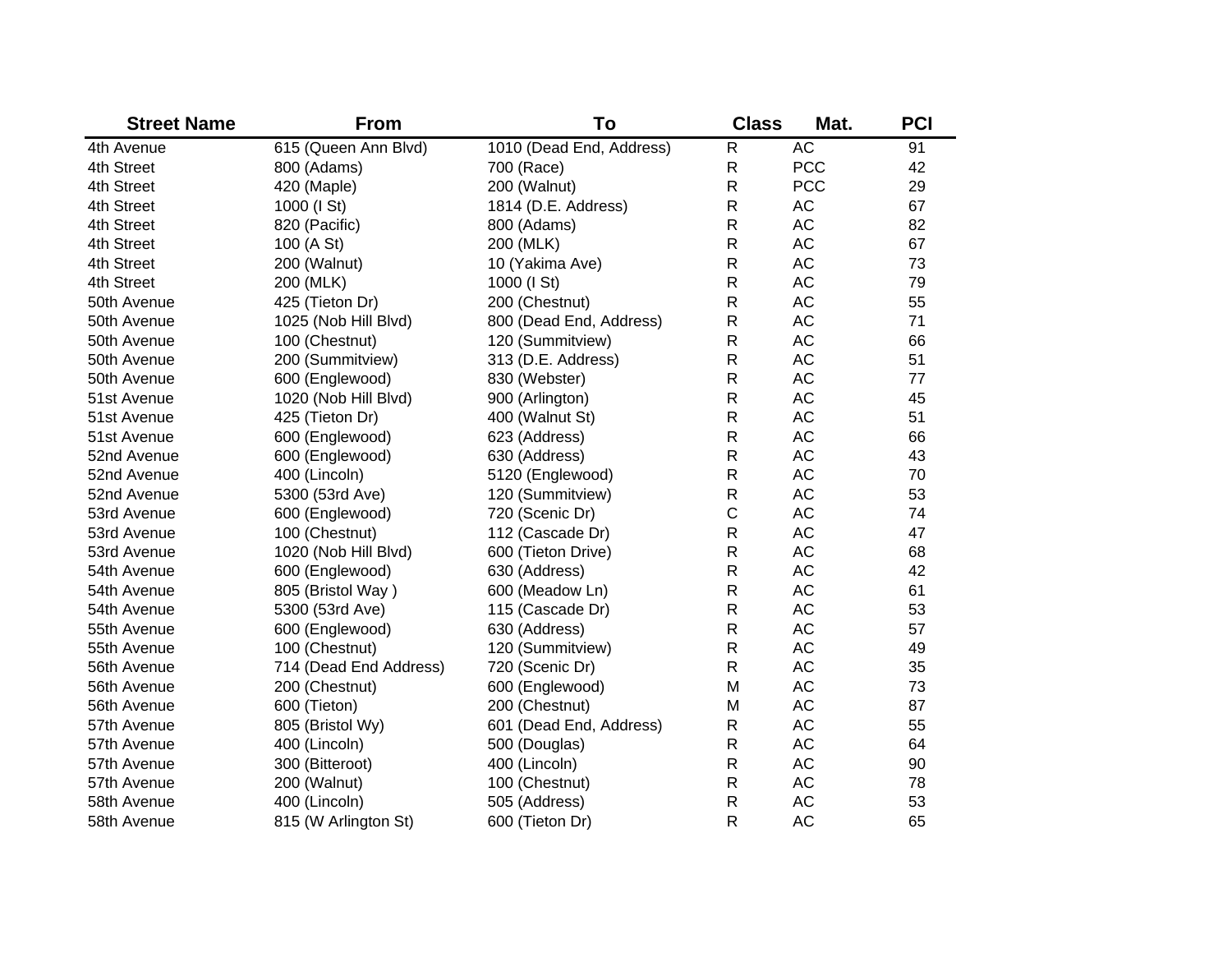| <b>Street Name</b> | <b>From</b>          | To                   | <b>Class</b> | Mat.      | <b>PCI</b> |
|--------------------|----------------------|----------------------|--------------|-----------|------------|
| 58th Avenue        | 302 (D.E. Address)   | 400 (Lincoln)        | $\mathsf R$  | AC        | 79         |
| 58th Avenue        | 600 (Englewood)      | 720 (Scenic Dr)      | ${\sf R}$    | AC        | 43         |
| 58th Avenue        | 505 (Address)        | 600 (Englewood)      | $\mathsf{R}$ | <b>AC</b> | 69         |
| 58th Avenue        | 400 (Tieton)         | 100 (Barge)          | $\mathsf{R}$ | <b>AC</b> | 69         |
| 59th Avenue        | 815 (Arlington)      | 700 (Maclaren St)    | $\mathsf{R}$ | <b>AC</b> | 69         |
| 59th Avenue        | 400 (Tieton Dr)      | 100 (Barge)          | $\mathsf{R}$ | <b>AC</b> | 72         |
| 5th Avenue         | 200 (Walnut)         | 10 (Yakima)          | M            | AC        | 100        |
| 5th Avenue         | 10 (Yakima)          | 300 (Lincoln)        | P            | <b>AC</b> | 57         |
| 5th Avenue         | 1100 (Nob Hill Blvd) | 510 (Division St)    | $\mathsf R$  | <b>AC</b> | 65         |
| 5th Avenue         | 1620 (Pierce)        | 1500 (Mead)          | ${\sf R}$    | AC        | 77         |
| 5th Avenue         | 1220 (Viola)         | 1100 (Nob Hill)      | $\mathsf R$  | AC        | 87         |
| 5th Avenue         | 300 (Lincoln)        | 950 (I St)           | P            | <b>AC</b> | 70         |
| 5th Avenue         | 1425 (Mead)          | 1400 (Logan)         | $\mathsf R$  | AC        | 78         |
| 5th Avenue         | 600 (Division)       | 200 (Walnut)         | M            | AC        | 79         |
| 60th Avenue        | 815 (W Arlington)    | 600 (Tieton Dr)      | R            | AC        | 72         |
| 60th Avenue        | 400 (Tieton)         | 100 (Barge)          | $\mathsf{R}$ | AC        | 72         |
| 60th Avenue        | 400 (Lincoln)        | 500 (Glacier Wy)     | $\mathsf{R}$ | AC        | 72         |
| 61st Avenue        | 225 (Walnut)         | 100 (Chestnut)       | $\mathsf R$  | AC        | 57         |
| 61st Avenue        | 100 (Chestnut)       | 1 (Yakima Ave)       | $\mathsf R$  | AC        | 70         |
| 61st Avenue        | 301 (D.E. Address)   | 510 (Douglas Dr)     | $\mathsf R$  | AC        | 68         |
| 62nd Avenue        | 200 (Chestnut)       | 20 (D.E. Address)    | $\mathsf R$  | AC        | 59         |
| 62nd Avenue        | 400 (Lincoln)        | 600 (Englewood)      | $\mathsf R$  | AC        | 64         |
| 62nd Avenue        | 400 (Tieton)         | 200 (Chestnut)       | $\mathsf{R}$ | AC        | 53         |
| 63rd Avenue        | 200 (Summitview)     | 510 (D.E. Address)   | $\mathsf{R}$ | AC        | 70         |
| 63rd Avenue        | 225 (Walnut)         | 200 (Chestnut)       | $\mathsf{R}$ | AC        | 62         |
| 64th Avenue        | 2600 (Ahtanum)       | 2300 (Occidental)    | M            | AC        | 76         |
| 64th Avenue        | 1100 (Nob Hill)      | 600 (Tieton)         | M            | AC        | 100        |
| 64th Avenue        | 400 (Lincoln)        | 513 (D.E. Address)   | $\mathsf{R}$ | AC        | 75         |
| 64th Avenue        | 2000 (Washington)    | 1100 (Nob Hill)      | M            | AC        | 73         |
| 64th Avenue        | 225 (Walnut)         | 200 (Chestnut)       | $\mathsf{R}$ | AC        | 61         |
| 64th Avenue        | 2200 (Occidental)    | 2000 (Washington)    | M            | AC        | 96         |
| 65th Avenue        | 400 (Tieton Dr)      | 200 (Chestnut)       | $\mathsf{R}$ | AC        | 45         |
| 65th Avenue        | 1 (Yakima Ave)       | 200 (Summitview)     | $\mathsf{R}$ | AC        | 63         |
| 65th Avenue        | 600 (Englewood)      | 619 Dead End Address | $\mathsf{R}$ | AC        | 73         |
| 65th Place         | 209 (Century)        | 220 (D.E. Address)   | $\mathsf{R}$ | <b>AC</b> | 65         |
| 66th Avenue        | 200 (Summitview)     | 600 (Englewood)      | C            | <b>AC</b> | 59         |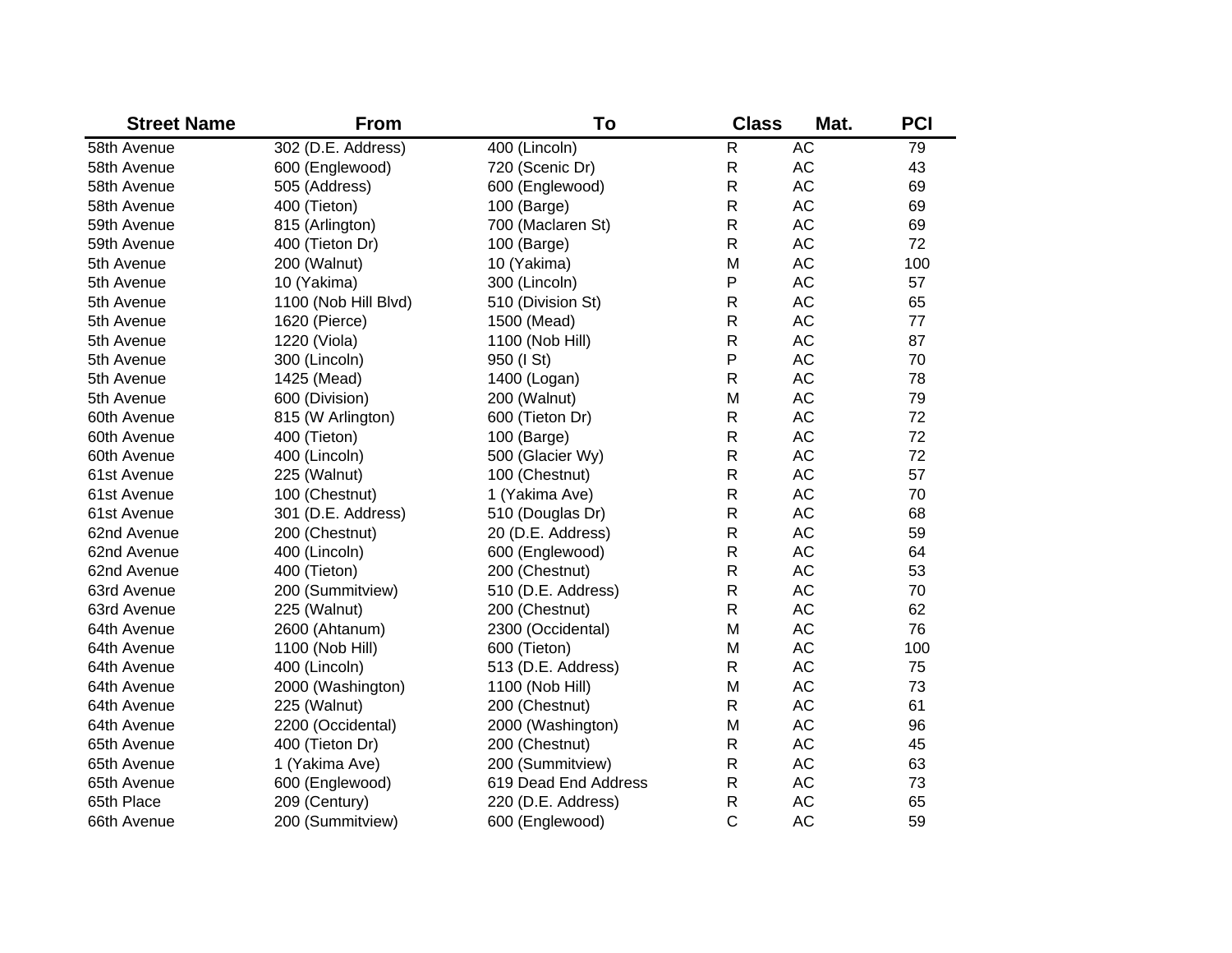| <b>Street Name</b> | <b>From</b>              | To                       | <b>Class</b> | Mat.          | <b>PCI</b> |
|--------------------|--------------------------|--------------------------|--------------|---------------|------------|
| 66th Avenue        | 600 (Englewood)          | 720 (Scenic Dr)          | C            | <b>AC</b>     | 54         |
| 66th Avenue        | 100 (Chinook)            | 200 (Summitview)         | $\mathsf R$  | AC            | 76         |
| 66th Avenue        | 1820 (Washington Ave)    | 1701 (Dead End, Address) | $\mathsf R$  | AC            | 72         |
| 66th Avenue        | 400 (Tieton)             | 200 (Chestnut)           | $\mathsf R$  | AC            | 91         |
| 67th Avenue        | 100 (Chinook)            | 200 (Summitview)         | $\mathsf R$  | AC            | 67         |
| 67th Avenue        | 400 (Tieton)             | 200 (Chestnut)           | $\mathsf R$  | AC            | 73         |
| 67th Avenue        | 1620 (Pierce St)         | 1414 (Dead End, Address) | $\mathsf R$  | <b>AC</b>     | 75         |
| 67th Place         | 204 (D.E. Address)       | 210 (Skyline Ave)        | $\mathsf R$  | <b>AC</b>     | 78         |
| 68th Avenue        | 805 (Bristol Wy)         | 6900 (69th Ave)          | $\mathsf{R}$ | <b>AC</b>     | 49         |
| 68th Avenue        | 1546 (Dead End, Address) | 1420 (Logan)             | $\mathsf{R}$ | <b>AC</b>     | 66         |
| 68th Avenue        | 400 (Tieton)             | 1 (Yakima)               | $\mathsf{R}$ | <b>AC</b>     | 74         |
| 68th Avenue        | 1620 (Pierce)            | 1600 (King)              | $\mathsf{R}$ | <b>AC</b>     | 80         |
| 68th Avenue        | 1825 (Dead End, Address) | 6900 (69th Ave)          | $\mathsf{R}$ | <b>AC</b>     | 78         |
| 68th Avenue        | 400 (Lincoln)            | 424 (D.E. Address)       | $\mathsf{R}$ | <b>AC</b>     | 79         |
| 68th Avenue        | 1120 (Prasch Ave)        | 1100 (Nob Hill Blvd)     | $\mathsf{R}$ | <b>AC</b>     | 84         |
| 68th Place         | 6900 (69th Ave)          | 112 (Alpine Way)         | $\mathsf{R}$ | <b>AC</b>     | 78         |
| 69th Avenue        | 100 (Chinook)            | 200 (Summitview)         | $\mathsf{R}$ | <b>AC</b>     | 65         |
| 69th Avenue        | 802 (Dead End)           | 600 (Tieton Dr)          | $\mathsf{R}$ | <b>AC</b>     | 52         |
| 69th Avenue        | 1216 (Dead End, Address) | 1100 (Nob Hill Blvd)     | R            | AC            | 86         |
| 69th Avenue        | 400 (Lincoln)            | 419 (D.E. Address)       | $\mathsf{R}$ | AC            | 82         |
| 69th Avenue        | 1550 (King St)           | 1426 (Logan Ave)         | R            | AC            | 85         |
| 69th Avenue        | 1830 (Manor Wy)          | 1701 (Dead End, Address) | R            | AC            | 85         |
| 69th Avenue        | 400 (Tieton)             | 200 (Chestnut)           | $\mathsf{R}$ | AC            | 75         |
| 6th Avenue         | 200 (Walnut)             | 100 N (MLK)              | $\mathsf{R}$ | AC            | 25         |
| 6th Avenue         | 900 (Fruitvale)          | 1200 (River Rd)          | R            | AC            | 45         |
| 6th Avenue         | 10 (Yakima Ave)          | 820 (Fruitvale Blvd)     | R            | <b>AC</b>     | 23         |
| 6th Avenue         | 600 (Division)           | 500 (Tieton)             | R            | <b>PCC</b>    | 44         |
| 6th Avenue         | 800 (St Helens)          | 600 (Tieton)             | $\mathsf{R}$ | <b>PCC</b>    | 48         |
| 6th Avenue         | 1200 (River Rd)          | 1608 (Gordon Rd)         | R            | $\mathsf{AC}$ | 87         |
| 6th Avenue         | 1100 (Nob Hill Blvd)     | 800 (St Helens)          | $\mathsf{R}$ | AC            | 72         |
| 6th Avenue         | 1620 (Pierce)            | 1500 (Mead)              | $\mathsf{R}$ | AC            | 76         |
| 6th Avenue         | 1425 (Mead)              | 1100 (Nob Hill)          | $\mathsf{R}$ | AC            | 81         |
| 6th Street         | 900 (Pacific)            | 10 (Yakima)              | M            | AC            | 100        |
| 6th Street         | 10 (Yakima)              | 200 (MLK)                | P            | AC            | 100        |
| 6th Street         | 720 (H St)               | 916 (D.E. N of K)        | $\mathsf{R}$ | AC            | 72         |
| 6th Street         | 1400 (Nob Hill)          | 900 (Pacific)            | M            | <b>AC</b>     | 54         |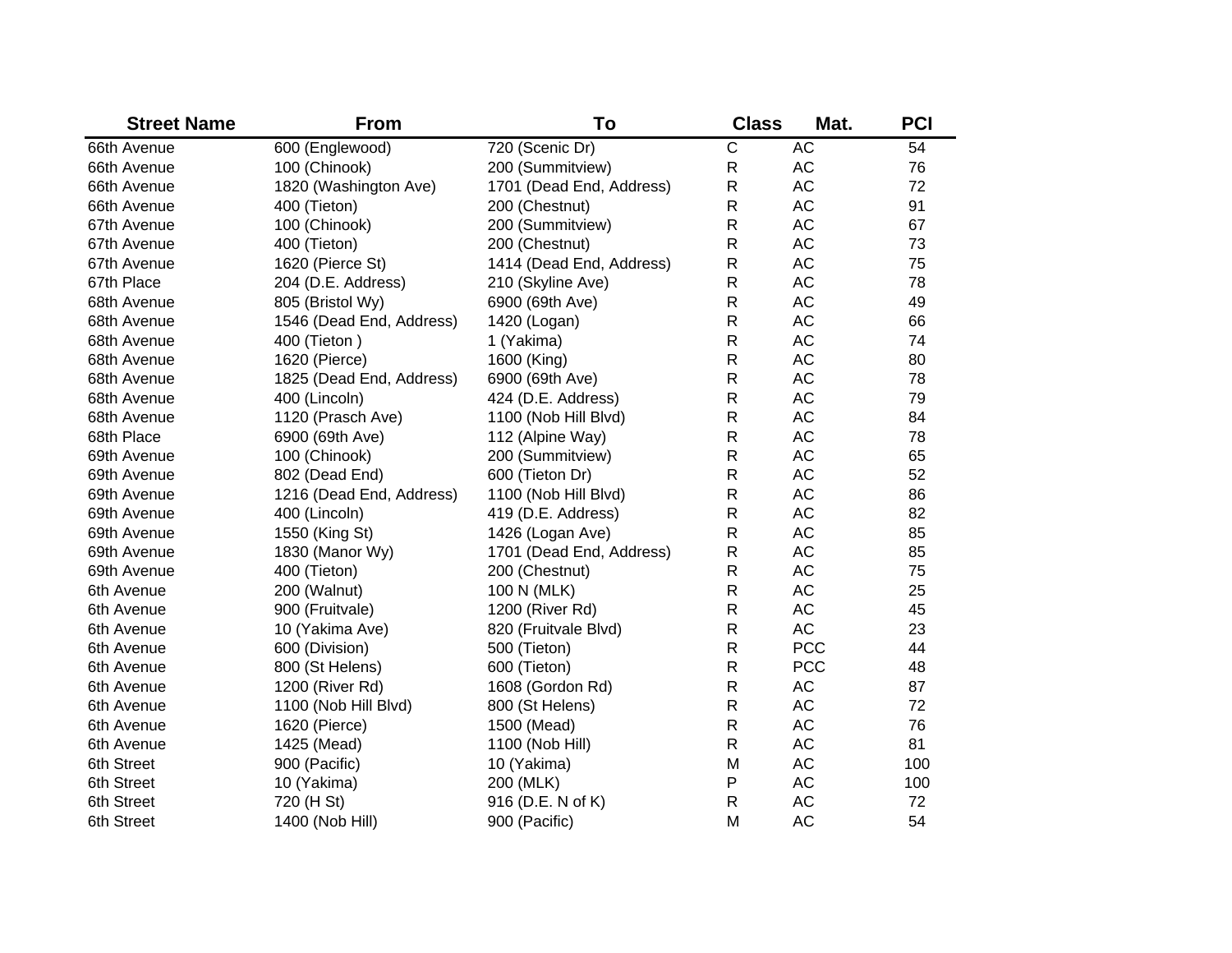| <b>Street Name</b> | <b>From</b>              | To                       | <b>Class</b> | Mat.      | <b>PCI</b> |
|--------------------|--------------------------|--------------------------|--------------|-----------|------------|
| 6th Street         | 200 (MLK)                | 720 (H St)               | $\mathsf{R}$ | <b>AC</b> | 100        |
| 70th Avenue        | 1215 (Dead End, Address) | 1100 (Nob Hill Blvd)     | $\mathsf{R}$ | AC        | 80         |
| 70th Avenue        | 7010 (Pierce Ct)         | 7007 (Scott Ct)          | R            | AC        | 67         |
| 70th Avenue        | 715 (Lindgren Dr)        | 600 (Tieton)             | R            | AC        | 71         |
| 70th Avenue        | 400 (Tieton)             | 1 (Yakima)               | R            | AC        | 77         |
| 70th Avenue        | 1850 (Washington)        | 1800 (Cottage Wy)        | R            | AC        | 83         |
| 70th Avenue        | 200 (Summitview)         | 308 (D.E. Address)       | R            | AC        | 68         |
| 71st Avenue        | 1830 (Manor Wy)          | 1800 (Cottage Wy)        | R            | AC        | 86         |
| 71st Avenue        | 100 (Chinook Dr)         | 110 (Alpine Wy)          | R            | AC        | 64         |
| 71st Avenue        | 701 (Maclaren)           | 600 (Tieton)             | R            | AC        | 68         |
| 72nd Avenue        | 2103 (Coolidge)          | 1900 (Washington)        | $\mathsf C$  | AC        | 63         |
| 72nd Avenue        | 1100 (Nob Hill)          | 600 (Tieton)             | P            | AC        | 87         |
| 72nd Avenue        | 1900 (Washington)        | 1100 (Nob Hill)          | M            | AC        | 87         |
| 72nd Avenue        | 200 (Summitview)         | 216 (D.E. Address)       | R            | AC        | 69         |
| 72nd Avenue        | 600 (Tieton)             | 120 (Summitview)         | P            | AC        | 93         |
| 72nd Avenue        | 600 (Englewood)          | 717 (D.E. Address)       | R            | AC        | 94         |
| 73rd Avenue        | 7300 (Pierce)            | 7000 (Mead)              | R            | AC        | 66         |
| 73rd Avenue        | 215 (Saddlebrook Dr)     | 317 (Lincoln Estates Dr) | R            | AC        | 65         |
| 73rd Avenue        | 1 (Chestnut)             | 10 (Yakima Ave)          | $\mathsf R$  | AC        | 75         |
| 73rd Avenue        | 900 (Midvale Rd)         | 710 (Maree Ln)           | $\mathsf{R}$ | AC        | 70         |
| 73rd Avenue        | 1710 (Spokane St)        | 1705 (Perry St)          | $\mathsf{R}$ | AC        | 67         |
| 74th Avenue        | 200 (Summitview)         | 600 (Englewood)          | $\mathsf{R}$ | AC        | 46         |
| 74th Avenue        | 200 (Walnut St)          | 1 (Chestnut St)          | ${\sf R}$    | AC        | 69         |
| 74th Avenue        | 7300 (Pierce)            | 7000 (Mead)              | $\mathsf{R}$ | AC        | 69         |
| 74th Avenue        | 715 (Holly Ln)           | 710 (Maree Ln)           | $\mathsf{R}$ | AC        | 68         |
| 74th Avenue        | 1710 (Spokane St)        | 1705 (Perry St)          | $\mathsf{R}$ | AC        | 83         |
| 74th Avenue        | 115 (Alpine Way)         | 120 (Summitview)         | R            | <b>AC</b> | 75         |
| 74th Avenue        | 600 (Englewood)          | 720 (D.E. Address)       | $\mathsf R$  | <b>AC</b> | 85         |
| 74th Avenue        | 1 (Chestnut)             | 10 (Yakima Ave)          | $\mathsf R$  | <b>AC</b> | 75         |
| 74th Avenue        | 1820 (Washington Ave)    | 1807 (Freemont)          | $\mathsf R$  | <b>AC</b> | 89         |
| 74th Court         | 425 (Tieton Dr)          | 403 (Dead End, Address)  | R            | <b>AC</b> | 74         |
| 75th Avenue        | 915 (Olmstead)           | 900 (Midvale)            | $\mathsf R$  | <b>AC</b> | 69         |
| 75th Avenue        | 1250 (Viola Ave)         | 1015 (Nob Hill Blvd)     | $\mathsf R$  | <b>AC</b> | 85         |
| 75th Avenue        | 1615 (Zier Rd)           | 1400 (Dead End, Address) | $\mathsf{R}$ | <b>AC</b> | 79         |
| 75th Avenue        | 900 (Midvale)            | 700 (Maclaren St)        | $\mathsf R$  | <b>AC</b> | 81         |
| 75th Avenue        | 610 (Meadow Ln)          | 600 (Tieton)             | R            | <b>AC</b> | 72         |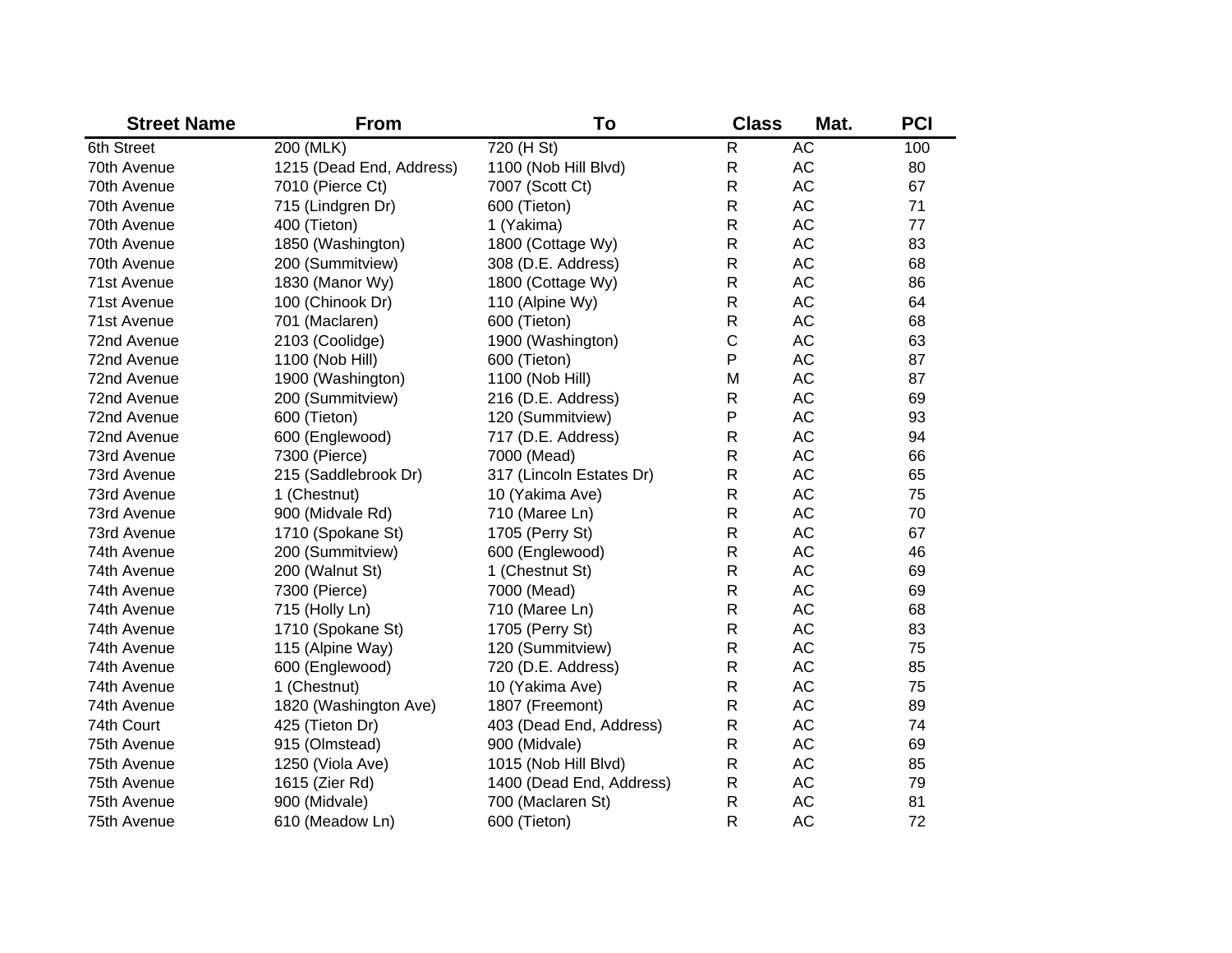| <b>Street Name</b> | <b>From</b>             | To                       | <b>Class</b> | Mat.       | <b>PCI</b> |
|--------------------|-------------------------|--------------------------|--------------|------------|------------|
| 75th Avenue        | 400 (Richey Rd)         | 411 (Glacier Wy)         | $\mathsf{R}$ | <b>AC</b>  | 81         |
| 75th Place         | 200 (Walnut St)         | 205 (Dead End, Address)  | ${\sf R}$    | AC         | 62         |
| 76th Avenue        | 12 (Dead End, Address)  | 120 (Summitview)         | $\mathsf R$  | <b>AC</b>  | 70         |
| 76th Avenue        | 425 (Tieton Dr)         | 3 (Dead End, Address)    | R            | <b>AC</b>  | 74         |
| 76th Avenue        | 200 (Summitview)        | 225 (Skyline Wy)         | $\mathsf R$  | <b>AC</b>  | 46         |
| 76th Avenue        | 915 (Olmstead Ct)       | 900 (Midvale)            | R            | <b>AC</b>  | 83         |
| 76th Avenue        | (Whitman St)            | 1810 (Dead End, Address) | $\mathsf R$  | <b>AC</b>  | 99         |
| 77th Avenue        | 200 (Summitview)        | 225 (Skyline Wy)         | $\mathsf R$  | <b>AC</b>  | 46         |
| 77th Avenue        | 210 (Dead End, Address) | 115 (Summitview)         | $\mathsf{R}$ | <b>AC</b>  | 75         |
| 77th Avenue        | 915 (Olmstead)          | 900 (Midvale Rd)         | $\mathsf R$  | <b>AC</b>  | 78         |
| 77th Avenue        | 400 (Richey Rd)         | 600 (Englewood)          | $\mathsf R$  | <b>AC</b>  | 77         |
| 78th Avenue        | 1020 (Nob Hill Blvd)    | 1010 (Garden Ave)        | $\mathsf R$  | <b>AC</b>  | 60         |
| 78th Avenue        | 216 (Dead End, Address) | 120 (Summitview)         | $\mathsf R$  | <b>AC</b>  | 76         |
| 78th Avenue        | 600 (Englewood)         | 610 (Graystone Ct)       | ${\sf R}$    | <b>AC</b>  | 74         |
| 78th Avenue        | 200 (Summitview)        | 219 (Dead End, Address)  | ${\sf R}$    | <b>AC</b>  | 72         |
| 78th Avenue        | 915 (Olmstead)          | 901 (Address)            | ${\sf R}$    | AC         | 73         |
| 78th Avenue        | 400 (Richey Rd)         | 512 (Douglas)            | $\mathsf R$  | AC         | 79         |
| 78th Avenue        | 1510 (Mead)             | 1400 (Plath)             | ${\sf R}$    | <b>AC</b>  | 81         |
| 79th Avenue        | 1015 (Garden Ave)       | 1006 (Westbrook Ave)     | $\mathsf R$  | <b>AC</b>  | 59         |
| 79th Avenue        | 1510 (Mead)             | 1400 (Plath)             | $\mathsf R$  | <b>AC</b>  | 83         |
| 79th Avenue        | 915 (Olmstead Ct)       | 900 (Midvale Rd)         | $\mathsf{R}$ | <b>AC</b>  | 75         |
| 7th Avenue         | 1100 (Pierce)           | 10 (Yakima Ave)          | $\mathsf R$  | <b>AC</b>  | 51         |
| 7th Avenue         | 10 (Yakima)             | 200 (Walnut)             | M            | <b>AC</b>  | 53         |
| 7th Avenue         | 1815 (Freemont)         | 1425 (Mead)              | $\mathsf{R}$ | <b>AC</b>  | 70         |
| 7th Avenue         | 1425 (Mead)             | 1100 (Nob Hill)          | $\mathsf{R}$ | <b>AC</b>  | 74         |
| 7th Avenue         | 812 (Dead End, Address) | 600 (Tieton)             | $\mathsf{R}$ | <b>AC</b>  | 89         |
| 7th Avenue         | 600 (Division)          | 100 (Summitview)         | ${\sf R}$    | <b>AC</b>  | 75         |
| 7th Street         | 200 (MLK)               | 7 (H St)                 | $\mathsf R$  | <b>PCC</b> | 18         |
| 7th Street         | 820 (Pacific)           | 620 (Race)               | ${\sf R}$    | <b>AC</b>  | 73         |
| 7th Street         | 1120 (Arlington)        | 820 (Pacific)            | $\mathsf{R}$ | <b>AC</b>  | 75         |
| 7th Street         | 1425 (Wilson Ln)        | 1320 (Nob Hill)          | $\mathsf{R}$ | <b>ST</b>  | 78         |
| 7th Street         | 420 (Maple)             | 10 (Yakima Ave)          | $\mathsf{R}$ | AC         | 58         |
| 7th Street         | 1320 (Nob Hill)         | 1120 (Arlington)         | $\mathsf{R}$ | AC         | 85         |
| 80th Avenue        | 1620 (Zier Rd)          | 1220 (Wide Hollow)       | $\mathsf C$  | AC         | 64         |
| 80th Avenue        | 200 (Summitview)        | 300 (Poplar View Wy)     | $\mathsf R$  | <b>AC</b>  | 74         |
| 80th Avenue        | 1220 (Wide Hollow)      | 600 (Tieton)             | M            | <b>AC</b>  | 63         |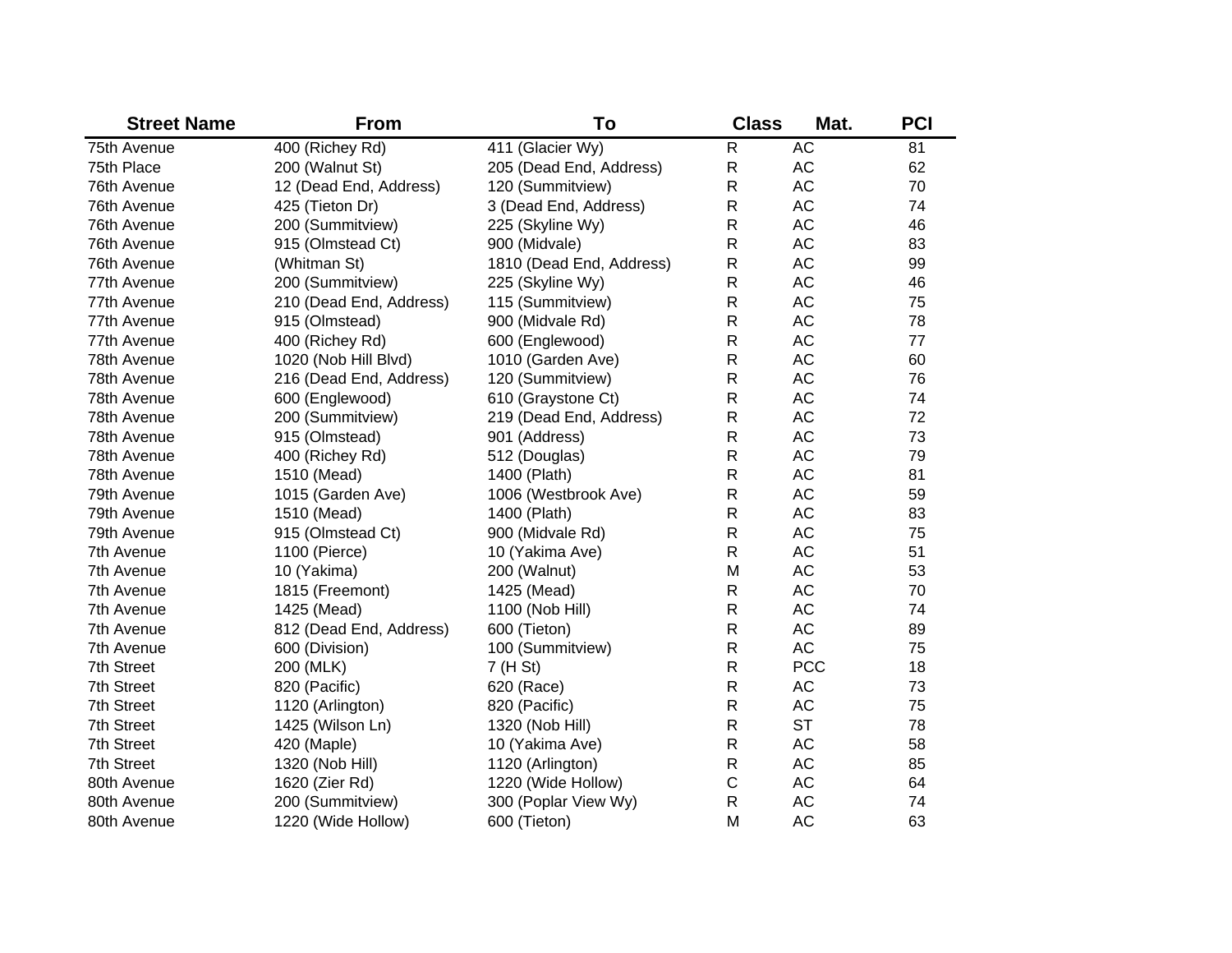| <b>Street Name</b> | <b>From</b>              | To                       | <b>Class</b> | Mat.       | <b>PCI</b> |
|--------------------|--------------------------|--------------------------|--------------|------------|------------|
| 80th Avenue        | 503 (Dead End, Address)  | 700 (Scenic Dr)          | $\mathsf{R}$ | <b>AC</b>  | 87         |
| 80th Avenue        | 400 (Englewood Crest Dr) | 409 (Englewood Crest Dr) | $\mathsf{R}$ | AC         | 98         |
| 81st Avenue        | 420 (Tieton Dr)          | 201 (Dead End, Address)  | R            | <b>AC</b>  | 66         |
| 81st Avenue        | 200 (Summitview)         | 211 (Dead End, Address)  | R            | <b>AC</b>  | 39         |
| 82nd Avenue        | 420 (Tieton Dr)          | 201 (Dead End, Address)  | R            | <b>AC</b>  | 71         |
| 83rd Avenue        | 800 (Summitview)         | 8307 (Dead End)          | R            | <b>AC</b>  | 39         |
| 84th Avenue        | 200 (Summitview)         | 500 (Viewcrest Wy)       | R            | <b>AC</b>  | 73         |
| 85th Avenue        | 1 (Dead End, Address)    | 120 (Summitview)         | R            | <b>AC</b>  | 78         |
| 85th Avenue        | 200 (Summitview)         | 310 (Hawthorn)           | R            | <b>AC</b>  | 70         |
| 85th Avenue        | 1019 (Dead End, Address) | 901 (Dead End, Address)  | R            | <b>AC</b>  | 87         |
| 85th Place         | Woodwinds Way            | 86th Place               | $\mathsf{R}$ | <b>AC</b>  | 75         |
| 85th Place         | 8600 (86th Ave)          | 201 (Dead End, Address)  | R            | <b>AC</b>  | 73         |
| 86th Avenue        | 2 (Dead End, Address)    | 117 (Dead End, Address)  | $\mathsf{R}$ | <b>AC</b>  | 73         |
| 86th Avenue        | 210 (Juanita Dr)         | 215 (Kail Dr)            | $\mathsf{R}$ | <b>AC</b>  | 97         |
| 86th Place         | 200 (Woodwinds Way)      | 218 (Dead End, Address)  | $\mathsf{R}$ | <b>AC</b>  | 72         |
| 87th Avenue        | 102 (Barge)              | 120 (Summitview)         | $\mathsf{R}$ | <b>AC</b>  | 79         |
| 87th Avenue        | 609 (Meadow Ln)          | 500 (Tieton Dr)          | $\mathsf{R}$ | <b>AC</b>  | 84         |
| 87th Place         | 208 (Dead End, Address)  | 200 (Woodwinds Wy)       | R            | <b>AC</b>  | 71         |
| 88th Avenue        | 420 (Tieton Dr)          | 115 (Summitview)         | $\mathsf C$  | <b>AC</b>  | 65         |
| 88th Avenue        | 1036 (Dead End, Address) | 600 (Maclaren Ave)       | R            | <b>AC</b>  | 90         |
| 88th Avenue        | 200 (Summitview)         | 210 (Juanita Dr)         | R            | <b>AC</b>  | 90         |
| 89th Avenue        | 101 (Dead End, Address)  | 200 (Summitview)         | R            | <b>AC</b>  | 68         |
| 89th Avenue        | 1020 (Garden Ave)        | 800 (Webster Ave)        | R            | <b>AC</b>  | 93         |
| 89th Avenue        | 9000 (90th Ave)          | 200 (Chestnut)           | R            | <b>AC</b>  | 79         |
| 8th Avenue         | 200 (Walnut)             | 10 (Yakima Ave)          | R            | <b>PCC</b> | 25         |
| 8th Avenue         | 10 (Yakima Ave)          | 100 (Summitview)         | $\mathsf{R}$ | <b>AC</b>  | 70         |
| 8th Avenue         | 1825 (Washington)        | 1120 (Mead)              | $\mathsf{R}$ | <b>AC</b>  | 71         |
| 8th Avenue         | 1100 (Nob Hill)          | 908 (Dead End, Address)  | R            | <b>AC</b>  | 74         |
| 8th Avenue         | 925 (Hathaway)           | 725 (J St)               | $\mathsf{R}$ | <b>AC</b>  | 86         |
| 8th Avenue         | 600 (Division)           | 200 (Walnut)             | $\mathsf{R}$ | <b>AC</b>  | 62         |
| 8th Avenue         | 1425 (Mead)              | 1100 (Nob Hill)          | $\mathsf{R}$ | AC         | 78         |
| 8th Avenue         | 812 (Dead End, Address)  | 600 (Tieton)             | $\mathsf{R}$ | AC         | 71         |
| 8th Street         | 1120 (Arlington)         | 700 (Race)               | $\mathsf{R}$ | AC         | 82         |
| 8th Street         | 200 (MLK)                | 620 (G St)               | R            | AC         | 42         |
| 8th Street         | 216 (Walnut)             | 10 (Yakima)              | C            | <b>AC</b>  | 66         |
| 8th Street         | 1320 (Nob Hill Blvd)     | 1300 (Central)           | R            | <b>AC</b>  | 74         |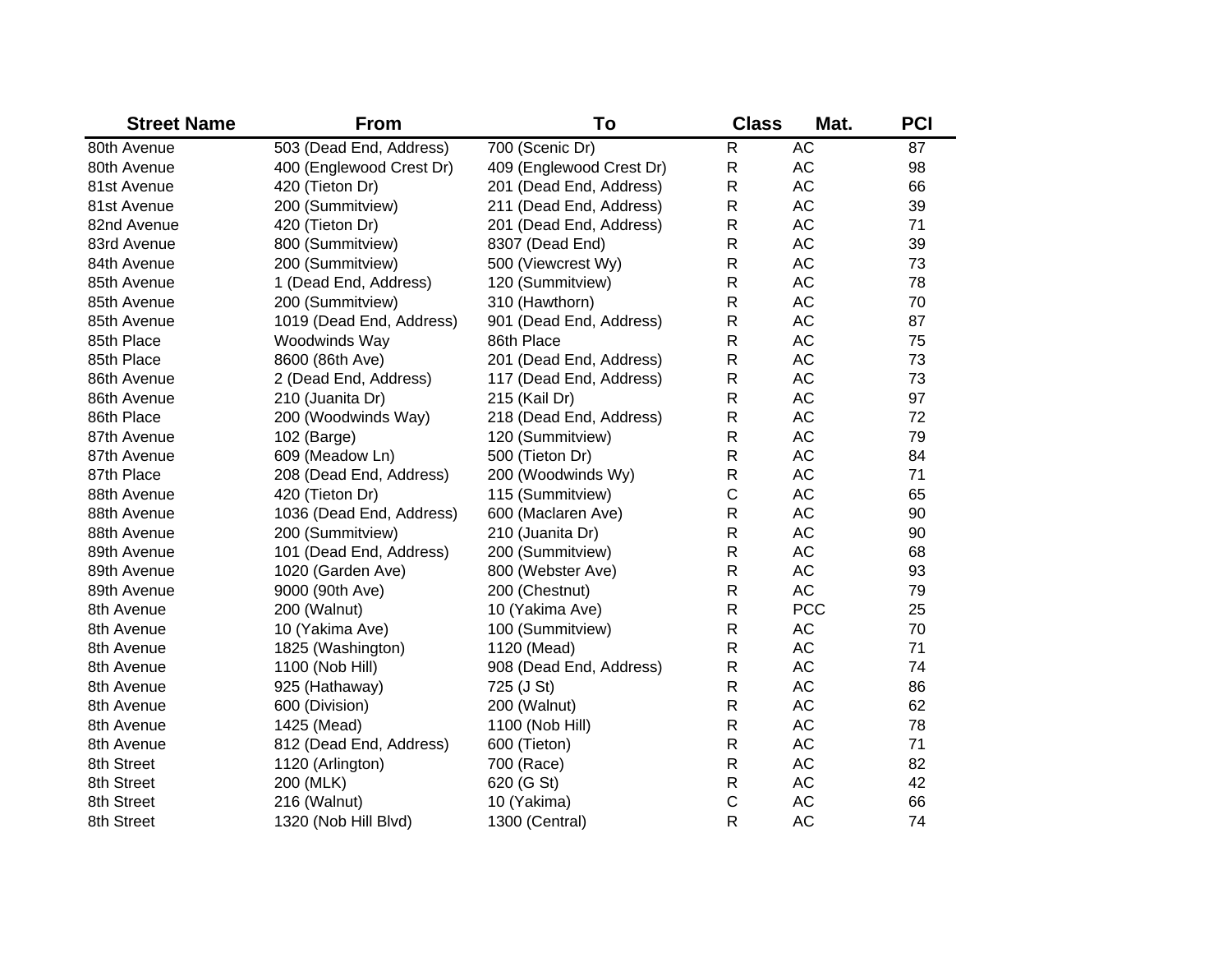| <b>Street Name</b>  | <b>From</b>             | To                       | <b>Class</b> | Mat.                     | <b>PCI</b> |
|---------------------|-------------------------|--------------------------|--------------|--------------------------|------------|
| 8th Street          | 1425 (Wilson Ln)        | 1325 (Nob Hill)          | R            | $\overline{\mathsf{ST}}$ | 68         |
| 8th Street          | 10 (Yakima)             | 617 (G St)               | P            | AC                       | 75         |
| 8th Street          | 220 (Spruce)            | 10 (Yakima)              | R            | AC                       | 83         |
| 8th Street          | 420 (Maple)             | 320 (Pine)               | $\mathsf{R}$ | AC                       | 81         |
| 90th Avenue         | 806 (Midvale)           | 800 (Webster Ave)        | R            | AC                       | 85         |
| 90th Avenue         | 412 (Dead End, Address) | 200 (Summitview)         | R            | AC                       | 77         |
| 91st Avenue         | 1025 (Garden Ave)       | 806 (Midvale Ave)        | R            | AC                       | 92         |
| 91st Avenue         | 5 (Yakima Ave)          | 122 (Dead End, Address)  | R            | AC                       | 76         |
| 92nd Avenue         | 300 (Dead End, Address) | 200 (Summitview)         | $\mathsf{R}$ | AC                       | 85         |
| 93rd Avenue         | 3 (Dead End, Address)   | 116 (Dead End, Address)  | R            | AC                       | 91         |
| 93rd Avenue         | 205 (Torrey Pines Ln)   | 412 (Dead End, Address)  | ${\sf R}$    | AC                       | 86         |
| 94th Avenue         | 410 (Dead End, Address) | 200 (Summitview)         | $\mathsf{R}$ | AC                       | 85         |
| 95th Avenue         | 6 (Yakima Ave)          | 13 (Dead End, Address)   | $\mathsf{R}$ | AC                       | 79         |
| 96th Avenue         | 600 (Tieton)            | 120 (Summitview)         | C            | AC                       | 76         |
| 9th Avenue          | 10 (Yakima Ave)         | 100 (Summitview)         | $\mathsf{R}$ | AC                       | 50         |
| 9th Avenue          | 600 (Tieton Dr)         | 10 (Yakima Ave)          | $\mathsf{R}$ | <b>PCC</b>               | 25         |
| 9th Avenue          | 1100 (Nob Hill)         | 902 (Address)            | $\mathsf{R}$ | <b>PCC</b>               | 49         |
| 9th Avenue          | 902 (Address)           | 600 (Tieton)             | $\mathsf R$  | AC                       | 83         |
| 9th Avenue          | 1320 (Logan)            | 1100 (Nob Hill)          | R            | AC                       | 64         |
| 9th Avenue          | 1810 (Freemont)         | 900 (Mead)               | R            | AC                       | 77         |
| 9th Avenue          | 900 (Willow)            | 1000 (Fruitvale Blvd)    | R            | AC                       | 73         |
| 9th Street          | 1220 (D.E. Address)     | 800 (Adams)              | R            | AC                       | 69         |
| 9th Street          | 200 (MLK)               | 320 (D St)               | R            | AC                       | 74         |
| 9th Street          | 10 (Yakima Ave)         | 200 (MLK)                | R            | AC                       | 59         |
| 9th Street          | 620 (Race)              | 420 (Maple)              | $\mathsf{R}$ | AC                       | 85         |
| 9th Street          | 420 (Maple)             | 300 (Spruce)             | $\mathsf{R}$ | AC                       | 91         |
| A Street            | 1600 (16th Ave)         | 1000 (10th Ave)          | $\mathsf{R}$ | AC                       | 52         |
| A Street            | 1100 (Pierce)           | 2nd Ave                  | R            | AC                       | 59         |
| A Street            | 700 (7th Ave)           | 500 (5th Ave)            | $\mathsf{R}$ | AC                       | 57         |
| A Street            | 800 (8th St)            | 1000 (10th St)           | $\mathsf{R}$ | AC                       | 100        |
| A Street            | 100 (1st St)            | 650 (Dead End, Address)  | ${\sf R}$    | AC                       | 100        |
| <b>Adams Street</b> | 1020 (Fair)             | 1500 (15th St)           | $\mathsf R$  | AC                       | 43         |
| <b>Adams Street</b> | 200 (2nd St)            | 1020 (Fair)              | $\mathsf R$  | AC                       | 70         |
| Ahtanum Road        | 2600 (26th Ave)         | 1600 (16th Ave)          | M            | AC                       | 58         |
| <b>Airport Lane</b> | 2600 (26th Ave)         | 2400 (Dead End, Address) | $\mathsf{R}$ | <b>AC</b>                | 75         |
| <b>Alder Street</b> | 1020 (Fair Ave)         | 1420 (D.E. Address)      | R            | <b>AC</b>                | 64         |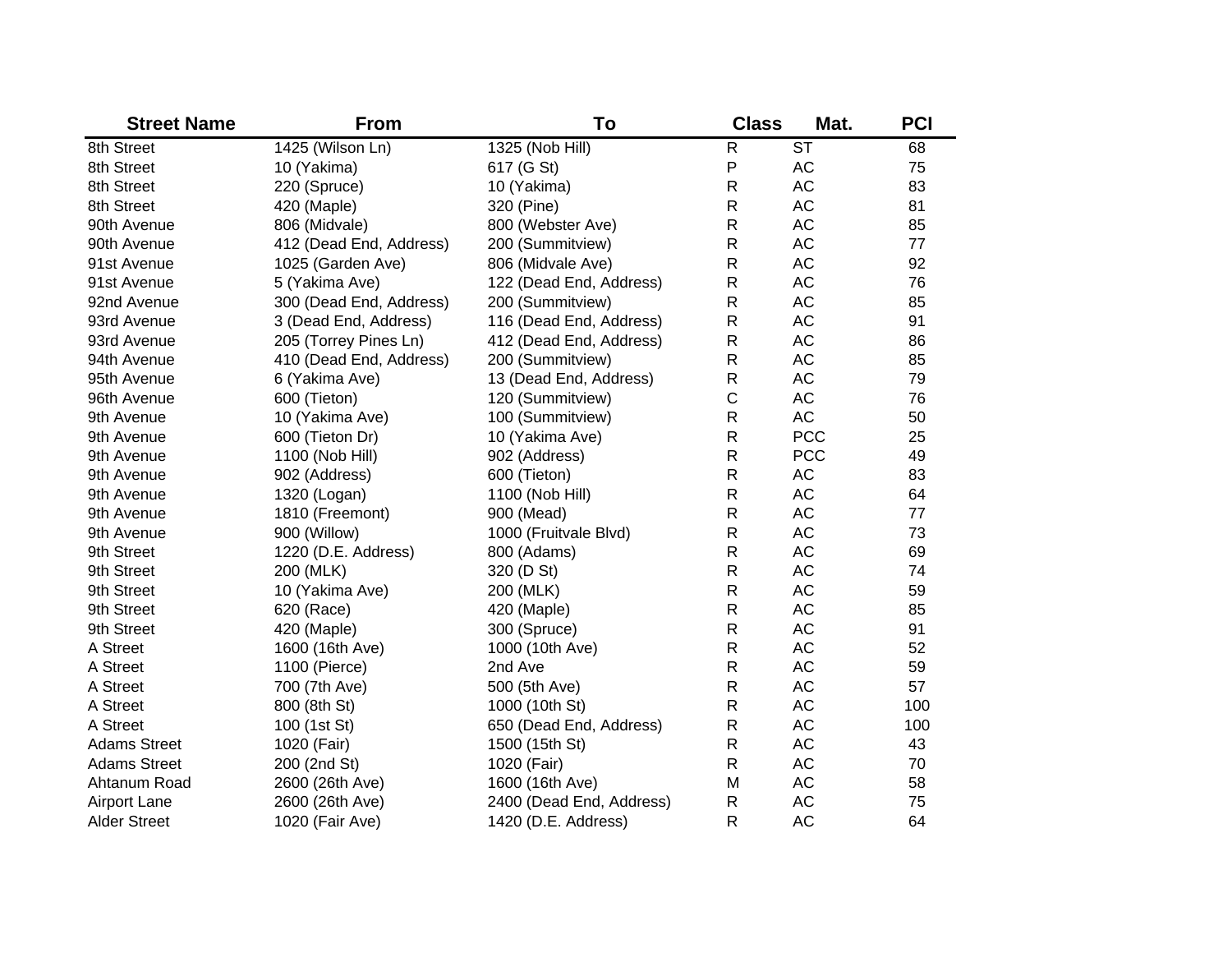| <b>Street Name</b>      | <b>From</b>              | To                       | <b>Class</b> | Mat.      | <b>PCI</b> |
|-------------------------|--------------------------|--------------------------|--------------|-----------|------------|
| Alexandria Court        | 7810 (D.E. Address)      | 7800 (78th Ave)          | $\mathsf{R}$ | AC        | 72         |
| <b>Aller Street</b>     | 4300 (43rd Ave)          | 4200 (42nd Ave)          | $\mathsf{R}$ | AC        | 77         |
| <b>Alpine Court</b>     | 8809 (Dead End, Address) | 8800 (88th Ave)          | $\mathsf{R}$ | AC        | 83         |
| Alpine Way              | 8500 (85th Ave)          | 8401 (Dead End, Address) | $\mathsf{R}$ | AC        | 72         |
| Alpine Way              | 7200 (72nd Ave)          | 6500 (65th Ave)          | $\mathsf{R}$ | AC        | 51         |
| Alpine Way              | 7405 (Dead End, Address) | 125 (Dead End, Address)  | $\mathsf{R}$ | AC        | 71         |
| Alpine Way              | 4400 (Dead End, Address) | 4500 (45th Ave)          | $\mathsf{R}$ | AC        | 91         |
| Apple View Road         | 320 (Lincoln)            | 6600 (66th Ave)          | $\mathsf{R}$ | AC        | 69         |
| Apple View Way          | 6600 (66th Ave)          | 6313 (D.E. Address)      | $\mathsf{R}$ | AC        | 60         |
| <b>Arlington Street</b> | 4500 (45th Ave)          | 4000 (40th Ave)          | $\mathsf{R}$ | AC        | 81         |
| <b>Arlington Street</b> | 5600 (56th Ave)          | 5215 (Dead End, Address) | $\mathsf{R}$ | AC        | 100        |
| <b>Arlington Street</b> | 6000 (60th Ave)          | 5600 (56th Ave)          | $\mathsf{R}$ | AC        | 62         |
| <b>Arlington Street</b> | 1600 (16th AveA)         | 1200 (12th Ave)          | $\mathsf{R}$ | AC        | 50         |
| <b>Arlington Street</b> | 3800 (38th Ave)          | 3600 (36th Ave)          | $\mathsf{R}$ | AC        | 32         |
| <b>Arlington Street</b> | 1900 (19th Ave)          | 1600 (16th Ave)          | $\mathsf{R}$ | AC        | 46         |
| <b>Arlington Street</b> | 300 (3rd Ave)            | 50 (Landon)              | $\mathsf{R}$ | AC        | 66         |
| <b>Arlington Street</b> | 100 (1st St)             | 1020 (Fair)              | $\mathsf{R}$ | AC        | 65         |
| <b>Arlington Street</b> | 5110 (Dead End, Address) | 4800 (48th Ave)          | $\mathsf{R}$ | AC        | 86         |
| <b>Arlington Street</b> | 3200 (32nd Ave)          | 2600 (26th Ave)          | $\mathsf{R}$ | AC        | 78         |
| <b>Arlington Street</b> | 1200 (12th Ave)          | 1000 (10th Ave)          | $\mathsf{R}$ | AC        | 70         |
| <b>Arllington Ave</b>   | 8800 (88th Ave)          | 8500 (85th Ave)          | $\mathsf{R}$ | AC        | 93         |
| <b>Arthur Boulevard</b> | 210 (Laban Ave)          | 200 (Chestnut)           | $\mathsf{R}$ | AC        | 67         |
| <b>Avalanche Avenue</b> | 4910 (Address)           | 4000 (40th Ave)          | $\mathsf{R}$ | AC        | 65         |
| <b>Avalanche Court</b>  | 7314 (D.E. Address)      | 7300 (73rd Ave)          | $\mathsf{R}$ | AC        | 72         |
| <b>Baker Court</b>      | 900 (9th St)             | 913 (D.E. Address)       | $\mathsf{R}$ | AC        | 86         |
| <b>Baker Street</b>     | 907 (Dead End, Address)  | 300 (3rd Ave)            | $\mathsf{R}$ | AC        | 64         |
| <b>Baker Street</b>     | 1200 (12th Ave)          | 1000 (10th Ave)          | $\mathsf{R}$ | AC        | 68         |
| <b>Baldie Way</b>       |                          |                          |              |           |            |
| <b>Barge Street</b>     | 4500 (45th Ave)          | 4400 (44th Ave)          | $\mathsf{R}$ | <b>ST</b> | 60         |
| <b>Barge Street</b>     | 4900 (49th Ave)          | 4800 (48th Ave)          | $\mathsf{R}$ | <b>ST</b> | 100        |
| <b>Barge Street</b>     | 2600 (26th Ave)          | 2100 (Gilbert Dr)        | $\mathsf{R}$ | AC        | 56         |
| <b>Barge Street</b>     | 3200 (32nd Ave)          | 2600 (26th Ave)          | $\mathsf{R}$ | AC        | 43         |
| <b>Barge Street</b>     | 4308 (Dead End, Address) | 4200 (42nd Ave)          | $\mathsf{R}$ | AC        | 45         |
| <b>Barge Street</b>     | 7705 (Dead End, Address) | 7600 (76th Ave)          | $\mathsf{R}$ | AC        | 52         |
| <b>Barge Street</b>     | 6000 (60th Ave)          | 5800 (58th Ave)          | $\mathsf{R}$ | AC        | 79         |
| <b>Barge Street</b>     | 6520 (D.E. Address)      | 6500 (65th Ave)          | $\mathsf{R}$ | <b>AC</b> | 62         |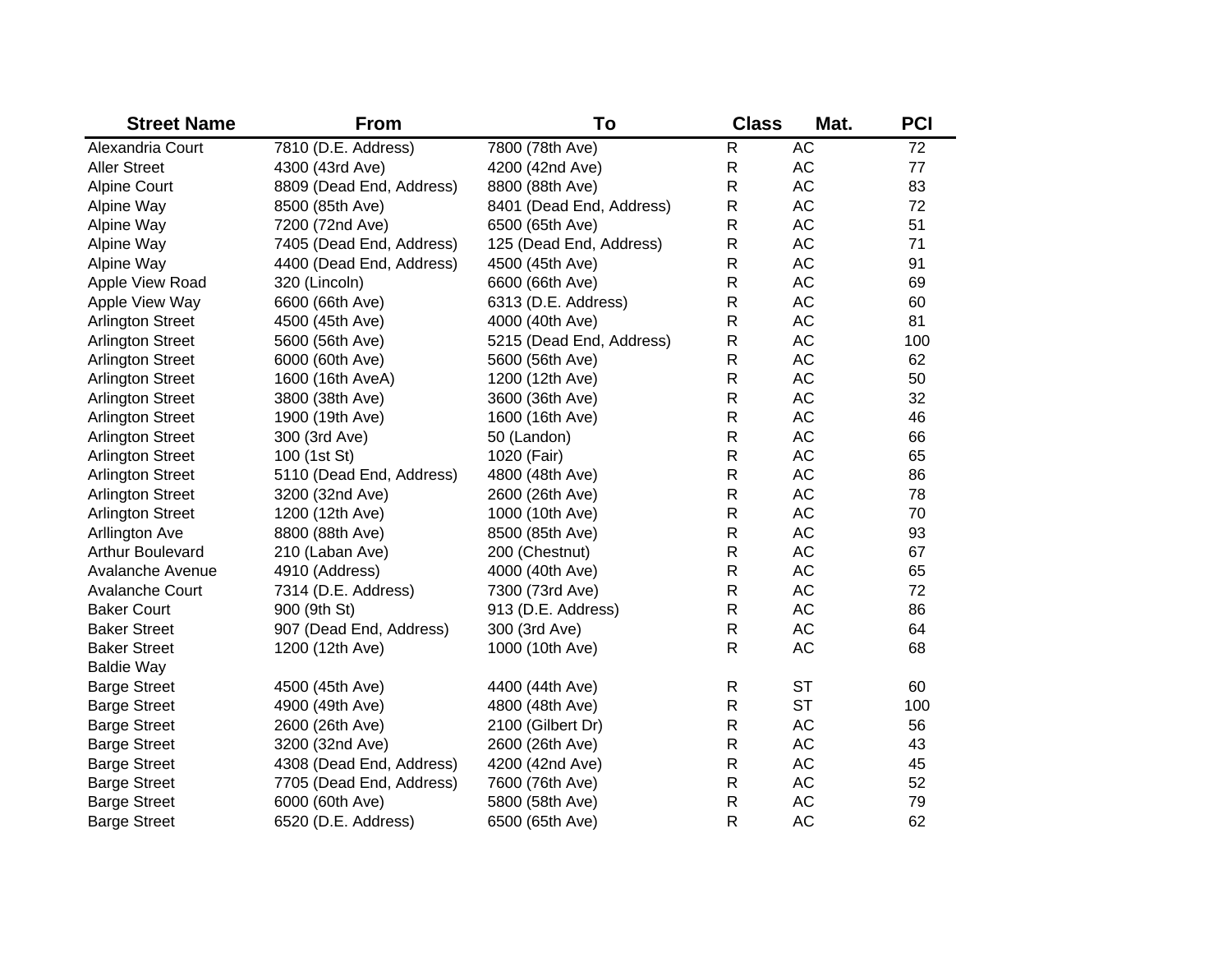| <b>Street Name</b>        | <b>From</b>              | To                       | <b>Class</b> | Mat.       | <b>PCI</b> |
|---------------------------|--------------------------|--------------------------|--------------|------------|------------|
| <b>Barge Street</b>       | 3600 (36th Ave)          | 3200 (32nd Ave)          | $\mathsf{R}$ | <b>AC</b>  | 76         |
| <b>Barge Street</b>       | 102 (Dead End, Address)  | 8800 (88th Ave)          | $\mathsf R$  | <b>AC</b>  | 73         |
| <b>Barge Street</b>       | 8700 (87th Ave)          | 8401 (Dead End, Address) | ${\sf R}$    | <b>AC</b>  | 77         |
| <b>Bartlett Place</b>     | 211 (Address)            | 100 (1st St)             | $\mathsf R$  | <b>AC</b>  | 94         |
| <b>Beech Street</b>       | 700 (7th St)             | (1750) Chalmers          | $\mathsf R$  | <b>AC</b>  | 65         |
| <b>Beech Street</b>       | 100 (1st St)             | 700 (7th St)             | $\mathsf R$  | <b>AC</b>  | 76         |
| <b>Belair Drive</b>       | 220 (Dead End, Address)  | 200 (Chestnut)           | $\mathsf R$  | <b>AC</b>  | 75         |
| <b>Belgold Drive</b>      | 3900 (39th Ave)          | 3900 (39th Ave)          | $\mathsf{R}$ | AC         | 63         |
| <b>Bell Avenue</b>        | 1900 (19th Ave)          | 1800 (18th Ave)          | $\mathsf{R}$ | <b>AC</b>  | 38         |
| <b>Bell Avenue</b>        | 410 (Dead End, Address)  | 4000 (40th Ave)          | $\mathsf R$  | <b>AC</b>  | 35         |
| <b>Bell Avenue</b>        | 4400 (44th Ave)          | 4210 (Chisholm)          | $\mathsf{R}$ | <b>AC</b>  | 57         |
| <b>Bell Avenue</b>        | 1800 (18th Ave)          | 1600 (16th Ave)          | $\mathsf R$  | <b>PCC</b> | 40         |
| <b>Bell Avenue</b>        | 9207 (Dead End, Address) | 9200 (92nd Ave)          | $\mathsf{R}$ | AC         | 90         |
| <b>Bellevue Place</b>     | 600 (Englewood)          | 614 (Address)            | $\mathsf R$  | <b>AC</b>  | 59         |
| <b>Belmont Avenue</b>     | 1600 (16th Ave)          | 1500 (15th Ave)          | $\mathsf R$  | <b>PCC</b> | 17         |
| <b>Benjamin Drive</b>     | 4410 (Address)           | 4400 (44th Ave)          | ${\sf R}$    | <b>AC</b>  | 37         |
| <b>Birch Street</b>       | 1800 (18th St)           | 2000 (Dead End, Address) | R            | <b>ST</b>  | 84         |
| <b>Bitterroot Lane</b>    | 5800 (58th Ave)          | 5700 (57th Ave)          | $\mathsf R$  | <b>AC</b>  | 80         |
| <b>Bitterroot Way</b>     | 5314 (Address)           | 400 (Lincoln Ave)        | R            | AC         | 59         |
| <b>Blackburn Street</b>   | 806 (Dead End, Address)  | 900 (9th Ave)            | $\mathsf R$  | <b>ST</b>  | 97         |
| <b>Blue Hills Place</b>   | 500 (Englewood Crest Dr) | 7906 (Dead End, Address) | R            | <b>AC</b>  | 87         |
| Boggess Lane              | 1800 (18th St)           | 1911 (Dead End, Address) | R            | <b>AC</b>  | 96         |
| <b>Bonnie Doon Avenue</b> | 2000 (20th Ave)          | 1600 (16th Ave)          | $\mathsf R$  | <b>PCC</b> | 43         |
| <b>Bonnie Doon Avenue</b> | 3800 (38th Ave)          | 3602 (Dead End, Address) | R            | AC         | 56         |
| <b>Bonnie Doon Avenue</b> | 2400 (24th Ave)          | 2000 (20th Ave)          | $\mathsf{R}$ | <b>AC</b>  | 53         |
| <b>Bonnie Doon Lane</b>   | 3200 (32nd Ave)          | 2400 (24th Ave)          | R            | <b>AC</b>  | 53         |
| <b>Borely Way</b>         | 7200 (72nd Ave)          | 6720 (Dead End, Address) | R            | <b>ST</b>  | 62         |
| <b>Brackett Avenue</b>    | 3000 (30th Ave)          | 2700 (27th Ave)          | R            | <b>AC</b>  | 69         |
| <b>Bristol Way</b>        | 4800 (48th Ave)          | 4600 (4600)              | R            | <b>AC</b>  | 44         |
| <b>Bristol Way</b>        | 5700 (57th Ave)          | 5400 (54th Ave)          | R            | <b>AC</b>  | 54         |
| <b>Bristol Way</b>        | 5000 (50th Ave)          | 4800 (48th Ave)          | $\mathsf{R}$ | <b>AC</b>  | 77         |
| <b>Bristol Way</b>        | 6900 (69th Ave)          | 6800 (68th Ave)          | $\mathsf R$  | <b>AC</b>  | 65         |
| <b>Brostol Way Court</b>  | 5312 (Dead End, Address) | 5300 (53rd Ave)          | ${\sf R}$    | <b>AC</b>  | 41         |
| <b>Browne Avenue</b>      | 2100 (21st Ave)          | 1900 (19th Ave)          | $\mathsf R$  | <b>AC</b>  | 56         |
| <b>Browne Avenue</b>      | 1800 (18th Ave)          | 1600 (16th Ave)          | ${\sf R}$    | <b>PCC</b> | 53         |
| <b>Browne Avenue</b>      | 1600 (16th Ave)          | 700 (7th Ave)            | $\mathsf{R}$ | <b>AC</b>  | 67         |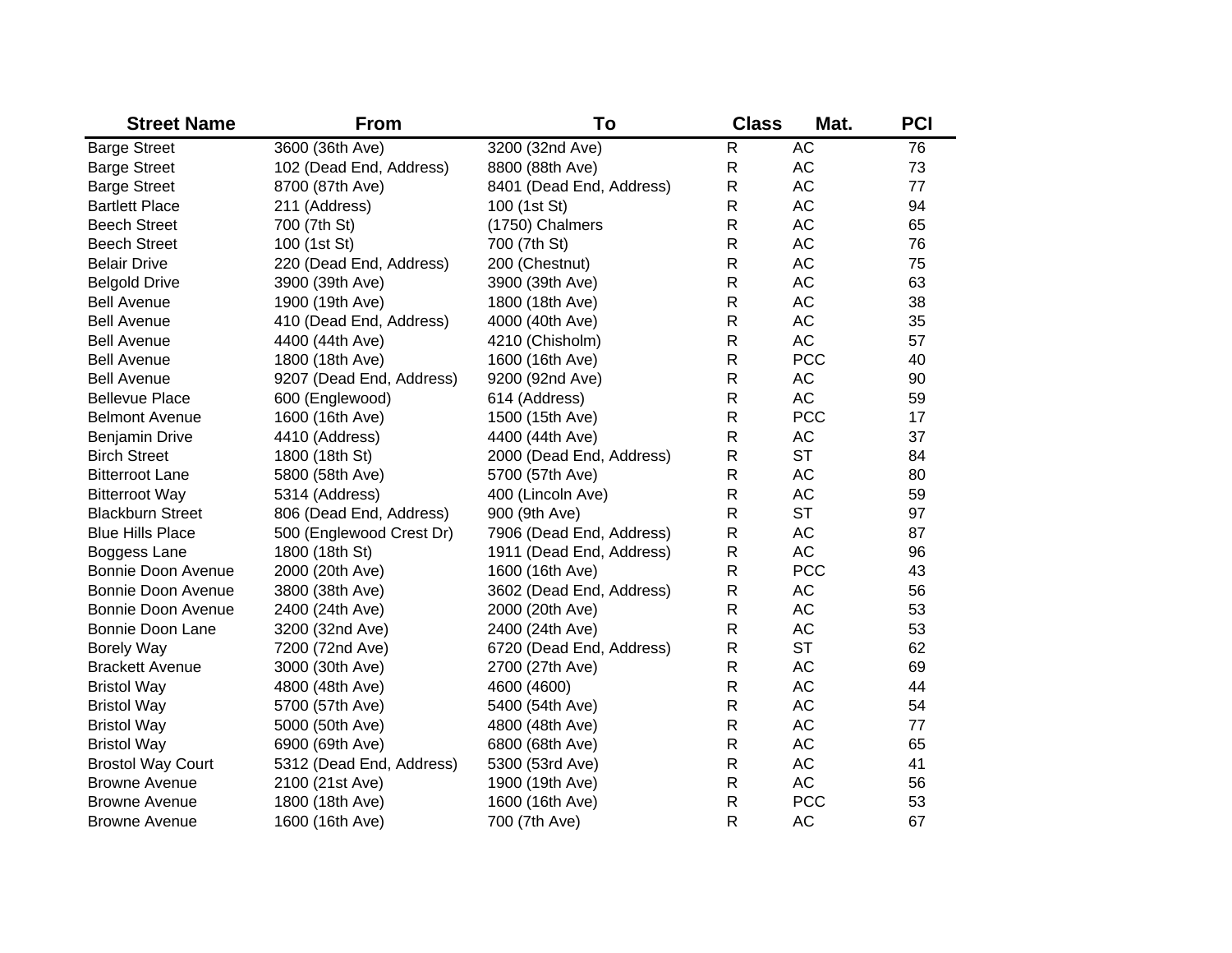| <b>Street Name</b>        | <b>From</b>            | To                        | <b>Class</b> | Mat.      | <b>PCI</b> |
|---------------------------|------------------------|---------------------------|--------------|-----------|------------|
| <b>Browne Avenue</b>      | 8200 (82nd Ave)        | 8100 (81st Ave)           | $\mathsf R$  | <b>AC</b> | 99         |
| <b>Burning Tree</b>       | 3600 (36th Ave)        | 2400 (24th Ave)           | $\mathsf R$  | <b>AC</b> | 87         |
| <b>Burwell Street</b>     | 1400 (14th St)         | 1500 (15th St)            | $\mathsf R$  | <b>ST</b> | 95         |
| <b>Buwalda Lane</b>       | 1000 (I St)            | 1300 (Thorton)            | $\mathsf{R}$ | <b>AC</b> | 59         |
| Campbell Lane             | 630 (Jerome)           | 720 (Willow)              | $\mathsf{R}$ | <b>AC</b> | 82         |
| Canterbury Lane           | 2907 (Address D.E.)    | 2800 (28th Ave)           | $\mathsf{R}$ | <b>AC</b> | 31         |
| Carol Avenue              | 3800 (38th Ave)        | 3400 (34th Ave)           | $\mathsf R$  | <b>AC</b> | 58         |
| Carol Avenue              | 4800 (48th Ave)        | 4702 (Dead End, Address)  | R            | <b>AC</b> | 50         |
| Carol Avenue              | 3300 (33rd Ave)        | 3200 (32nd Ave)           | $\mathsf R$  | <b>AC</b> | 72         |
| Carriage Hill Drive       | 4403 (Address)         | 815 (Address)             | $\mathsf R$  | <b>AC</b> | 70         |
| Casa Court                | 3900 (39th Ave)        | 3704 (Dead End, Address)  | R            | <b>AC</b> | 71         |
| Cascade Drive             | 5500 (55th Ave)        | 5200 (52nd Ave)           | $\mathsf R$  | <b>AC</b> | 58         |
| Cascade Loop              | 3503 (Address)         | 34th Avenue               | $\mathsf{R}$ | <b>AC</b> | 50         |
| Castlevale Road           | 4200 (Address)         | 3950 (Address)            | $\mathsf C$  | <b>AC</b> | 45         |
| Castlevale Road           | 3600 (Powerhouse Road) | 32nd Ave                  | M            | <b>ST</b> | 70         |
| Castlevale Road           | 32nd Avenue            | 28th Avenue               | M            | <b>ST</b> | 54         |
| Castlevale Road           | 28th Avenue            | 24th Avenue               | M            | <b>ST</b> | 58         |
| <b>Castleview Drive</b>   | 5000 (Viola)           | 4800 (48th Ave)           | $\mathsf R$  | <b>AC</b> | 36         |
| Cedar Hill Court          | 1800 (18th Ave)        | 1700 (17th Ave, Dead End) | R            | AC        | 65         |
| <b>Central Avenue</b>     | 600 (6th St)           | 1020 (Fair Ave)           | R            | AC        | 59         |
| <b>Central Avenue</b>     | 1800 (18th St)         | 1905 (D.E. Address)       | R            | AC        | 94         |
| <b>Century Avenue</b>     | 6600 (66th Ave)        | 6440 (D.E. Address)       | R            | AC        | 70         |
| <b>Chalmers Street</b>    | 400 (Beech)            | 100 (Chestnut)            | R            | <b>AC</b> | 73         |
| <b>Cherry Avenue</b>      | 500 (5th Ave)          | 250 (End of City Street)  | R            | <b>AC</b> | 69         |
| <b>Cherry Avenue</b>      | 1600 (16th Ave)        | 500 (5th Ave)             | R            | <b>AC</b> | 78         |
| <b>Cherry Park Court</b>  | 5000 (50th Ave)        | 4932 (Dead End, Address)  | R            | <b>AC</b> | 80         |
| <b>Cherry Ridge Court</b> | 4114 (Address)         | 6600 (66th Ave)           | $\mathsf{R}$ | <b>AC</b> | 81         |
| <b>Chestnut Avenue</b>    | 6600 (66th Ave)        | 5600 (56th Ave)           | R            | <b>AC</b> | 64         |
| <b>Chestnut Avenue</b>    | 1700 (17th St)         | 1750 (Chalmers)           | $\mathsf{R}$ | <b>AC</b> | 69         |
| <b>Chestnut Avenue</b>    | 600 (6th St)           | 1020 (Fair Ave)           | R            | <b>AC</b> | 58         |
| <b>Chestnut Avenue</b>    | 4000 (40th Ave)        | 3200 (32nd Ave)           | $\mathsf{R}$ | <b>AC</b> | 62         |
| <b>Chestnut Avenue</b>    | 1600 (16th Ave)        | 200 (2nd Ave)             | $\mathsf{R}$ | <b>AC</b> | 55         |
| <b>Chestnut Avenue</b>    | 4800 (48th Ave)        | 4000 (40th Ave)           | R            | <b>AC</b> | 56         |
| <b>Chestnut Avenue</b>    | 100 (1st St)           | 600 (6th St)              | $\mathsf{R}$ | <b>AC</b> | 51         |
| <b>Chestnut Avenue</b>    | 7600 (76th Ave)        | 7400 (74th Ave)           | R            | <b>AC</b> | 64         |
| <b>Chestnut Avenue</b>    | 7800 (78th Ave)        | 7603 (Dead End, Address)  | R            | <b>AC</b> | 48         |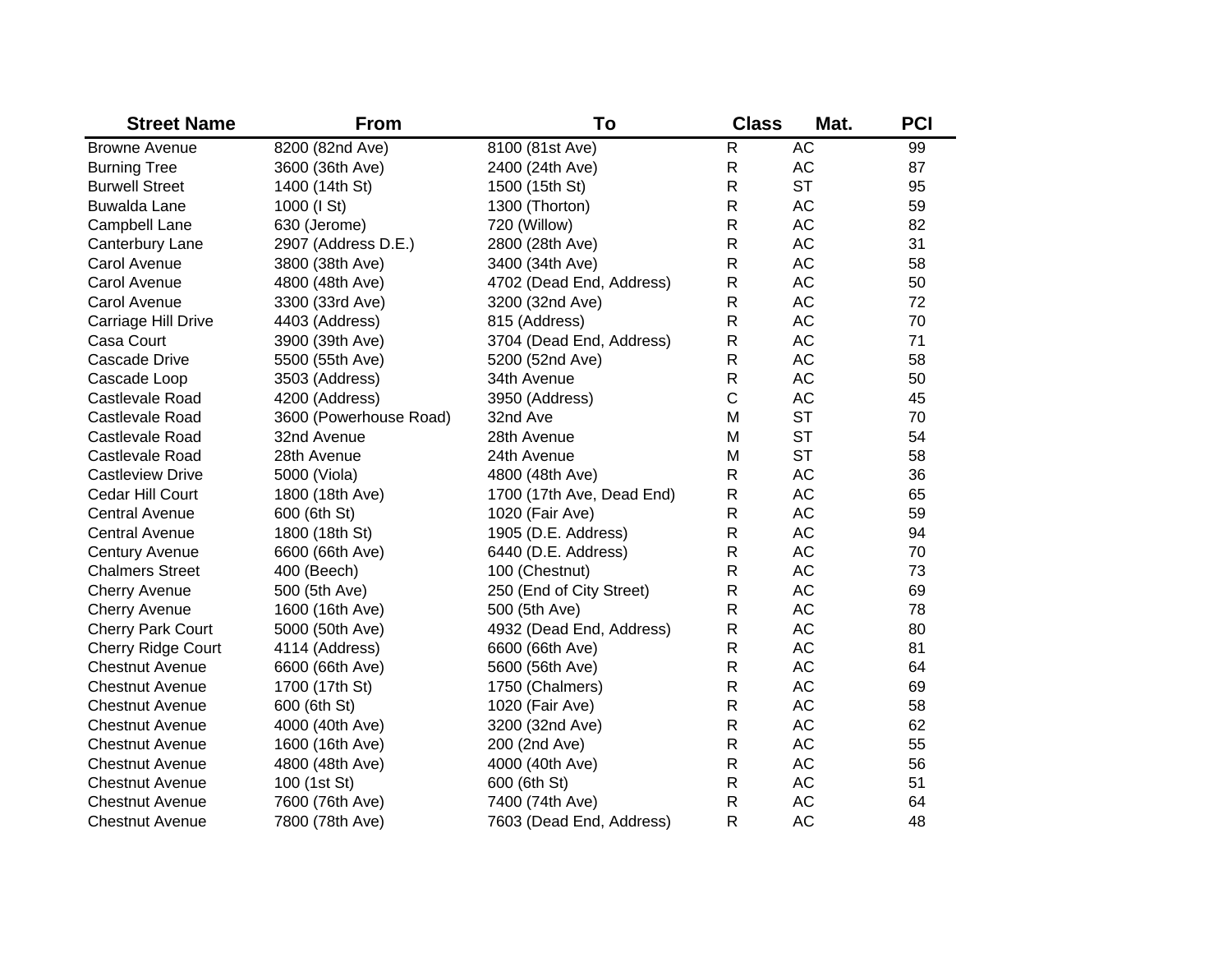| <b>Street Name</b>       | <b>From</b>              | To                       | <b>Class</b> | Mat.      | <b>PCI</b> |
|--------------------------|--------------------------|--------------------------|--------------|-----------|------------|
| <b>Chestnut Avenue</b>   | 2400 (24th Ave)          | 1600 (16th Ave)          | ${\sf R}$    | <b>AC</b> | 48         |
| <b>Chestnut Avenue</b>   | 3200 (32nd Ave)          | 2400 (24th Ave)          | ${\sf R}$    | AC        | 62         |
| <b>Chestnut Avenue</b>   | 9600 (96th Ave)          | 8800 (88th Ave)          | R            | <b>AC</b> | 71         |
| <b>Chestnut Avenue</b>   | 800 (8th St)             | 1050 (Fair Ave)          | C            | <b>AC</b> | 79         |
| <b>Chestnut Avenue</b>   | 7400 (74th Ave)          | 7200 (72nd Ave)          | R            | <b>AC</b> | 100        |
| <b>Chestnut Avenue</b>   | 1020 (Fair Ave)          | 1210 (Dead End)          | R            | AC        | 95         |
| <b>Chestnut Avenue</b>   | 7200 (72nd Ave)          | 6709 (D.E. Address)      | R            | <b>AC</b> | 95         |
| Chicago Avenue           | 10 (Yakima Ave)          | 50 (A St)                | R            | <b>AC</b> | 76         |
| Chinook Drive            | 6700 (67th Ave)          | 6502 (D.E. Address)      | R            | <b>AC</b> | 63         |
| <b>Chinook Drive</b>     | 7100 (71st Ave)          | 6900 (69th Ave)          | R            | AC        | 66         |
| Chisolm Trail            | 410 (Bell Ave)           | 220 (Westover Dr)        | R            | AC        | 57         |
| <b>Clarke Avenue</b>     | 300 (Folsom)             | 600 (Fairbanks)          | R            | AC        | 69         |
| Cleman Ave               | 200 (Summitview)         | 228 (Address)            | R            | AC        | 54         |
| <b>Clinton Place</b>     | 1210 (Dead End, Address) | 1205 (Clinton Wy)        | R            | <b>AC</b> | 66         |
| Clinton Way              | 3900 (39th Ave)          | 3800 (38th Ave)          | R            | <b>AC</b> | 55         |
| <b>Clinton Way</b>       | 3100 (31st Ave)          | 3000 (30th Ave)          | R            | <b>AC</b> | 37         |
| <b>Clinton Way</b>       | 6900 (69th Ave)          | 6803 (Dead End, Address) | R            | <b>AC</b> | 73         |
| <b>Clinton Way</b>       | 3700 (37th Ave)          | 3400 (34th Ave)          | R            | <b>AC</b> | 62         |
| <b>Clinton Way</b>       | 2900 (29th Ave)          | 2400 (24th Ave)          | R            | <b>AC</b> | 67         |
| Clinton Way              | 4800 (48th Ave)          | 4702 (Dead End, Address) | R            | <b>AC</b> | 59         |
| Clinton Way              | 3300 (33rd Ave)          | 3200 (32nd Ave)          | R            | AC        | 78         |
| Coach Court              | 900 (Address)            | 913 (Address)            | R            | AC        | 63         |
| <b>Cobblestone Place</b> | 800 (Address)            | 720 (Address)            | R            | AC        | 49         |
| Conestoga Boulevard      | 4600 (46th Ave)          | 4712 (Address)           | ${\sf R}$    | AC        | 48         |
| <b>Conover Drive</b>     | 7512 (Dead End, Address) | 1620 (Zier)              | R            | <b>AC</b> | 86         |
| <b>Conrad Avenue</b>     | 1425 (Dead End, Address) | 1400 (Dead End, Address) | R            | <b>AC</b> | 70         |
| <b>Cook Street</b>       | 4000 (40th Ave)          | 307 (Dead End, Address)  | ${\sf R}$    | <b>AC</b> | 23         |
| Coolidge Road            | 8000 (80th Ave)          | 7200 (72nd Ave)          | $\mathsf C$  | <b>AC</b> | 54         |
| <b>Cornell Avenue</b>    | 1100 (Nob Hill)          | 600 (Division)           | R            | AC        | 86         |
| <b>Cornell Avenue</b>    | 1825 (Washington)        | 1500 (Mead)              | ${\sf R}$    | AC        | 72         |
| <b>Cornell Avenue</b>    | 1425 (Mead)              | 1100 (Nob Hill)          | ${\sf R}$    | AC        | 79         |
| Corpman Lane             | 1908 (Dead End, Address) | 1900 (Washington)        | ${\sf R}$    | <b>ST</b> | 91         |
| Corrigan Way             | 113 (Sharon Way)         | 200 (Summitview)         | ${\sf R}$    | AC        | 52         |
| Cottage Way              | 7100 (71st Ave)          | 7000 (70th Ave)          | ${\sf R}$    | AC        | 81         |
| Cowden Place             | 4800 (48th Ave)          | 4702 (Dead End, Address) | $\mathsf{R}$ | AC        | 82         |
| Creekside Loop           |                          |                          |              |           |            |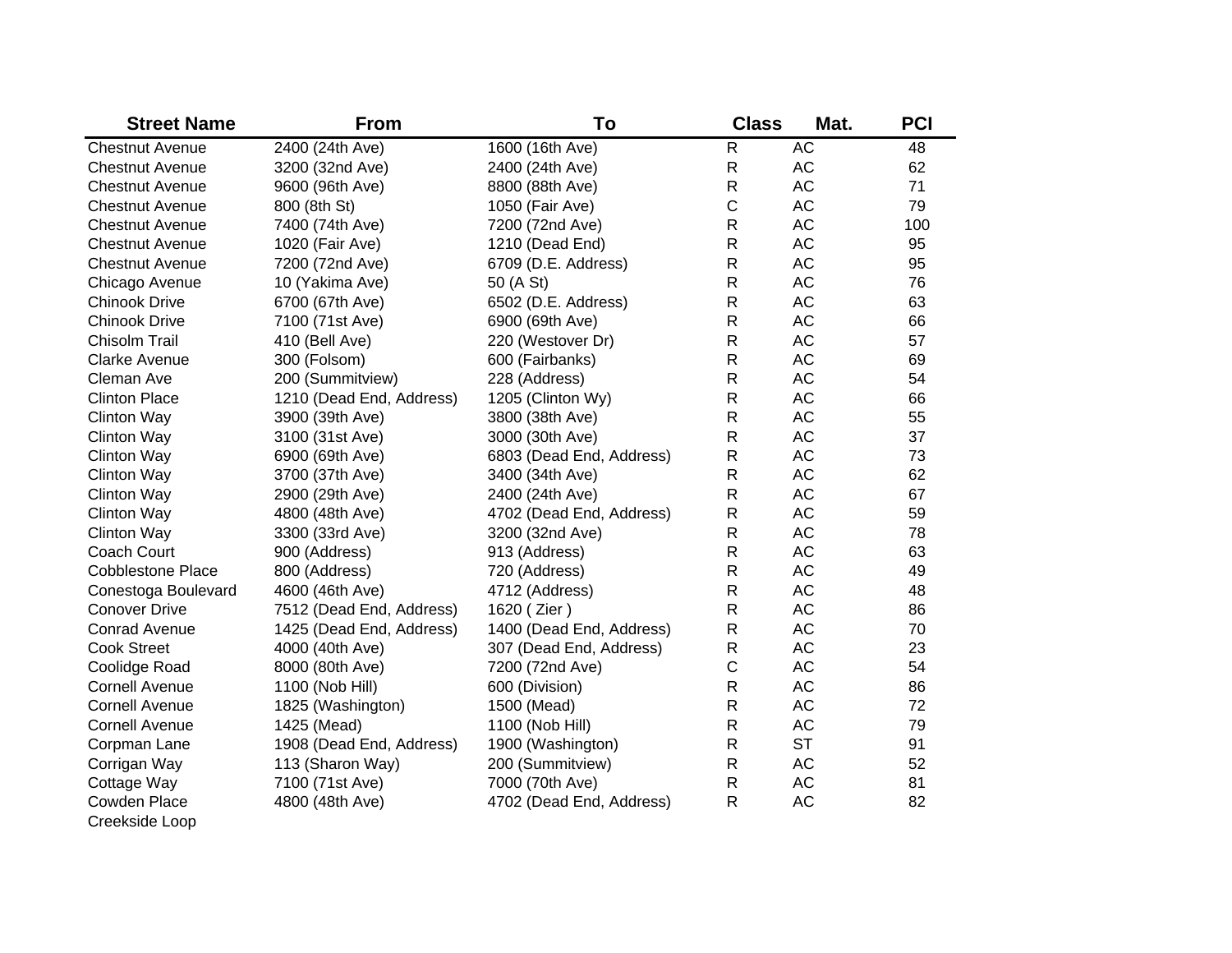| <b>Street Name</b>           | <b>From</b>            | To                       | <b>Class</b> | Mat.      | <b>PCI</b> |
|------------------------------|------------------------|--------------------------|--------------|-----------|------------|
| <b>Crestfields Road</b>      | 6400 (64th Ave)        | 6100 (61st Ave)          | $\mathsf R$  | <b>AC</b> | 60         |
| <b>Crestfields Road</b>      | 6800 (68th Ave)        | 6400 (64th Ave)          | ${\sf R}$    | AC        | 87         |
| <b>Custer Avenue</b>         | 100 (Summitview)       | 630 (Jerome)             | $\mathsf R$  | AC        | 80         |
| D Street                     | 500 (5th Ave)          | 100 (1st St)             | $\mathsf R$  | AC        | 100        |
| D Street                     | 720 (Pierce)           | 500 (5th Ave)            | $\mathsf R$  | <b>AC</b> | 70         |
| D Street                     | 100 (1st St)           | 905 (E of 9th St)        | $\mathsf R$  | AC        | 68         |
| Dalton Lane                  | 1800 (18th St)         | 1605 (D.E. Address)      | $\mathsf R$  | AC        | 73         |
| Del Mar Terrace              | 411(Dead End, Address) | 209 (Dead End, Address)  | $\mathsf R$  | <b>AC</b> | 45         |
| <b>Division Street</b>       | 650 (Cornell)          | 600 (6th Ave)            | $\mathsf R$  | <b>AC</b> | 67         |
| <b>Division Street</b>       | 600 (6th Ave)          | 300 (3rd Ave)            | $\mathsf C$  | <b>AC</b> | 71         |
| <b>Division Street</b>       | 300 (3rd Ave)          | 200 (2nd Ave)            | $\mathsf R$  | <b>AC</b> | 63         |
| <b>Division Street</b>       | 800 (8th Ave)          | 500 (5th Ave)            | $\mathsf R$  | <b>AC</b> | 96         |
| Donald Drive                 | 4204 (Address)         | 4102 (Address)           | $\mathsf R$  | <b>AC</b> | 51         |
| Douglas Court                | 6612 (D.E. Address)    | 6600 (66th Ave)          | $\mathsf R$  | AC        | 71         |
| Douglas Drive                | 4600 (46th Ave)        | 4200 (42nd Ave)          | $\mathsf R$  | <b>AC</b> | 53         |
| Douglas Drive                | 5600 (56th Ave)        | 4600 (46th Ave)          | $\mathsf R$  | <b>AC</b> | 53         |
| Douglas Drive                | 7800 (78th Ave)        | 7700 (77th Ave)          | $\mathsf R$  | <b>AC</b> | 72         |
| Douglas Drive                | 6300 (63rd Ave)        | 5700 (57th Ave)          | $\mathsf R$  | <b>AC</b> | 63         |
| <b>Drake Drive</b>           | 4500 (45th Ave)        | 4402 (Dead End, Address) | $\mathsf R$  | <b>AC</b> | 60         |
| Dundee Court                 | 6808 (Address)         | 6800 (68th Ave)          | $\mathsf R$  | <b>AC</b> | 71         |
| <b>E</b> Street              | 50 (Front St)          | 100 (1st St)             | $\mathsf{R}$ | <b>AC</b> | 49         |
| <b>E</b> Street              | 100 (1st St)           | 809 (End of 8th St)      | $\mathsf R$  | <b>AC</b> | 76         |
| <b>Easy Street</b>           | 6914 (Dead End)        | 6800 (68th Ave)          | $\mathsf{R}$ | <b>AC</b> | 90         |
| <b>Eleanor Street</b>        | 1900 (19th Ave)        | 1800 (18th Ave)          | $\mathsf{R}$ | <b>AC</b> | 63         |
| Englewood Avenue             | 80th Avenue            | 74th Avenue              | $\mathsf{R}$ | <b>AC</b> | 55         |
| <b>Englewood Avenue</b>      | 74th Avenue            | 66th Avenue              | C            | <b>AC</b> | 51         |
| <b>Englewood Avenue</b>      | 66th Avenue            | 56th Avenue              | $\mathsf C$  | <b>AC</b> | 56         |
| <b>Englewood Avenue</b>      | 56th Avneue            | 48th Avenue              | $\mathsf C$  | <b>AC</b> | 45         |
| <b>Englewood Avenue</b>      | 48th Avneue            | 40th Avenue              | $\mathsf C$  | <b>AC</b> | 62         |
| <b>Englewood Avenue</b>      | 40th Avenue            | 29th Avenue              | $\mathsf C$  | AC        | 63         |
| <b>Englewood Avenue</b>      | 29th Avenue            | 22nd Avenue              | $\mathsf C$  | AC        | 73         |
| <b>Englewood Avenue</b>      | 22nd Avenue            | 16th Avenue              | $\mathsf C$  | AC        | 63         |
| <b>Englewood Crest Drive</b> | 8000 (Viewcrest PI)    | 600 (Englewood)          | $\mathsf{R}$ | AC        | 59         |
| <b>Englewood Crest Drive</b> | 8000 (Viewcrest PI)    | 7800(Englewood Crest Dr) | $\mathsf R$  | AC        | 92         |
| <b>Englewood Hill Drive</b>  | 5600 (56th Ave)        | 5303 (Address)           | $\mathsf{R}$ | <b>AC</b> | 63         |
| Englewood Hill Place         | 5800 (58th Ave)        | 5605 (Address)           | $\mathsf{R}$ | <b>AC</b> | 59         |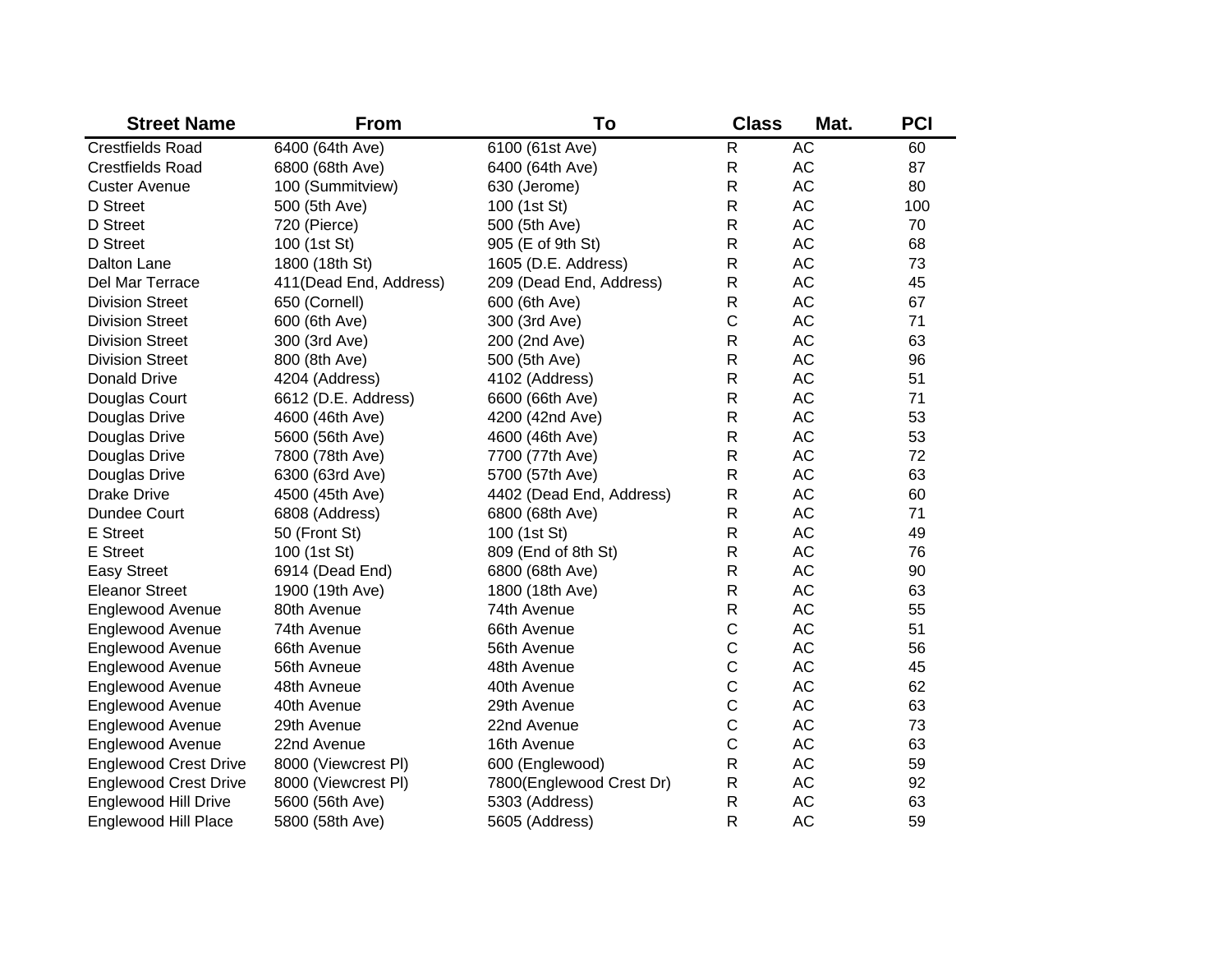| <b>Street Name</b>            | <b>From</b>                 | To                      | <b>Class</b> | Mat.       | <b>PCI</b> |
|-------------------------------|-----------------------------|-------------------------|--------------|------------|------------|
| <b>Englewood Hill Place</b>   | 7309 (D.E. Address)         | 7200 (72nd Ave)         | $\mathsf R$  | <b>AC</b>  | 87         |
| Englewood Place               | 502 (Englewood Crest Dr)    | 508 (Dead End, Address) | ${\sf R}$    | AC         | 40         |
| <b>Englewood Terrace Road</b> | 7002 (D.E. Address)         | 440 (Englewood)         | $\mathsf R$  | AC         | 68         |
| Erickson Lane                 | 400 (4th St)                | 511 (D.E.)              | $\mathsf{R}$ | <b>AC</b>  | 94         |
| <b>Estee Court</b>            | 635 (Address)               | 608 (Address)           | $\mathsf{R}$ | <b>AC</b>  | 71         |
| F Street                      | 50 (Front St)               | 100 (1st St)            | $\mathsf{R}$ | AC         | 38         |
| <b>F</b> Street               | 100 (1st St)                | 300 (3rd St)            | $\mathsf R$  | <b>AC</b>  | 69         |
| <b>F</b> Street               | 400 (4th St)                | 800 (8th St)            | $\mathsf{R}$ | <b>AC</b>  | 76         |
| Fair Avenue                   | 900 (Pacific)               | 100 (Chestnut)          | M            | <b>AC</b>  | 87         |
| Fair Avenue                   | 100 (Chestnut)              | 1000 (10th St)          | M            | <b>AC</b>  | 79         |
| Fair Avenue                   | 1400 (Nob Hill)             | 900 (Pacific)           | M            | <b>AC</b>  | 100        |
| Fair Avenue                   | 1800 (Mead)                 | 1400 (Nob Hill)         | M            | <b>AC</b>  | 93         |
| <b>Fairbanks Avenue</b>       | 1520 (W of Lewis, dead end) | 500 (5th Ave)           | $\mathsf{R}$ | <b>AC</b>  | 72         |
| <b>Fairbanks Avenue</b>       | 500 (5th Ave)               | 400 (4th Ave)           | $\mathsf{R}$ | <b>AC</b>  | 77         |
| <b>Fairbanks Avenue</b>       | 39th Avenue                 | 34th Avenue             | $\mathsf{R}$ | <b>AC</b>  | 49         |
| <b>Fairbanks Avenue</b>       | 2704 (Address)              | 24th Avenue             | $\mathsf{R}$ | <b>ST</b>  | 88         |
| <b>Fairbrook Drive</b>        | 4600 (46th Ave)             | 4500 (45th Ave)         | $\mathsf{R}$ | <b>AC</b>  | 75         |
| <b>Fechter Road</b>           | 4000 (40th Ave)             | 4708 (Address)          | $\mathsf{C}$ | <b>AC</b>  | 64         |
| <b>Fellows Drive</b>          | 4300 (43rd Ave)             | 1107 (Address)          | $\mathsf R$  | <b>AC</b>  | 60         |
| <b>Fenton Street</b>          | 900 (Union St)              | 919 (D.E. Address)      | $\mathsf R$  | <b>AC</b>  | 50         |
| Folsom Avenue                 | 1600 (16th Ave)             | 1100 (Pierce)           | $\mathsf R$  | <b>AC</b>  | 64         |
| Folsom Avenue                 | 3300 (33rd Ave)             | 3200 (32nd Ave)         | $\mathsf R$  | <b>AC</b>  | 66         |
| Fraser Way                    | 900 (Arlington)             | 2700 (27th Ave)         | $\mathsf{R}$ | <b>AC</b>  | 52         |
| Freeway Lake Road             |                             |                         |              |            |            |
| <b>Fremont Drive</b>          | 6600 (66th Ave)             | 1701 (Terry Ave)        | $\mathsf{R}$ | <b>AC</b>  | 86         |
| <b>Fremont Street</b>         | 1000 (10th Ave)             | 1815 (Cornell)          | $\mathsf{R}$ | <b>ST</b>  | 70         |
| <b>Fremont Way</b>            | 7601 (Dead End, Address)    | 7200 (72nd Ave)         | $\mathsf{R}$ | <b>AC</b>  | 89         |
| Front St                      | 300 (Spruce)                | 200 (Walnut)            | $\mathsf R$  | <b>PCC</b> | 18         |
| <b>Front St</b>               | 200 (Walnut)                | 10 (Yakima)             | $\mathsf R$  | AC         | 27         |
| <b>Front St</b>               | 50 (A St)                   | 150 (MLK)               | $\mathsf R$  | <b>AC</b>  | 100        |
| <b>Front St</b>               | 900 (Pacific)               | 300 (Spruce)            | $\mathsf{R}$ | <b>AC</b>  | 55         |
| <b>Front St</b>               | 300 (Lincoln)               | 950 (I" St)"            | $\mathsf{R}$ | <b>AC</b>  | 66         |
| <b>Front St</b>               | 10 (Yakima)                 | 50 (A St)               | $\mathsf{R}$ | <b>PVB</b> | 92         |
| <b>Fruitvale Boulevard</b>    | 40th Avenue                 | 30th Avenue             | M            | AC         | 44         |
| <b>Fruitvale Boulevard</b>    | 30th Avenue                 | 21st Avenue             | M            | AC         | 53         |
| <b>Fruitvale Boulevard</b>    | 21st Avenue                 | 11th Avenue             | M            | <b>AC</b>  | 44         |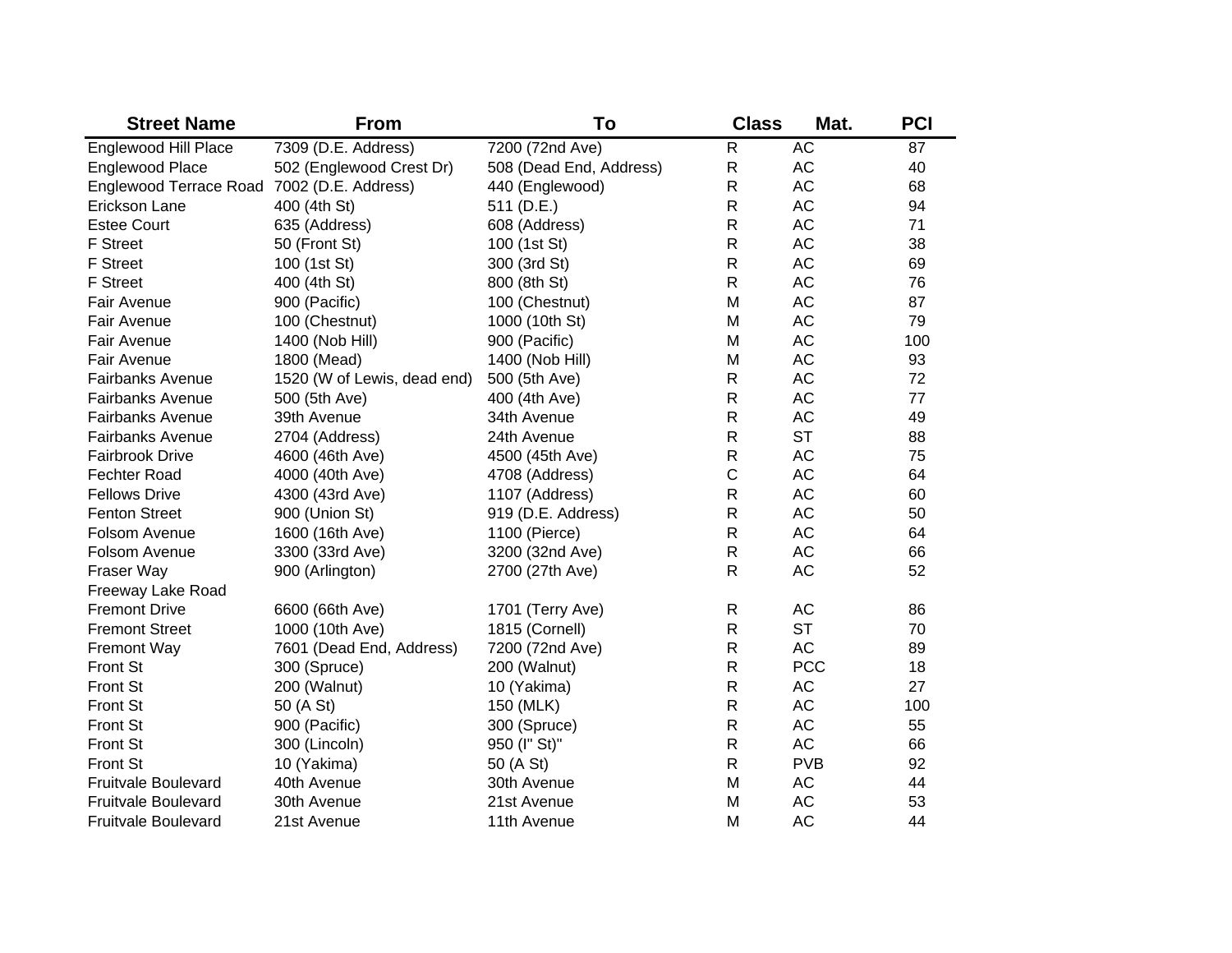| <b>Street Name</b>         | <b>From</b>              | To                       | <b>Class</b> | Mat.       | <b>PCI</b> |
|----------------------------|--------------------------|--------------------------|--------------|------------|------------|
| <b>Fruitvale Boulevard</b> | 11th Avenue              | 5th Avenue               | P            | <b>AC</b>  | 55         |
| <b>G</b> Street            | 100 (1st St)             | 300 (3rd St)             | $\mathsf C$  | AC         | 33         |
| <b>G</b> Street            | 300 (3rd St)             | 600 (6th St)             | $\mathsf C$  | <b>AC</b>  | 56         |
| <b>G</b> Street            | 600 (6th St)             | 800 (8th St)             | $\mathsf C$  | <b>AC</b>  | 60         |
| <b>G</b> Street            | 50 (Front St)            | 100 (1st St)             | $\mathsf R$  | <b>AC</b>  | 83         |
| Garden Avenue              | 7900 (79th Ave)          | 7600 (76th Ave)          | $\mathsf{R}$ | <b>AC</b>  | 67         |
| Garden Avenue              | 9100 (91st Ave)          | 8900 (89th Ave)          | $\mathsf{R}$ | <b>AC</b>  | 75         |
| Garden Avenue              | 8800 (88th Ave)          | 8500 (85th Ave)          | $\mathsf{R}$ | <b>AC</b>  | 87         |
| Garden Park Way            | 4400 (44th Ave)          | 4100 (41st Ave)          | $\mathsf{R}$ | <b>AC</b>  | 67         |
| Garfield Avenue            | 1600 (16th Ave)          | 1100 (Pierce)            | $\mathsf{R}$ | <b>AC</b>  | 69         |
| <b>Garrett Street</b>      | 2750 (Address)           | 27th Avenue              | $\mathsf{R}$ | <b>AC</b>  | 84         |
| <b>Garrett Street</b>      | 1800 (18th Avenue)       | 1600 (16th Avenue)       | $\mathsf{R}$ | <b>ST</b>  | 74         |
| <b>Garrett Street</b>      | 1500 (15th Ave)          | 900 (9th Ave)            | $\mathsf{R}$ | <b>AC</b>  | 74         |
| <b>Gilbert Drive</b>       | 10 (Yakima Ave)          | 200 (Summitview)         | $\mathsf R$  | <b>AC</b>  | 46         |
| Glacier Way                | 5600 (56th Ave)          | 5200 (52nd Ave)          | $\mathsf{R}$ | <b>AC</b>  | 69         |
| Glacier Way                | 6100 (61st Ave)          | 5800 (58th Ave)          | $\mathsf R$  | AC         | 54         |
| Glacier Way                | 7700 (77th Ave)          | 7500 (75th Ave)          | $\mathsf R$  | AC         | 94         |
| <b>Glenmoor Circle</b>     | 4700 (47th Ave)          | 4600 (46th Ave)          | $\mathsf R$  | <b>AC</b>  | 75         |
| <b>Glenside Court</b>      | 5000 (50th Ave)          | 4900 (49th Ave)          | $\mathsf{R}$ | <b>AC</b>  | 76         |
| Gordon Road                | 1310 (Address)           | 600 (6th Avea)           | $\mathsf{R}$ | <b>AC</b>  | 84         |
| <b>Graham Street</b>       | 1900 (19th Ave)          | 1800 (18th Ave)          | $\mathsf{R}$ | <b>AC</b>  | 48         |
| <b>Grant Street</b>        | 2000 (20th Ave)          | 1600 (16th Ave)          | $\mathsf R$  | <b>ST</b>  | 71         |
| <b>Greenway Street</b>     | 2000 (20th Ave)          | 1800 (18th Ave)          | $\mathsf R$  | <b>ST</b>  | 64         |
| <b>Gregory Avenue</b>      | 3609 (Dead End, Address) | 3200 (32nd Ave)          | ${\sf R}$    | <b>AC</b>  | 70         |
| <b>Gregory Place</b>       | 7200 (72nd Ave)          | 7002 (Dead End, Address) | ${\sf R}$    | <b>AC</b>  | 88         |
| <b>Greystone Court</b>     | 7709 (Address)           | 7601 (Dead End, Address) | ${\sf R}$    | <b>AC</b>  | 98         |
| Grove Ave                  | 8800 (88th Ave)          | 8500 (85th Ave)          | $\mathsf R$  | <b>AC</b>  | 85         |
| Grove Ave                  | 9100 (91st Ave)          | 8900 (89th Ave)          | ${\sf R}$    | <b>AC</b>  | 92         |
| <b>H</b> Street            | 50 (Front St)            | 100 (1st St)             | $\mathsf{R}$ | <b>AC</b>  | 48         |
| <b>H</b> Street            | 100 (1stSt)              | 700(7thSt)               | $\mathsf{R}$ | <b>AC</b>  | 72         |
| Hagar Avenue               | 1011 (Dead End, Address) | 1000 (Bonnie Doone)      | $\mathsf R$  | <b>AC</b>  | 25         |
| <b>Hall Avenue</b>         | 100 (Summitview)         | 200 (Browne)             | $\mathsf{R}$ | <b>PCC</b> | 26         |
| <b>Hall Avenue</b>         | 10 (Yakima Ave)          | 100 (Summitview)         | ${\sf R}$    | <b>PCC</b> | 40         |
| <b>Hamilton Avenue</b>     | 1306 (Lila Ave)          | 1215 (Viola Ave)         | ${\sf R}$    | AC         | 72         |
| <b>Hamilton Avenue</b>     | 1425 (Mead)              | 1400 (Dead End, Address) | $\mathsf R$  | <b>AC</b>  | 77         |
| Hamm Avenue                | 1300 (13th Ave)          | 1220 (Pleasant)          | $\mathsf{R}$ | <b>AC</b>  | 57         |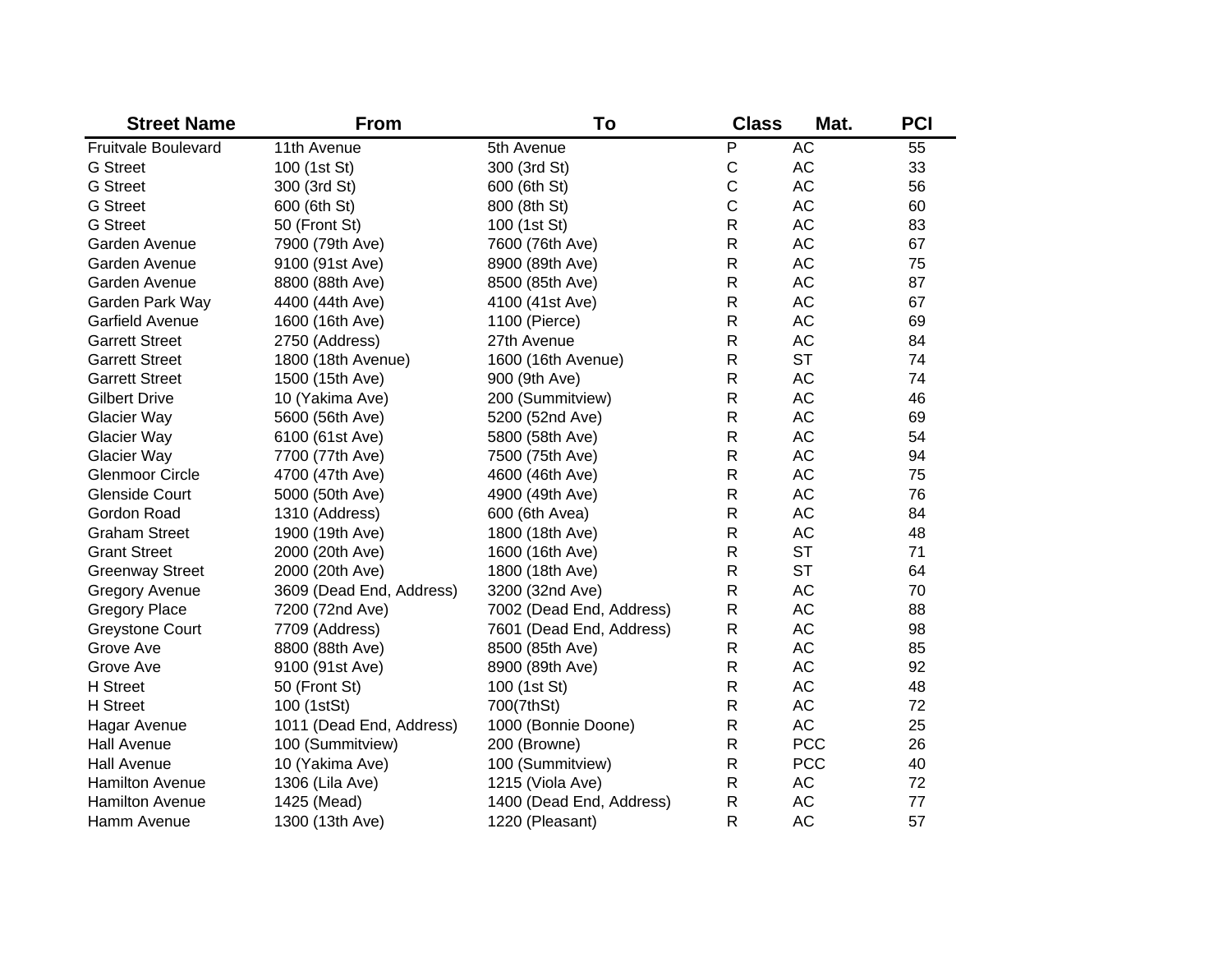| <b>Street Name</b>     | <b>From</b>                | To                       | <b>Class</b> | Mat.      | <b>PCI</b> |
|------------------------|----------------------------|--------------------------|--------------|-----------|------------|
| <b>Hanratty Drive</b>  | 920 (Stewart St)           | 900 (Dead End, Address)  | ${\sf R}$    | <b>AC</b> | 63         |
| <b>Hathaway Street</b> | 3150 (Address)             | 3000 (30th Avenue)       | R            | <b>AC</b> | 99         |
| <b>Hathaway Street</b> | 3000 (30th Avenue)         | 2900 (29th Avenue)       | R            | <b>ST</b> | 80         |
| <b>Hathaway Street</b> | 1600 (16th Ave)            | 600 (6th Ave)            | R            | <b>AC</b> | 68         |
| Haven Way              | 5716 (D.E. Address)        | 5600 (56th Ave)          | R            | <b>AC</b> | 77         |
| <b>Hawthorne Drive</b> | 8711 (Kail Dr)             | 8400 (84th Ave)          | R            | AC        | 76         |
| <b>Haynes Street</b>   | 1200 (12th Ave)            | 612 (Dead End, Address)  | R            | AC        | 78         |
| Henry Avenue           | 210 (Laban Ave)            | 200 (Chestnut)           | $\mathsf{R}$ | AC        | 61         |
| <b>High Street</b>     | 1020 (Fair)                | 615 (Dead End)           | $\mathsf{R}$ | <b>AC</b> | 79         |
| <b>Highview Drive</b>  | 600 (Englewood)            | 3500 (35th Ave)          | $\mathsf{R}$ | <b>AC</b> | 61         |
| <b>Hilltop Way</b>     | 4401 (Address)             | 4615 (Address)           | $\mathsf R$  | <b>AC</b> | 49         |
| <b>Holly Lane</b>      | 7400 (74th Ave)            | 7300 (73rd Ave)          | $\mathsf R$  | AC        | 74         |
| <b>Holton Ave</b>      | 600 (Tieton)               | 400 (Spruce)             | $\mathsf R$  | <b>AC</b> | 79         |
| Home Drive             | 3400 (34th Ave)            | 3200 (32nd Ave)          | $\mathsf R$  | AC        | 52         |
| I" Street"             | 600 (6th Ave)              | 500 (5th Ave)            | $\mathsf R$  | AC        | 63         |
| I" Street"             | 100 (1st St)               | 400 (4th St)             | M            | AC        | 74         |
| I" Street"             | 500 (5th Ave)              | 100 (1St St)             | P            | <b>AC</b> | 81         |
| Iler Lane              | 1100 (Fair)                | 1300 (13th St)           | $\mathsf R$  | <b>ST</b> | 93         |
| Ivy Court              | 8000 (80th Ave)            | 7901 (Dead End, Address) | R            | <b>AC</b> | 82         |
| J Street               | 3050 (Address)             | 3000 (30th Avenue)       | $\mathsf{R}$ | <b>AC</b> | 89         |
| J Street               | 2350 (Address)             | 1800 (18th Avenue)       | R            | AC        | 72         |
| J Street               | 1800 (18th Avenue)         | 1600 (16th Avenue)       | R            | AC        | 64         |
| J Street               | 800 (8th Ave)              | 600 6th Avenue)          | R            | AC        | 75         |
| J Street               | 50 (Front St)              | 100 (1st St)             | R            | <b>AC</b> | 72         |
| J Street               | 300 (3rd St)               | 400 (4th St)             | R            | <b>AC</b> | 61         |
| Jackson Court          | 7700 (77th Ave)            | 7601(D.E. Address)       | $\mathsf R$  | <b>AC</b> | 72         |
| Jade Place             | 620 (Dead End, Address)    | 600 (Tieton)             | $\mathsf R$  | <b>AC</b> | 79         |
| Jefferson Avenue       | 1425 (Lewis Ave)           | 1100 (Pierce)            | $\mathsf R$  | AC        | 78         |
| Jefferson Avenue       | 3500 (35th Ave)            | 3200 (32nd Ave)          | $\mathsf R$  | AC        | 83         |
| Jerome Avenue          | 2500 (25th Ave)            | 1600 (16th Ave)          | $\mathsf R$  | AC        | 77         |
| Jerome Avenue          | 1400 (14th Ave)            | 600 (6th Ave)            | $\mathsf R$  | AC        | 57         |
| Jerome Avenue          | 1420 (dead end W of Lewis) | 600 (6th Ave)            | $\mathsf R$  | AC        | 62         |
| Jerome Avenue          | 2800 (28th Ave)            | 2500 (25th Ave)          | $\mathsf R$  | <b>ST</b> | 87         |
| Joyce Place            | 243 (Dead End, Address)    | 205 (Dead End, Address)  | ${\sf R}$    | AC        | 82         |
| Juanita Drive          | 8800 (88th Ave)            | 8600 (86th Ave)          | $\mathsf R$  | <b>AC</b> | 86         |
| <b>K</b> Street        | 400 (4th St)               | 710 (E of 7th St)        | $\mathsf{R}$ | <b>AC</b> | 68         |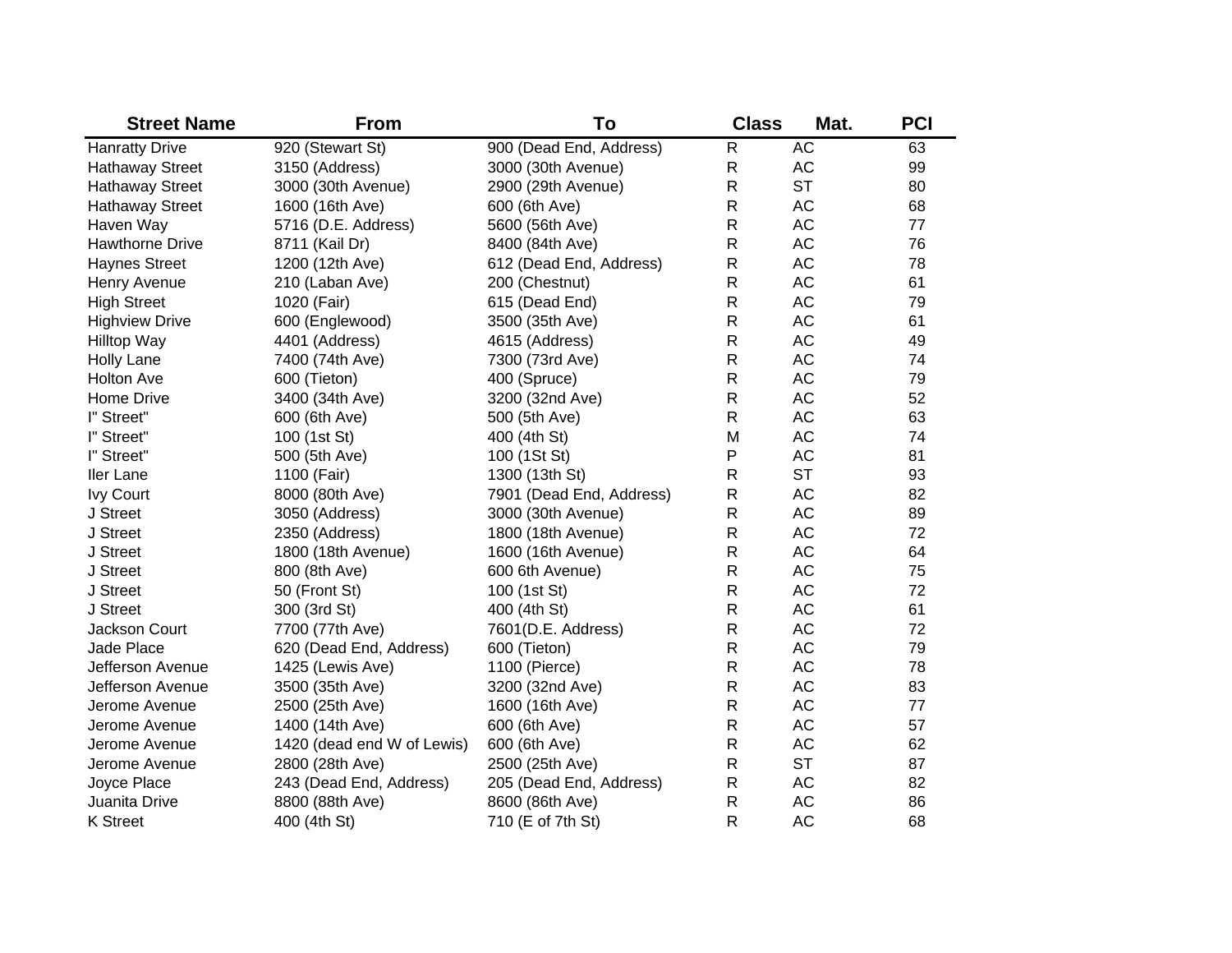| <b>Street Name</b>    | <b>From</b>              | To                       | <b>Class</b> | Mat.      | <b>PCI</b> |
|-----------------------|--------------------------|--------------------------|--------------|-----------|------------|
| <b>K</b> Street       | 300 (3rd St)             | 400 (4th St)             | $\mathsf{R}$ | <b>AC</b> | 95         |
| <b>Kail Drive</b>     | 310 (Hawthorn)           | 8500 (85th Ave)          | $\mathsf{R}$ | AC        | 61         |
| Karr Avenue           | 1500 (Mead)              | 1215 (Viola)             | ${\sf R}$    | AC        | 60         |
| <b>Kenny Drive</b>    | 3900 (39th Ave)          | 3900 (39th Ave)          | ${\sf R}$    | AC        | 60         |
| Kern Road             | 4108 (Address)           | 4000 (40th Ave)          | ${\sf R}$    | AC        | 91         |
| Kern Road             | 4000 (40th Ave)          | 3500 (Powerhouse Road)   | ${\sf R}$    | AC        | 64         |
| Kerr                  | 200 (Browne)             | 300 (Folsom)             | ${\sf R}$    | AC        | 87         |
| <b>Kimberly Place</b> | 4506 (Address)           | 4500 (45th Ave)          | ${\sf R}$    | AC        | 51         |
| <b>King Court</b>     | 2800 (28th Ave)          | (Dead End)               | $\mathsf{R}$ | <b>AC</b> | 74         |
| <b>King Court</b>     | 2700 (27th Ave)          | 2600 (26th Ave)          | $\mathsf{R}$ | <b>AC</b> | 76         |
| <b>King Court</b>     | 2600 (26th Ave)          | 2502 (Dead End, Address) | ${\sf R}$    | <b>AC</b> | 81         |
| <b>King Street</b>    | 10 (Maryland St)         | 100 (1st St)             | $\mathsf{R}$ | <b>AC</b> | 34         |
| <b>King Street</b>    | 700 (7th Ave)            | 1601 (Rock Ave)          | $\mathsf{R}$ | <b>AC</b> | 63         |
| <b>King Street</b>    | 1500 (15th Ave)          | 1300 (13th Ave)          | $\mathsf{R}$ | <b>AC</b> | 45         |
| <b>King Street</b>    | 7200 (72nd Ave)          | 6700 (67th Ave)          | $\mathsf{R}$ | <b>AC</b> | 76         |
| <b>King Street</b>    | 1600 (Ledwich)           | 1602 (Voelker)           | ${\sf R}$    | <b>ST</b> | 90         |
| <b>King Street</b>    | 1200 (12th Ave)          | 1600 (Pleasant)          | ${\sf R}$    | <b>AC</b> | 95         |
| <b>King Street</b>    | 1800 (18th Ave)          | 1600 (16th Ave)          | ${\sf R}$    | <b>ST</b> | 57         |
| <b>King Street</b>    | 3400 (34th Ave)          | 3200 (32nd Ave)          | $\mathsf{R}$ | <b>AC</b> | 73         |
| Knobel Avenue         | 4000 (40th Ave)          | 211 (Dead End, Address)  | ${\sf R}$    | <b>AC</b> | 28         |
| La Follette Street    | 1325 (Nob Hill)          | 1410 (Fair)              | $\mathsf{R}$ | <b>ST</b> | 88         |
| La Salle Street       | 500 (Naches)             | 900 (9th St)             | $\mathsf{R}$ | <b>AC</b> | 62         |
| La Salle Street       | 900 (9th St)             | 1020 (Fair)              | $\mathsf{R}$ | <b>AC</b> | 81         |
| Laban Avenue          | 2300 (23rd Ave)          | 2110 (Stanley)           | $\mathsf{R}$ | AC        | 65         |
| Lakeside Court        | 1300 (13th Ave)          | 1425 (Address)           | $\mathsf{R}$ | <b>AC</b> | 64         |
| Lanai Drive           | 5314 (Dead End, Address) | 5300 (53rd Ave)          | $\mathsf{R}$ | AC        | 78         |
| Landon Avenue         | 1420 (Mead)              | 900 (Arlington)          | $\mathsf{R}$ | <b>AC</b> | 66         |
| Landon Avenue         | 1620 (Pierce)            | 1500 (Mead)              | ${\sf R}$    | <b>ST</b> | 86         |
| Laura Lane            | 4202 (42nd Ave)          | 4000 (40th Ave)          | ${\sf R}$    | AC        | 81         |
| <b>Laurel Street</b>  | 720 (Address)            | 600 (6th Ave)            | ${\sf R}$    | AC        | 87         |
| <b>Laurel Street</b>  | 1500 (15th Ave)          | 1400 (14th Ave)          | ${\sf R}$    | AC        | 97         |
| Leann Place           | 800 (Webster Ave)        | 605 (Dead End, Address)  | ${\sf R}$    | AC        | 56         |
| Ledwich Avenue        | 1420 (Mead)              | 1100 (Nob Hill)          | ${\sf R}$    | AC        | 58         |
| Ledwich Avenue        | 1620 (Pierce)            | 1500 (Mead)              | $\mathsf{R}$ | <b>ST</b> | 90         |
| Lester Avenue         | 302 (Laban Ave)          | 200 (Chestnut)           | $\mathsf{R}$ | <b>AC</b> | 82         |
| Lewis Avenue          | 300 (Folsom)             | 630 (Jerome)             | $\mathsf{R}$ | <b>AC</b> | 54         |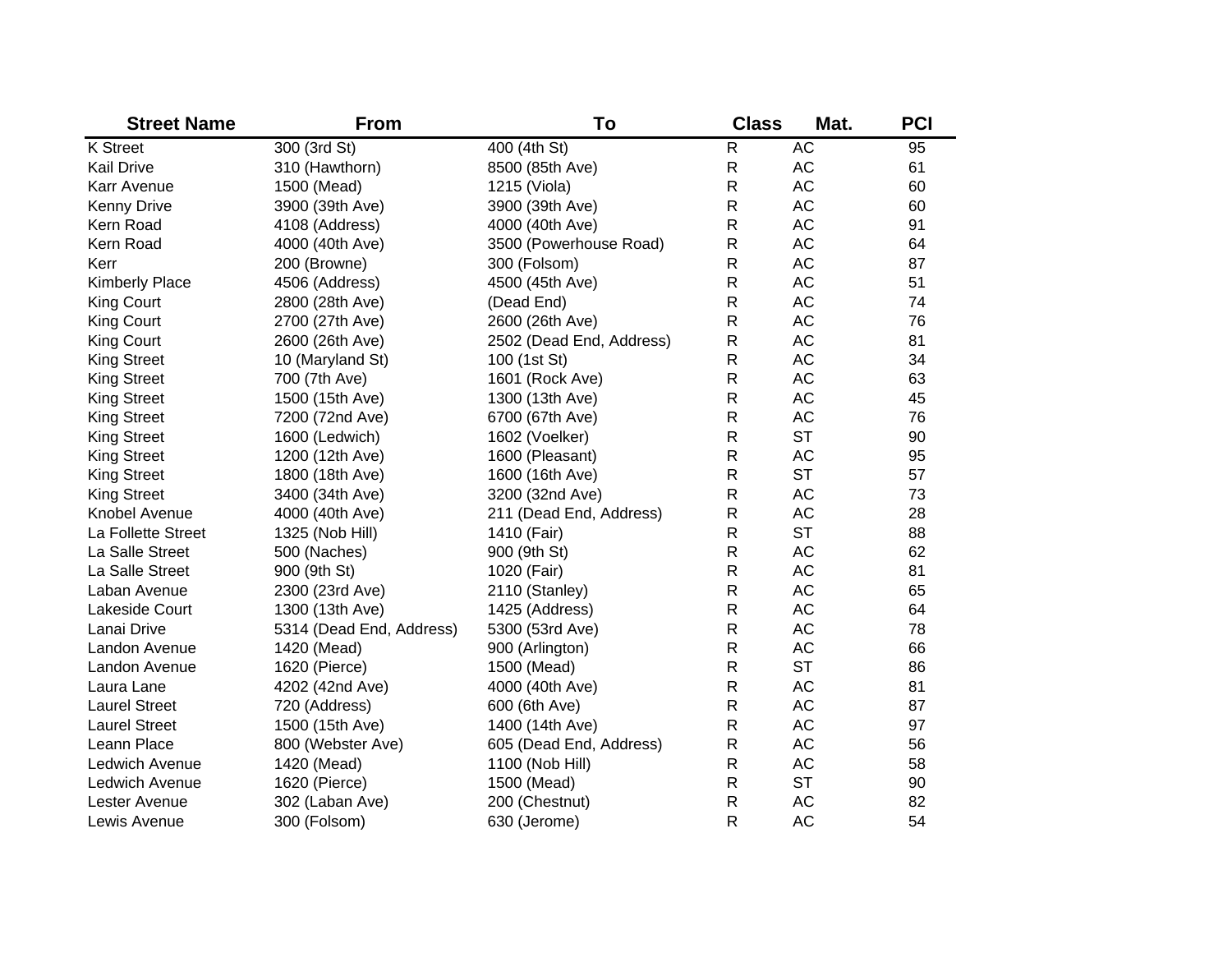| <b>Street Name</b>           | <b>From</b>              | To                       | <b>Class</b> | Mat.      | <b>PCI</b> |
|------------------------------|--------------------------|--------------------------|--------------|-----------|------------|
| Lila Avenue                  | 3200 (32nd Ave)          | 2900 (29th Ave)          | R            | <b>AC</b> | 78         |
| Lila Avenue                  | 2608 (Karr Ave)          | 2400 (24th Ave)          | $\mathsf{R}$ | AC        | 59         |
| Lila Avenue                  | 2207 (Dead End, Address) | 2200 (22nd Ave)          | R            | AC        | 89         |
| Lila Place                   | 1306 (Lila Ave)          | 1212 (Dead End, Address) | R            | <b>AC</b> | 55         |
| Lincoln Avenue               | Englewood Crest Dr.      | 7400 (74th Ave)          | R            | <b>AC</b> | 89         |
| Lincoln Avenue               | 7013 (Address)           | 6600 (66th Ave)          | $\mathsf C$  | AC        | 61         |
| Lincoln Avenue               | 6600 (66th Ave)          | 5600 (56th Ave)          | $\mathsf C$  | <b>AC</b> | 34         |
| Lincoln Avenue               | 5600 (56th Ave)          | 4600 (46th Ave)          | $\mathsf C$  | AC        | 70         |
| Lincoln Avenue               | 4600 (46th Ave)          | 4000 (40th Ave)          | $\mathsf C$  | AC        | 38         |
| Lincoln Avenue               | 4000 (40th Ave)          | 3200 (32nd Ave)          | M            | AC        | 100        |
| Lincoln Avenue               | 3200 (32nd Ave)          | 2400 (24th Ave)          | M            | AC        | 100        |
| Lincoln Avenue               | 2400 (24th Ave)          | 1600 (16th Ave)          | M            | AC        | 72         |
| Lincoln Avenue               | 1600 (16th Ave)          | 700 (7th Ave)            | P            | AC        | 100        |
| Lincoln Avenue               | 700 (7th Ave)            | 200 (2nd Ave)            | P            | AC        | 100        |
| Lincoln Avenue               | 200 (2nd Ave)            | 400 (4th Street)         | P            | AC        | 100        |
| Lincoln Avenue               | 400 (4th St)             | 1000 (10th Street)       | P            | AC        | 100        |
| <b>Lincoln Estates Drive</b> | 7400 (74th Ave)          | 7300 (73rd Ave)          | R            | AC        | 65         |
| <b>Lindgren Drive</b>        | 7200 (72nd Ave)          | 7000 (70th Ave)          | R            | AC        | 79         |
| Lindy Lane                   | 100 (1st St)             | 1100 (Fair)              | R            | AC        | 73         |
| Logan Avenue                 | 3100 (31st Ave)          | 2900 (29th Ave)          | R            | AC        | 67         |
| Logan Avenue                 | 6900 (69th Ave)          | 6800 (68th Ave)          | R            | AC        | 74         |
| Logan Avenue                 | 3300 (33rd Ave)          | 3200 (32nd Ave)          | R            | AC        | 61         |
| Logan Avenue                 | 2900 (29th Ave)          | (2600) Karr Ave          | R            | AC        | 63         |
| Logan Avenue                 | 2600 (26th Ave)          | 2404 (Conrad Ave)        | R            | AC        | 68         |
| Logan Avenue                 | 3609 (Dead End, Address) | 3400 (34th Ave)          | R            | AC        | 64         |
| Logan Avenue                 | 4000 (40th Ave)          | 3800 (38th Ave)          | R            | AC        | 56         |
| Logan Avenue                 | 300 (3rd Ave)            | 25 (Voelker)             | R            | AC        | 64         |
| Logan Avenue                 | 1200 (12th Ave)          | 400 (4th Ave)            | R            | AC        | 68         |
| Logan Avenue                 | 1600 (16th Ave)          | 1500 (15th Ave)          | R            | <b>ST</b> | 72         |
| Logan Avenue                 | 2400 (24th Ave)          | 2000 (20th Ave)          | R            | AC        | 74         |
| Logan Place                  | 4102 (McLean Dr)         | 4003 (Dead End)          | R            | AC        | 75         |
| Longfibre Road               | 1925 (Address)           | 1800 (Washington)        | R            | AC        | 77         |
| Loren Avenue                 | 2000 (20th Ave)          | 1800 (18th Ave)          | R            | <b>ST</b> | 98         |
| Loren Court                  | 2700 (27th Ave)          | 2600 (Dead End, Address) | R            | AC        | 78         |
| Loren Court                  | Dead End                 | 2800 (28th Ave)          | R            | <b>AC</b> | 83         |
| Loren Court                  | 2600 (26th Ave)          | 2501 (Dead End, Address) | R            | <b>AC</b> | 85         |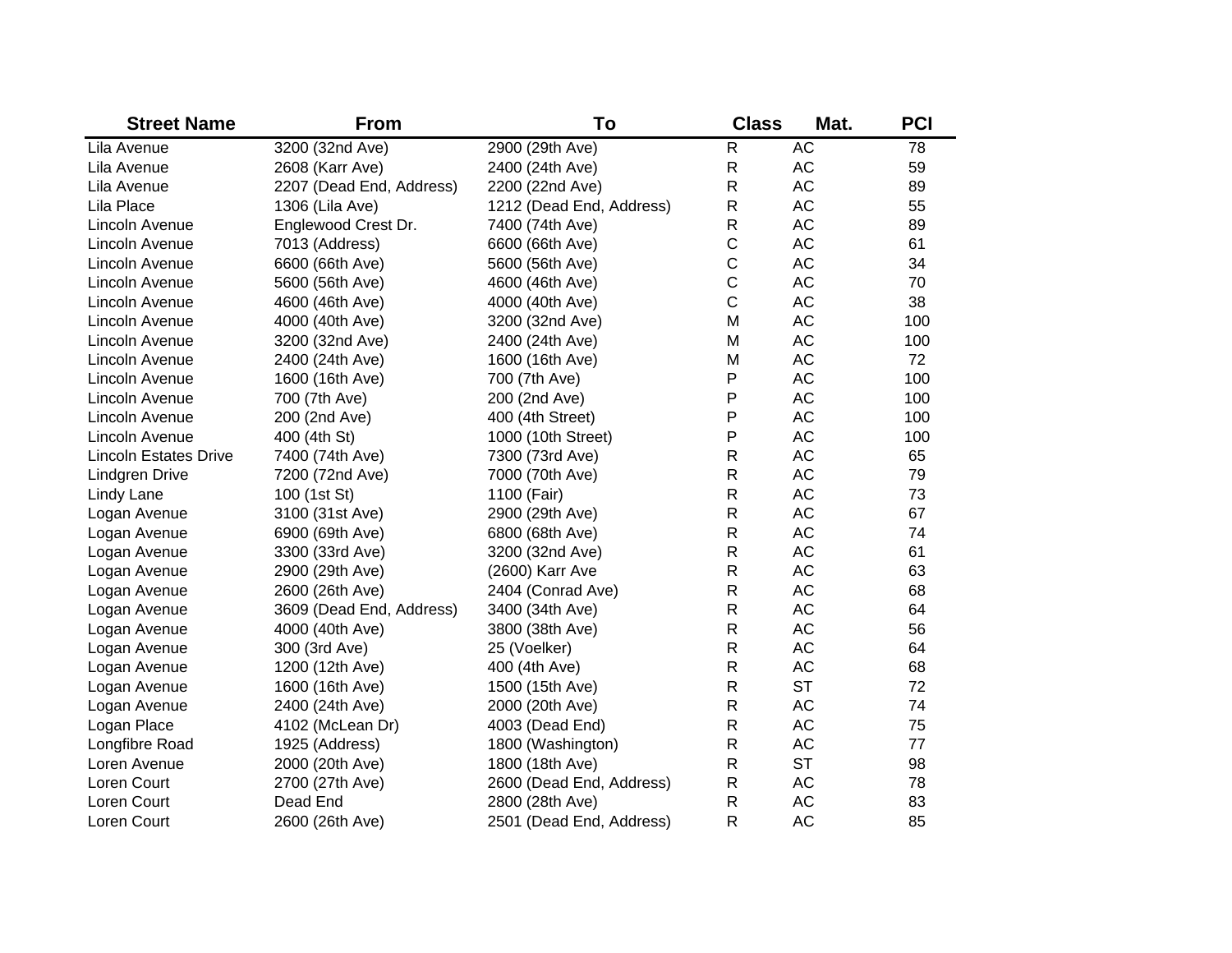| <b>Street Name</b>      | <b>From</b>              | To                       | <b>Class</b> | Mat.      | <b>PCI</b> |
|-------------------------|--------------------------|--------------------------|--------------|-----------|------------|
| Maclaren Avenue         | 5700 (57th Ave)          | 5600 (56th AveA)         | $\mathsf{R}$ | <b>AC</b> | 46         |
| Maclaren Avenue         | 1600 (16th Ave)          | 900 (9th Ave)            | $\mathsf{R}$ | AC        | 67         |
| Maclaren Avenue         | 8800 (88th Ave)          | 609 (Meadow Ln)          | $\mathsf{R}$ | AC        | 84         |
| Maclaren Court          | 5308 (Dead End, Address) | 5300 (53rd Ave)          | $\mathsf{R}$ | AC        | 64         |
| Maclaren Street         | 2000 (20th Ave)          | 1600 (16th Ave)          | $\mathsf{R}$ | AC        | 45         |
| Maclaren Street         | 2200 (22nd Ave)          | 2050 (Dead End, Address) | $\mathsf{R}$ | AC        | 66         |
| <b>Maclaren Street</b>  | 6000 (60th Ave)          | 5800 (58th Ave)          | $\mathsf{R}$ | AC        | 67         |
| <b>Maclaren Street</b>  | 2400 (24th Ave)          | 2300 (23rd Ave)          | $\mathsf{R}$ | AC        | 73         |
| <b>Maclaren Street</b>  | 7511 (Dead End, Address) | 7500 (75th Ave)          | $\mathsf{R}$ | AC        | 79         |
| Madera Way              | 5200 (52nd Ave)          | 4800 (48th Ave)          | $\mathsf{R}$ | AC        | 72         |
| Madera Way              | 4400 (44th Ave)          | 4300 (43rd Ave)          | $\mathsf{R}$ | AC        | 81         |
| <b>Madison Avenue</b>   | 1600 (16th Ave)          | 600 (6th Ave)            | $\mathsf{R}$ | AC        | 86         |
| Magnolia Court          | 1830 (Manor Wy)          | 1803 (Dead End, Address) | $\mathsf{R}$ | AC        | 83         |
| Manor Way               | 7100 (71st Ave)          | 6815 (Dead End, Address) | $\mathsf{R}$ | AC        | 86         |
| <b>Maple Street</b>     | 504 (D.E. Address)       | 1700 (17th St)           | $\mathsf{R}$ | AC        | 82         |
| <b>Maple Street</b>     | 100 (1st St)             | 1300 (13th St)           | $\mathsf{R}$ | AC        | 78         |
| <b>Margaret Court</b>   | 8900 (89th Ave)          | 8911 (Dead End, Address) | $\mathsf{R}$ | AC        | 89         |
| Marilane Street         | 5800 (58th Ave)          | 5500 (55th Ave)          | $\mathsf{R}$ | AC        | 60         |
| Martin Luther King Blvd | 700 (7th Ave)            | 100 (1st Street)         | P            | AC        | 100        |
| Martin Luther King Blvd | 100 (1st Street)         | 1000 (10th Street)       | P            | AC        | 98         |
| <b>Maryland Street</b>  | 1822 (E King St)         | 1800 (Mead)              | R            | AC        | 10         |
| Marylin Drive           | 4308 (Dead End, Address) | 4200 (42nd Ave)          | R            | AC        | 37         |
| <b>Matthews Place</b>   | 4507 (46th Ave)          | 4500 (End)               | R            | AC        | 62         |
| Mavis Avenue            | 3807 (Dead End, Address) | 3800 (38th Ave)          | $\mathsf{R}$ | AC        | 43         |
| <b>McCargar Street</b>  | 5000 (50th Ave)          | 4900 (49th Ave)          | $\mathsf{R}$ | AC        | 68         |
| <b>McKinley Avenue</b>  | 2000 (20th Ave)          | 1800 (18th Ave)          | R            | AC        | 56         |
| <b>McKinley Avenue</b>  | 1600 (16th Ave)          | 1100 (Pierce)            | R            | AC        | 59         |
| <b>McKinley Avenue</b>  | 2300 (23rd Ave)          | 2200 (22nd Ave)          | $\mathsf{R}$ | AC        | 94         |
| <b>McKinley Avenue</b>  | 1620 (Address)           | 1600 (16th Ave)          | $\mathsf{R}$ | AC        | 91         |
| McLean Drive            | 1400 (Laura Ln)          | 4000 (40th Ave)          | R            | AC        | 81         |
| McLean Drive            | 4000 (40th Ave)          | 3800 (38th Ave)          | R            | AC        | 74         |
| Mead Avenue             | 7900 (79th Ave)          | 7800 (78th Ave)          | $\mathsf{R}$ | AC        | 64         |
| Mead Avenue             | 7500 (75th Ave)          | 7200 (72nd Ave)          | $\mathsf{R}$ | AC        | 80         |
| Mead Avenue             | 7200 (72nd Ave)          | 6700 (67th Ave)          | $\mathsf{R}$ | AC        | 92         |
| Mead Avenue             | 3200 (32nd Ave)          | 2400 (24th Ave)          | R            | AC        | 47         |
| Mead Avenue             | 2000 (20th Ave)          | 1600 (16th Ave)          | $\mathsf{R}$ | <b>ST</b> | 47         |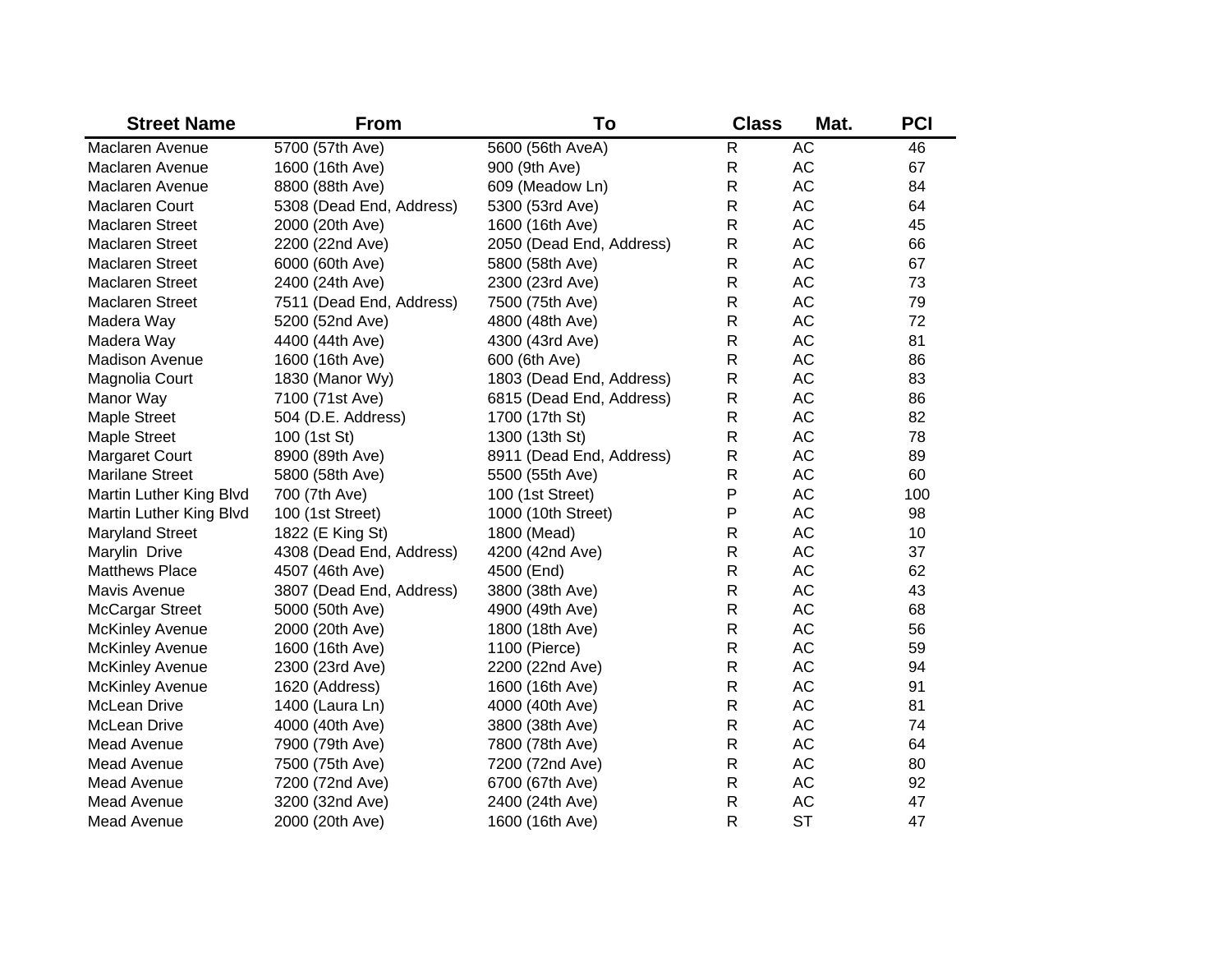| <b>Street Name</b>    | <b>From</b>              | To                        | <b>Class</b> | Mat.       | <b>PCI</b> |
|-----------------------|--------------------------|---------------------------|--------------|------------|------------|
| <b>Mead Avenue</b>    | 1600 (16th Ave)          | 1000 (10th Ave)           | M            | <b>AC</b>  | 84         |
| Mead Avenue           | 1000 (10th Ave)          | 300 (3rd Ave)             | M            | AC         | 100        |
| Mead Avenue           | 300 (3rd Avenue)         | 100 (1st Street)          | M            | <b>AC</b>  | 100        |
| Mead Avenue           | 100 (1st Street)         | 1000 (10th Street)        | M            | <b>AC</b>  | 100        |
| Mead Avenue           | 1000 (10th Street)       | 2200 (Rudkin Road)        | M            | <b>AC</b>  | 62         |
| Meadow Lane           | 5308 (Dead End, Address) | 5300 (53rd Ave)           | $\mathsf{R}$ | <b>AC</b>  | 58         |
| Meadow Lane           | 4000 (40th Ave)          | 3800 (38th Ave)           | $\mathsf{R}$ | <b>AC</b>  | 45         |
| Meadow Lane           | 6000 (60th Ave)          | 5902 (Dead End, Address)  | $\mathsf{R}$ | <b>ST</b>  | 62         |
| Meadow Lane           | 5906 (Dead End, Address) | 6000 (60th Ave)           | $\mathsf{R}$ | <b>AC</b>  | 64         |
| Meadow Lane           | 7516 (Dead End, Address) | 7500 (Dead End, Address)  | $\mathsf{R}$ | AC         | 80         |
| Meadow Lane           | 8707 (Dead End, Address) | 8700 (87th Ave)           | $\mathsf{R}$ | AC         | 82         |
| Midvale Road          | 8000 (80th Ave)          | 7200 (72nd Ave)           | $\mathsf{R}$ | AC         | 66         |
| Midvale Road          | 9100 (91st Ave)          | 8500 (85th Ave)           | $\mathsf{R}$ | AC         | 86         |
| Modesto Way           | 4700 (47th Ave)          | 4600 (46th Ave)           | $\mathsf{R}$ | AC         | 72         |
| Modesto Way           | 5100 (51st Ave)          | 4800 (48th Ave)           | $\mathsf{R}$ | AC         | 81         |
| Modesto Way           | 7400 (74th Ave)          | 7117 (D.E. Address)       | $\mathsf{R}$ | AC         | 93         |
| Monroe Avenue         | 1720 (Address)           | 1600 (16th Ave)           | $\mathsf{R}$ | AC         | 55         |
| Mt Vernon Ave         | 1600 (16th Ave)          | 1500 (15th Ave)           | $\mathsf R$  | <b>PCC</b> | 16         |
| Mulberry Way          | 6900 (69th Ave)          | 6800 (68th Ave)           | R            | AC         | 86         |
| <b>Mulder Drive</b>   | 900 (9th Ave)            | 806 (Address)             | R            | <b>ST</b>  | 81         |
| Murphy Lane           | 250 (Buwalda)            | 400 (4th St)              | R            | AC         | 65         |
| N Conestoga Boulevard | 800 (Address)            | 921(Address)              | R            | AC         | 59         |
| N Street              | 100 (1st St)             | 207 (D.E. East of 2nd St) | R            | AC         | 79         |
| Naches Avenue         | 1120 (Arlington)         | 820 (Pacific)             | R            | AC         | 35         |
| Naches Avenue         | 200 (MLK)                | 900 (H St)                | $\mathsf{R}$ | AC         | 74         |
| Naches Avenue         | 820 (Pacific)            | 620 (Race)                | R            | AC         | 58         |
| Naches Avenue         | 420 (Maple)              | 10 (Yakima)               | R            | AC         | 69         |
| Naches Avenue         | 900 (H St)               | 1113 (D. E. N of K St)    | R            | AC         | 71         |
| Naches Avenue         | 10 (Yakima Ave)          | 200 (MLK)                 | $\mathsf{R}$ | AC         | 68         |
| Nob Hill Boulevard    | 8000 (80th Ave)          | 7200 (72nd Ave)           | M            | AC         | 92         |
| Nob Hill Boulevard    | 7200 (72nd Ave)          | 6400 (64th Ave)           | P            | <b>AC</b>  | 81         |
| Nob Hill Boulevard    | 6400 (64th Ave)          | 5200 (52nd Ave)           | P            | <b>AC</b>  | 94         |
| Nob Hill Boulevard    | 5200 (52nd Ave)          | 4400 (44th Ave)           | P            | <b>AC</b>  | 98         |
| Nob Hill Boulevard    | 4400 (44th Ave)          | 3200 (32nd Ave)           | P            | <b>AC</b>  | 100        |
| Nob Hill Boulevard    | 3200 (32nd Ave)          | 1600 (16th Ave)           | P            | <b>AC</b>  | 65         |
| Nob Hill Boulevard    | 1600 (16th Ave)          | 300 (3rd Ave)             | P            | <b>AC</b>  | 71         |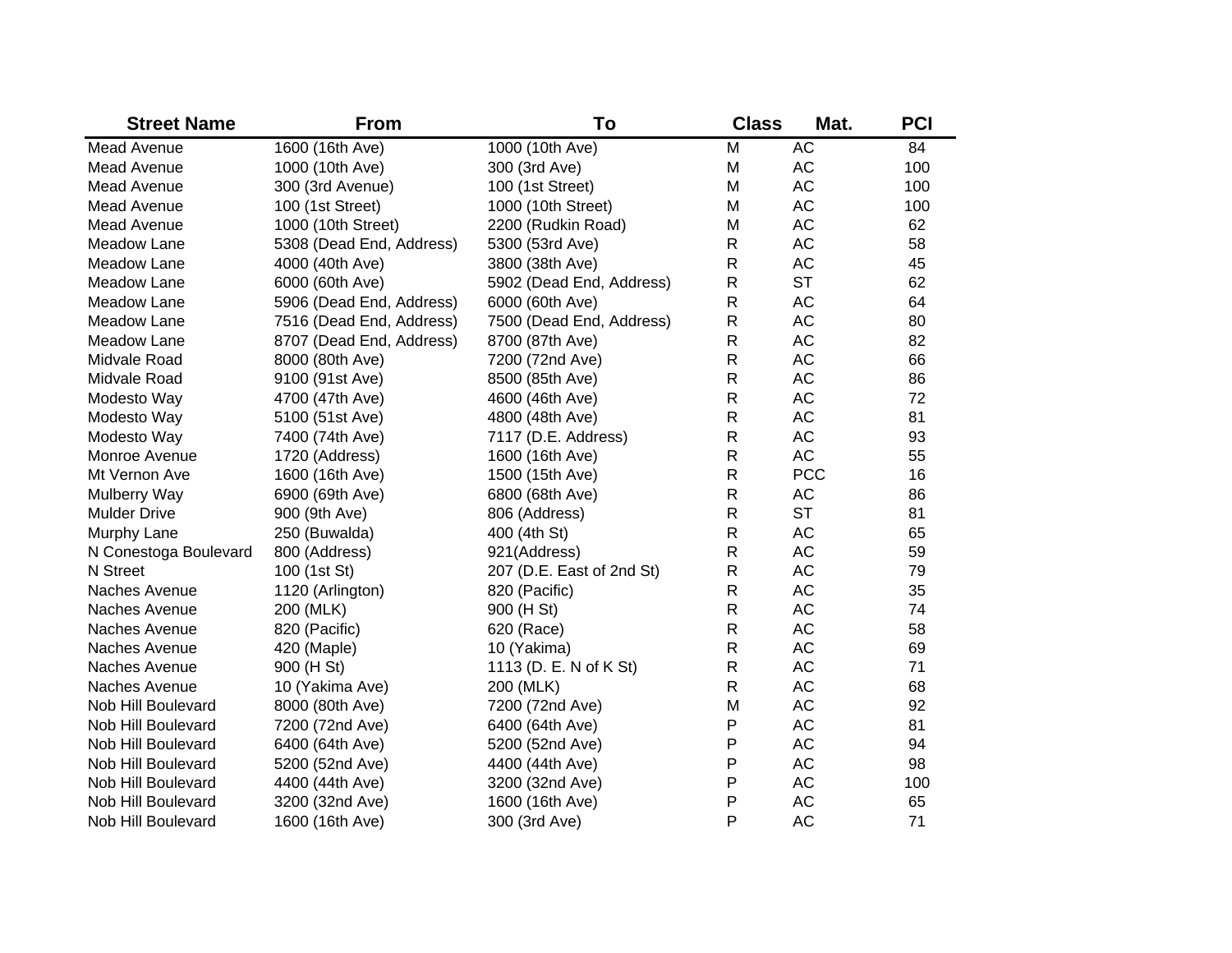| <b>Street Name</b>       | <b>From</b>             | To                       | <b>Class</b> | Mat.       | <b>PCI</b> |
|--------------------------|-------------------------|--------------------------|--------------|------------|------------|
| Nob Hill Boulevard       | 300 (3rd Ave)           | 100 (1st Street)         | P            | AC         | 100        |
| Nob Hill Boulevard       | 100 (1st Street)        | 1000 (10th Street)       | P            | AC         | 82         |
| Nob Hill Boulevard       | 1000 (10th Street)      | 1800 (18th Street)       | P            | AC         | 74         |
| North Apple View Road    | 310 (Apple View Road)   | 6607 (D.E. Address)      | $\mathsf R$  | AC         | 75         |
| North Ridge Court        | 6600 (66th Ave)         | 6400 (64th Ave)          | R            | AC         | 81         |
| North Scenic Dr.         | 720 (Scenic Drive)      |                          | 921 R        | AC         | 62         |
| O Street                 | 202 (D.E)               | 400 (4th St)             | R            | AC         | 97         |
| Oahu Lane                | 5219 (Dead End)         | 5300 (53rd Ave)          | $\mathsf R$  | AC         | 95         |
| Oak Avenue               | 2300 (23rd Ave)         | 2100 (21st Ave)          | $\mathsf R$  | AC         | 93         |
| Oak Street               | 75 (Gordon Rd)          | 100 (1st St)             | $\mathsf{R}$ | AC         | 37         |
| <b>Occidental Avenue</b> | 8500 (85th Ave)         | 6400 (64th Ave)          | M            | AC         | 53         |
| Occidental Avenue        | 9600 (96th Ave)         | 8500 (85th Ave)          | M            | AC         | 87         |
| <b>Olmstead Court</b>    | 7900 (79th Ave)         | 7503 (Dead End, Address) | R            | AC         | 79         |
| Oregon Avenue            | 300 (Folsom)            | 500 (Cherry)             | $\mathsf R$  | AC         | 68         |
| P Street                 | 201 (D.E.)              | 400 (4th St)             | $\mathsf R$  | AC         | 73         |
| Pacific Avenue           | 1000 (Fair Ave)         | 1800 (18th St)           | $\mathsf C$  | AC         | 85         |
| Pacific Avenue           | 100 (1st Street)        | 300 (3rd Street)         | $\mathsf C$  | AC         | 100        |
| Pacific Avenue           | 300 (3rd Street)        | 600 (6th Street)         | $\mathsf C$  | AC         | 100        |
| Pacific Avenue           | 600 (6th Street)        | 1000 (Fair Ave)          | C            | AC         | 100        |
| Palatine Avenue          | 2800 (28th Ave)         | 2608 (Address, D.E.)     | $\mathsf R$  | AC         | 55         |
| Park Avenue              | 180 (Park Ln)           | 200 (Summitview)         | $\mathsf{R}$ | AC         | 48         |
| Park Avenue              | 10 (Yakima Ave)         | 1800 (18th Ave)          | R            | <b>PCC</b> | 50         |
| Park Avenue              | 200 (Summitview)        | 320 (Address)            | ${\sf R}$    | <b>PCC</b> | 59         |
| Park Lane                | 1900 (Park Ave)         | 1600 (16th Ave)          | ${\sf R}$    | AC         | 46         |
| Park Place               | 620 (Maclaren St)       | 602 (Dead End, Address)  | ${\sf R}$    | AC         | 72         |
| Parkway Place            | 3800 (38th Ave)         | 3702 (Dead End, Address) | $\mathsf R$  | AC         | 56         |
| Parsons Avenue           | 6500 (65th Ave)         | 200 (Chestnut)           | $\mathsf{R}$ | <b>AC</b>  | 63         |
| Parsons Loop             | 7404 (Freemont Dr)      | 6600 (66th Ave)          | $\mathsf R$  | <b>AC</b>  | 74         |
| <b>Paulson Place</b>     | 312 (Dead End, Address) | 300 (McCargar St)        | $\mathsf{R}$ | <b>AC</b>  | 84         |
| Peach Street             | 300 (3rd Ave)           | 100 (1st Ave)            | $\mathsf{R}$ | <b>AC</b>  | 50         |
| <b>Peach Street</b>      | 900 (9th Ave)           | 300 (3rd Ave)            | $\mathsf{R}$ | <b>AC</b>  | 91         |
| Peachtree Lane           | 100 (Chestnut)          | 118 (Plum Ln)            | $\mathsf{R}$ | <b>AC</b>  | 67         |
| Pear Tree Court          | 5000 (50th Ave)         | 4932 (Dead End, Address) | $\mathsf{R}$ | <b>AC</b>  | 84         |
| Pecks Canyon Road        | 5300 (Scenic Dr)        | <b>City Limits</b>       | $\mathsf C$  | AC         | 50         |
| Pecks Canyon Road        | C.L. (City Limit)       | 1300 (Powerhouse Rd)     | C            | <b>AC</b>  | 93         |
| Perry Court              | 1400 (14th Ave)         | 1300 (13th Ave)          | R            | <b>AC</b>  | 77         |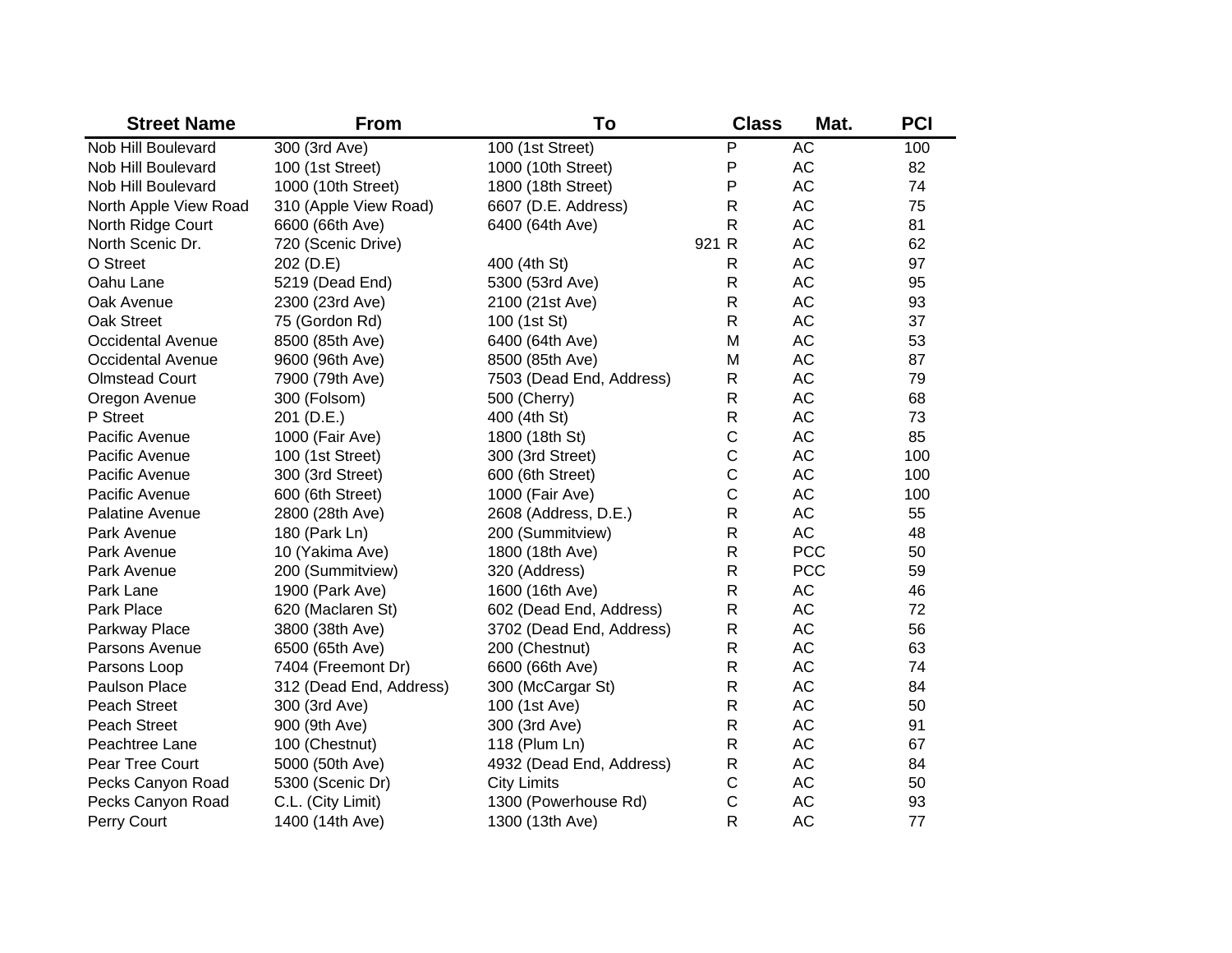| <b>Street Name</b>     | <b>From</b>              | To                     | <b>Class</b> | Mat.      | <b>PCI</b> |
|------------------------|--------------------------|------------------------|--------------|-----------|------------|
| Perry Court            | 7009 (Dead End, Address) | 6900 (69th Ave)        | $\mathsf R$  | <b>AC</b> | 84         |
| Perry Loop             | 1600 (16th Ave)          | 1501(Address)          | R            | AC        | 64         |
| Perry Street           | 320 (Dead End, Address)  | 300 (3rd Ave)          | R            | <b>AC</b> | 42         |
| Perry Street           | 1615 (Dead End, Address) | 1600 (16th Ave)        | R            | <b>AC</b> | 41         |
| Perry Street           | 7300 (73rd Ave)          | 7503 (Conover Dr)      | R            | <b>AC</b> | 67         |
| <b>Phaeton Place</b>   | 4605 (Address)           | 4600 (46th Ave)        | R            | <b>AC</b> | 40         |
| Pickens Loop           | 6600 (66th Ave)          | 6600 (66th Ave)        | R            | <b>AC</b> | 76         |
| Pickens Road           | 809 (Dead End, Address)  | 600 (Tieton Dr)        | R            | <b>AC</b> | 56         |
| Pierce Avenue          | 14 (Summitview)          | 300 (Lincoln)          | $\mathsf C$  | <b>AC</b> | 97         |
| Pierce Avenue          | 100 (Summitview)         | 500 Mckinley)          | $\mathsf R$  | <b>AC</b> | 85         |
| Pierce Court           | 7010 (Dead End, Address) | 7000 (70th Ave)        | R            | <b>AC</b> | 73         |
| <b>Pierce Street</b>   | 1600 (16th Ave)          | 1110 (Pleasant)        | R            | <b>AC</b> | 64         |
| <b>Pierce Street</b>   | 1110 (Pleasant)          | 800 (8th Ave)          | R            | <b>ST</b> | 77         |
| <b>Pierce Street</b>   | 7400 (74th Ave)          | 7201 (Valley West Ave) | R            | <b>AC</b> | 73         |
| <b>Pierce Street</b>   | 800 (8th Ave)            | 1625 (Voelker)         | R            | <b>AC</b> | 72         |
| <b>Pierce Street</b>   | 6800 (68th Ave)          | 6700 (67th Ave)        | R            | <b>AC</b> | 85         |
| <b>Pine Street</b>     | 1100 (11th Ave)          | 100 (1st Ave)          | R            | <b>AC</b> | 36         |
| <b>Pine Street</b>     | 100 (1st St)             | 1000 (10th St)         | R            | <b>AC</b> | 67         |
| <b>Pitcher Street</b>  | 900 (Union)              | 1020 (D.E. Address)    | $\mathsf{R}$ | <b>AC</b> | 67         |
| Plateau Place          | 7400 (74th Ave)          | 7510 (D.E. Address)    | R            | <b>AC</b> | 85         |
| <b>Plath Avenue</b>    | 3000 (30th Ave)          | 2900 (29th Ave)        | R            | <b>AC</b> | 56         |
| <b>Plath Avenue</b>    | 2800 (28th Ave)          | 2700 (27th Ave)        | R            | <b>AC</b> | 75         |
| <b>Plath Avenue</b>    | 3200 (32nd Ave)          | 3300 (33rd Ave)        | $\mathsf{R}$ | <b>AC</b> | 51         |
| <b>Plath Avenue</b>    | 2000 (20th Ave)          | 1600 (16th Ave)        | $\mathsf{R}$ | <b>AC</b> | 61         |
| <b>Plath Avenue</b>    | 8000 (80th Ave)          | 7800 (78th Ave)        | R            | <b>AC</b> | 61         |
| <b>Pleasnat Avenue</b> | 1800 (Washington)        | 1300 (Mead)            | $\mathsf{R}$ | <b>AC</b> | 57         |
| <b>Pleasnat Avenue</b> | 1425 (Mead)              | 1100 (Nob Hill)        | $\mathsf{R}$ | <b>AC</b> | 65         |
| <b>Pleasnat Avenue</b> | 1100 (Nob Hill Blvd)     | 600 (Tieton)           | R            | <b>AC</b> | 72         |
| Plum Lane              | 100 (Chestnut)           | 117 (Peachtree Ln)     | R            | <b>AC</b> | 85         |
| <b>Poplar Street</b>   | 500 (5th Ave)            | 100 (1st Ave)          | R            | <b>AC</b> | 63         |
| <b>Poplar Street</b>   | 600 (6th Ave)            | 500 (5th Ave)          | $\mathsf{R}$ | <b>AC</b> | 67         |
| Poplar View Road       | 302 (Dead End, Address)  | 350 (Lincoln Ave)      | $\mathsf{R}$ | <b>ST</b> | 72         |
| Powerhouse Road        | 4000 (40th Ave)          | 3500 (35th Ave)        | M            | <b>AC</b> | 68         |
| Powerhouse Road        | 3500 (35th Ave)          | 3200 (32nd Ave)        | $\mathsf C$  | <b>AC</b> | 84         |
| <b>Powerhouse Road</b> | 3200 (32nd Ave)          | 2900 (29th Ave)        | $\mathsf C$  | <b>AC</b> | 87         |
| <b>Powerhouse Road</b> | 2900 (29th Ave)          | 2400 (24th Ave)        | $\mathsf{C}$ | <b>AC</b> | 50         |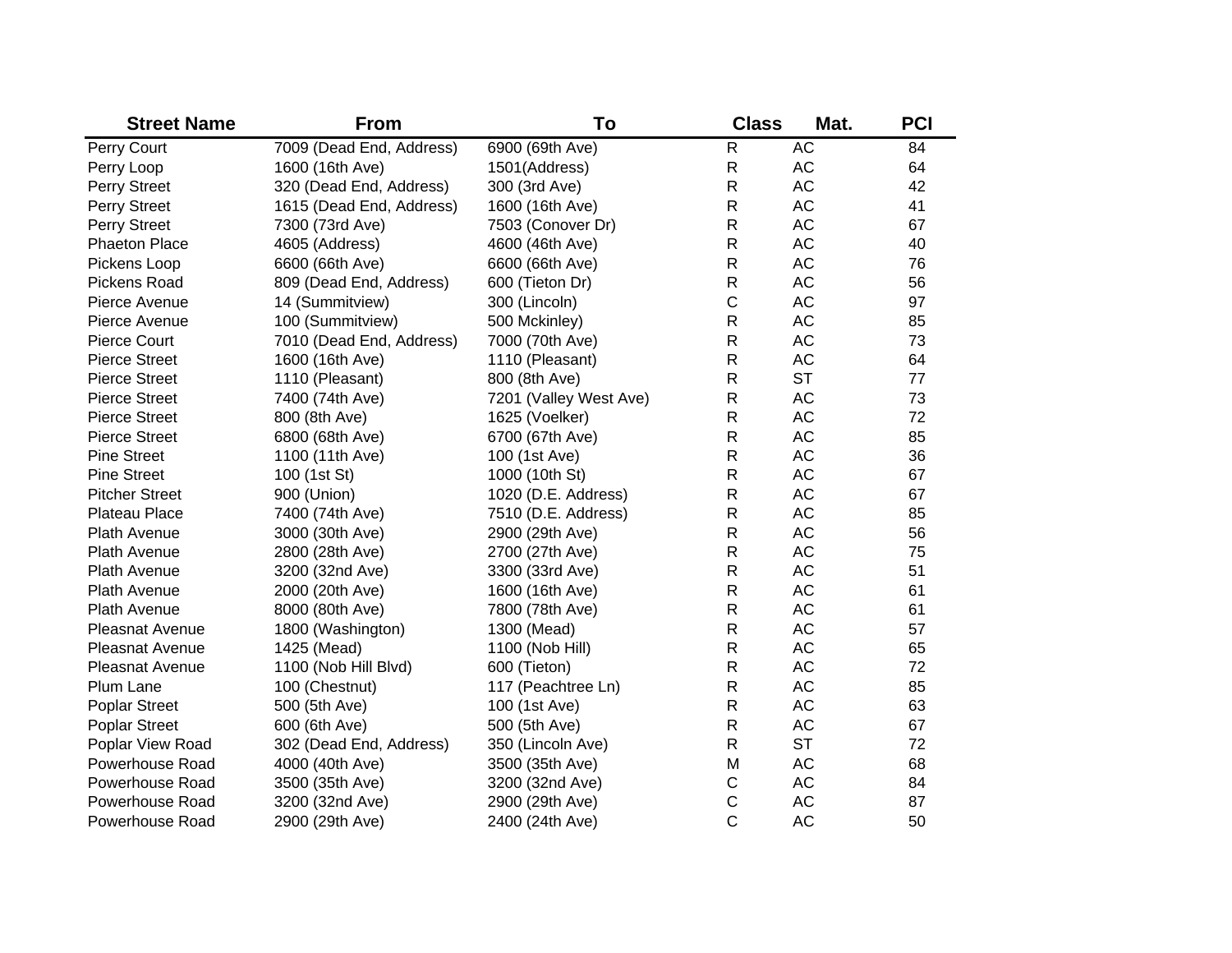| <b>Street Name</b>      | <b>From</b>              | To                       | <b>Class</b> | Mat.      | <b>PCI</b> |
|-------------------------|--------------------------|--------------------------|--------------|-----------|------------|
| Prasch Avenue           | 1000 (10th Ave)          | 300 (3rd Ave)            | R            | <b>AC</b> | 28         |
| Prasch Avenue           | 1600 (16th Ave)          | 1120 (Dead End, Address) | $\mathsf R$  | AC        | 46         |
| Prasch Avenue           | 7200 (72nd Ave)          | 6720 (Address)           | $\mathsf{R}$ | <b>AC</b> | 73         |
| Prasch Avenue           | 2800 (28th Ave)          | 2714 (Address, Dead End) | $\mathsf R$  | <b>AC</b> | 48         |
| Prasch Avenue           | 3900 (39th Ave)          | 3800 (38th Ave)          | $\mathsf R$  | <b>AC</b> | 68         |
| Prasch Avenue           | 4800 (48th Ave)          | 4702 (Dead End, Address) | $\mathsf{R}$ | <b>AC</b> | 72         |
| Prasch Avenue           | 2200 (22nd Ave)          | 1600 (16th Ave)          | $\mathsf{R}$ | <b>AC</b> | 81         |
| Prasch Avenue           | 3408 (Dead End, Address) | 3400 (34th Ave)          | $\mathsf R$  | AC        | 70         |
| Prasch Avenue           | 300 (3rd Ave)            | 30 (Dead End, Address)   | $\mathsf R$  | AC        | 65         |
| Prasch Avenue           | 4300 (43rd Ave)          | 4100 (41st Ave)          | $\mathsf{R}$ | AC        | 88         |
| <b>Prestige Court</b>   | 500 (50th Ave)           | 4904 (D. E. Address)     | $\mathsf{R}$ | AC        | 51         |
| Q Street                | 202 (D.E. W of 3rd St)   | 424 (D.E. E of 4th St)   | $\mathsf{R}$ | AC        | 84         |
| Queen Anne Boulevard    | 600 (Division)           | 400 (4th Ave)            | $\mathsf{R}$ | AC        | 95         |
| Queen Avenue            | 1120 (Dead End, Address) | 1112 (Mead)              | $\mathsf{R}$ | AC        | 74         |
| Queen Avenue            | 1500 (Mead)              | 1110 (Hamm)              | $\mathsf{R}$ | AC        | 46         |
| Queen Avenue            | 1100 (Nob Hill)          | 600 (Tieton)             | $\mathsf{R}$ | AC        | 65         |
| <b>Quince Street</b>    | 500 (5th Ave)            | 100 (1st Ave)            | $\mathsf{R}$ | AC        | 77         |
| <b>R</b> Street         | 100 (1st St)             | 600 (6th St)             | $\mathsf{R}$ | AC        | 82         |
| <b>Race Street</b>      | 800 (8th St)             | 1609 (D.E. Address)      | R            | AC        | 72         |
| Race Street             | 100 (1st St)             | 800 (8th St)             | R            | AC        | 77         |
| <b>Rainier Street</b>   | 900 (9th St)             | 1020 (Fair Ave)          | R            | AC        | 72         |
| <b>Rainier Street</b>   | 500 (Naches)             | 900 (9th St)             | R            | AC        | 71         |
| <b>Ranch Rite Road</b>  | 100 (1st St)             | 600 (6th St)             | R            | <b>AC</b> | 80         |
| Rancho Lane             | 200 (Summitview)         | 207 (Address D.E.)       | R            | <b>AC</b> | 39         |
| Raquet Lane             | 2608 (Dead End, Address) | 2400 (24th Ave)          | $\mathsf{R}$ | <b>AC</b> | 42         |
| <b>Richey Road</b>      | 4400 (44th Ave)          | 4000 (40th Ave)          | $\mathsf{R}$ | <b>AC</b> | 58         |
| <b>Richey Road</b>      | 5500 (555th Ave)         | 4600 (46th Ave)          | $\mathsf{R}$ | <b>AC</b> | 71         |
| <b>Richey Road</b>      | 4000 (40th Ave)          | 3600 (36th Ave)          | $\mathsf{R}$ | <b>AC</b> | 68         |
| <b>Richey Road</b>      | 5800 (58th Ave)          | 5600 (56th Ave)          | $\mathsf{R}$ | <b>AC</b> | 70         |
| <b>Richey Road</b>      | 7800 (78th Ave)          | 7400 (74th Ave)          | $\mathsf{R}$ | <b>AC</b> | 81         |
| <b>River Road</b>       | 4000 (40th Ave)          | 3400 (34th Ave)          | $\mathsf{R}$ | <b>AC</b> | 76         |
| <b>River Road</b>       | 3400 (34th Ave)          | 2600 (26th Ave)          | $\mathsf C$  | <b>AC</b> | 100        |
| <b>River Road</b>       | 2600 (26th Ave)          | 1600 (16th Ave)          | $\mathsf{C}$ | <b>AC</b> | 100        |
| <b>River Road</b>       | 1600 (16th Ave)          | 1100 (11th Ave)          | $\mathsf{R}$ | AC        | 100        |
| <b>River Road</b>       | 1100 (11th Ave)          | 600 (6th Ave)            | $\mathsf{R}$ | AC        | 100        |
| <b>Riverside Street</b> | 1750 (Chalmers)          | 1800 (18th St)           | R            | <b>AC</b> | 51         |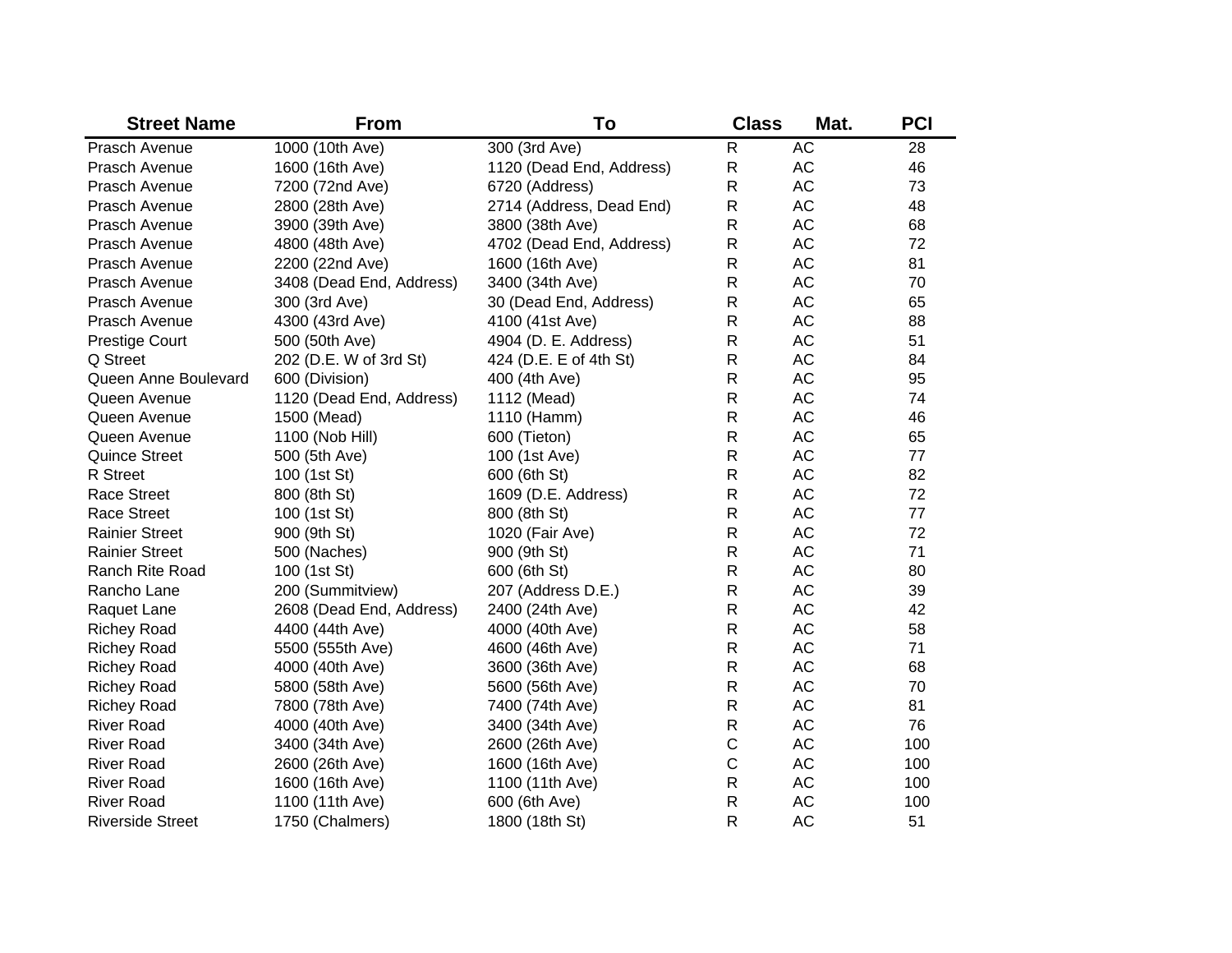| <b>Street Name</b>    | <b>From</b>              | To                       | <b>Class</b> | Mat.      | <b>PCI</b> |
|-----------------------|--------------------------|--------------------------|--------------|-----------|------------|
| Rock Avenue           | 1420 (Mead)              | 1100 (Nob Hill)          | R            | <b>AC</b> | 75         |
| <b>Rock Avenue</b>    | 1620 (Pierce)            | 1500 (Mead)              | R            | <b>ST</b> | 70         |
| Roosevelt Avenue      | 3500 (35th Ave)          | 3300 (Dead End, Address) | R            | AC        | 57         |
| Roosevelt Avenue      | 2000 (20th Ave)          | 1800 (18th Ave)          | $\mathsf{R}$ | AC        | 75         |
| Roosevelt Avenue      | 1600 (16th Ave)          | 600 (6th AveA)           | $\mathsf{R}$ | AC        | 67         |
| Rose Place            | 3600 (36th Ave)          | 3400 (34th Ave)          | R            | AC        | 74         |
| Royer Lane            | 1500 (15th Ave)          | 1300 (13th Ave)          | R            | <b>ST</b> | 95         |
| <b>Rudkin Road</b>    | 1800 (Mead)              | 1600 (Viola)             | C            | AC        | 40         |
| <b>Russell Lane</b>   | 100 (1st Ave)            | 100 (1st St)             | R            | <b>ST</b> | 83         |
| Saddlebrook Court     | 220 (Saddlebrook Dr)     | 237 (D.E. Address)       | R            | AC        | 81         |
| Saddlebrook Drive     | 7400 (74th Ave)          | 7300 (73rd Ave)          | R            | AC        | 70         |
| Scenic Drive          | 58th Ave                 | 53rd Ave                 | $\mathsf C$  | AC        | 55         |
| Scenic Drive          | 6600 (66th Ave)          | 5800 (58th Ave)          | C            | AC        | 61         |
| Scenic Drive          | 4507 (Address)           | 4100 (41st Ave)          | $\mathsf{R}$ | AC        | 39         |
| Scenic Drive          | 4615 (Address)           | Fechter Rd               | C            | AC        | 68         |
| Scenic Drive          | 7615 (Address)           | 8000 (80th Ave)          | ${\sf R}$    | AC        | 87         |
| Scenic Drive          | Fechter Rd               | Fellows Dr               | $\mathsf R$  | AC        | 100        |
| Scenic Drive          | 4624 (Address)           | <b>Highland Wy</b>       | $\mathsf{R}$ | AC        | 63         |
| <b>Scenic Drive</b>   | Fechter Rd               | End                      | R            | AC        | 100        |
| Scenic Road           | 4615 (Address)           | 4202 (Address)           | R            | AC        | 28         |
| Scenic Road           | 4507 (Address)           | 4100 (Address)           | $\mathsf{R}$ | AC        | 39         |
| Scenic Road           | 714 ((Address)           | 720 (Address)            | R            | AC        | 42         |
| Scenic Road           | 5800 (58th Ave)          | 4624 (Address)           | R            | AC        | 47         |
| <b>Scott Court</b>    | 7006 (Dead End, Address) | 7000 (70th Ave)          | R            | AC        | 72         |
| Seattle Slew Run      | 900 (Address)            | 950 (Address)            | R            | AC        | 76         |
| <b>Shamrock Drive</b> | 200 (Summitview)         | 200 (Summitview)         | $\mathsf R$  | AC        | 35         |
| <b>Shamrock Place</b> | 1 (D.E. Address)         | 100 (Shamrock Dr)        | R            | AC        | 67         |
| Sharon Way            | 3400 (34th Ave)          | 3207 (Dead End, Address) | R            | AC        | 35         |
| Shelton Avenue        | 3000 (30th Ave)          | 2700 (27th Ave)          | $\mathsf R$  | AC        | 70         |
| Simpson Lane          | 1100 (Fair)              | 1123 (Dead End, Address) | $\mathsf R$  | <b>ST</b> | 94         |
| Simpson Lane          | 1300 (13th St)           | 2000 (20th St)           | $\mathsf R$  | <b>ST</b> | 85         |
| <b>Skyline Avenue</b> | 6708 (Address)           | 6600 (66th Ave)          | ${\sf R}$    | AC        | 45         |
| Skyline Way           | 7700 (77th Ave)          | 7600 (76th Ave)          | ${\sf R}$    | AC        | 70         |
| Skyline Way           | 8000 (80th Ave)          | 7901 (Dead End, Address) | ${\sf R}$    | AC        | 71         |
| <b>Sliger Road</b>    | 1800 (18th St)           | 1910 (D.E. Address)      | $\mathsf R$  | <b>AC</b> | 94         |
| Snowmountain Road     | 4910 (Address)           | 4100 (41st Ave)          | R            | <b>AC</b> | 57         |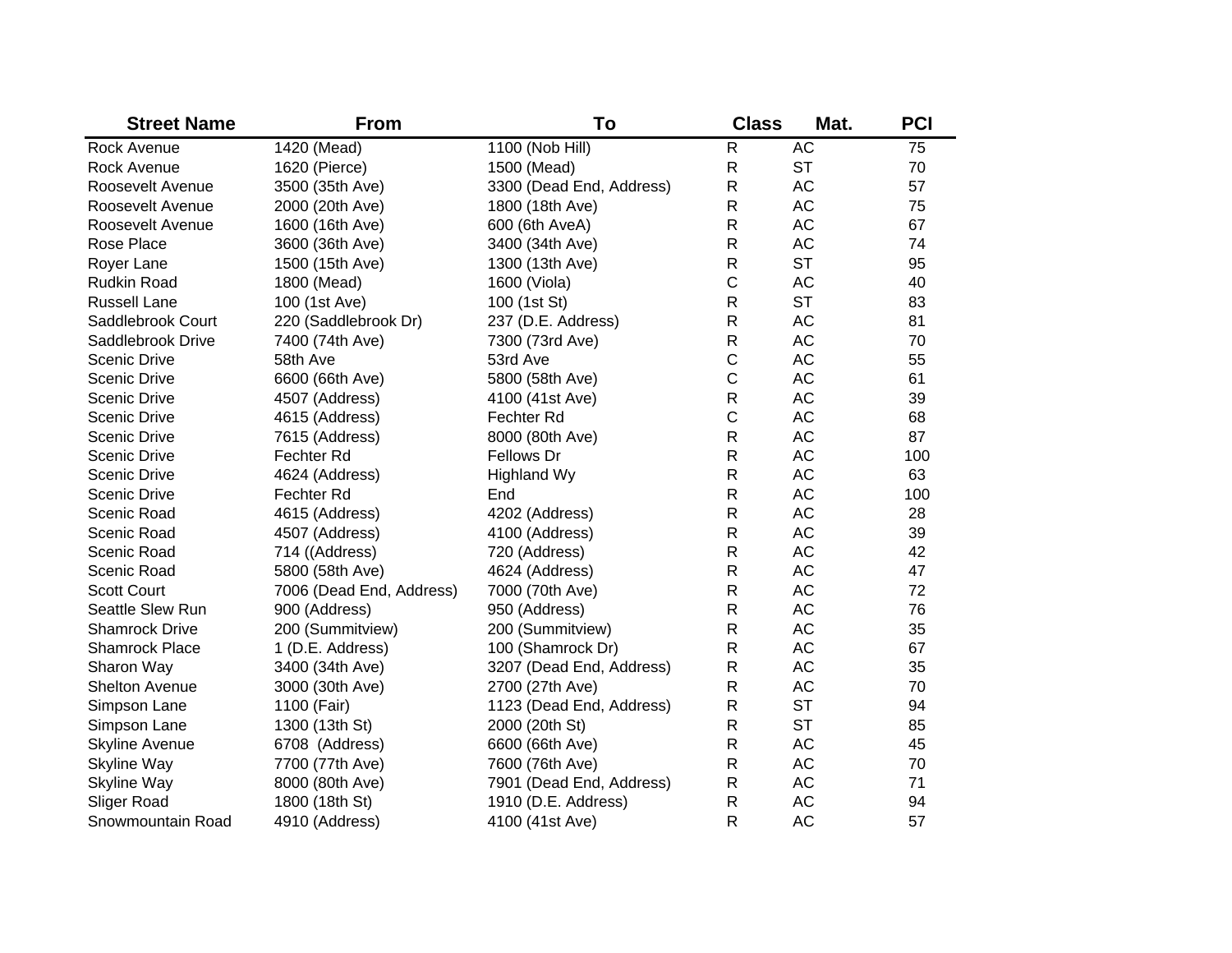| <b>Street Name</b>       | <b>From</b>              | To                       | <b>Class</b> | Mat.      | <b>PCI</b> |
|--------------------------|--------------------------|--------------------------|--------------|-----------|------------|
| South Apple View Rd      | 6610 (D.E. Address)      | 310 (Apple View Rd)      | R            | <b>AC</b> | 72         |
| Spokane Street           | 1400 (14th Ave)          | 1200 (12th Ave)          | R            | AC        | 78         |
| Spokane Street           | 1110 (Pleasant)          | 1725 (Cornell)           | R            | <b>ST</b> | 85         |
| Spokane Street           | 1600 (16th Ave)          | 1500 (15th Ave)          | R            | <b>ST</b> | 99         |
| Spokane Street           | 1800 (Fremont Way)       | 1810 (Dead End, Address) | R            | AC        | 98         |
| Spokane Street           | 7505 (Conover Dr)        | 7200 (72nd Ave)          | R            | AC        | 90         |
| Spring Creek Road        | 3600 (36th Ave)          | 4800 (48th Ave)          | R            | AC        | 75         |
| <b>Spruce Street</b>     | 800 (8th St)             | 1020 (Fair Ave)          | R            | AC        | 43         |
| <b>Spruce Street</b>     | 500 (5th Ave)            | 200 (2nd Ave)            | R            | AC        | 60         |
| <b>Spruce Street</b>     | 1400 (14th Ave)          | 700 (7th Ave)            | R            | AC        | 52         |
| <b>Spruce Street</b>     | 1020 (Fair Ave)          | 1402 (D.E. Address)      | R            | AC        | 83         |
| <b>Spruce Street</b>     | 100 (1st St)             | 800 (8th St)             | R            | AC        | 76         |
| <b>St Andrews Place</b>  | 225 (Walnut)             | 200 (Torrey Pines)       | R            | AC        | 90         |
| St Helens Street         | 2300 (23rd Ave)          | 2000 (20th Ave)          | R            | AC        | 57         |
| <b>St Helens Street</b>  | 720 (Cornell Ave)        | 300 (3rd Ave)            | R            | AC        | 89         |
| <b>St Helens Street</b>  | 900 (9th Ave)            | 800 (Dead End, Address)  | R            | AC        | 63         |
| <b>St Helens Street</b>  | 1600 (16th Ave)          | 1000 (10th Ave)          | R            | AC        | 67         |
| St Johns Street          | 1615 (12th Ave)          | 1110 (Pleasant)          | R            | <b>ST</b> | 98         |
| <b>Stacy Lane</b>        | 7500 (75th Ave)          | 7400 (74th Ave)          | R            | AC        | 75         |
| Staff Sgt. Pendleton Way | 100 (1st Street)         | 650 (Dead End)           | R            | AC        | 100        |
| Staff Sgt. Pendleton Way | <b>Front Street</b>      | 1st Street               | R            | AC        | 100        |
| Staff Sgt. Pendleton Way | 800 (8th Street)         | 1000 (10th Street)       | R            | AC        | 100        |
| <b>Stanley Boulevard</b> | 2300 (23rd Ave)          | 200 (Chestnut)           | R            | AC        | 51         |
| <b>Sterling Court</b>    | 6900 (69th Ave)          | 6901 (Dead End, Address) | R            | AC        | 53         |
| <b>Stewart Street</b>    | 1015 (Dead End, Address) | 1700 (17th Ave)          | R            | AC        | 26         |
| <b>Stewart Street</b>    | 300 (3rd Ave)            | 50 (Landon)              | R            | AC        | 71         |
| <b>Stewart Street</b>    | 1200 (12th Ave)          | 1000 (10th Ave)          | R            | AC        | 54         |
| <b>Stewart Street</b>    | 900 (9th Ave)            | 300 (3rd Ave)            | R            | AC        | 73         |
| <b>Storm Avenue</b>      | 6810 (Dead End, Address) | 6803 (Dead End, Address) | R            | AC        | 70         |
| <b>Storm Avenue</b>      | 4300 (43rd Ave)          | 4100 (41st Ave)          | R            | AC        | 73         |
| <b>Streif Lane</b>       | 7200 (72nd Ave)          | 7001 (Dead End, Address) | R            | AC        | 86         |
| <b>Summitview Avenue</b> | 9600 (96th Ave)          | 8800 (88th Ave)          | P            | AC        | 72         |
| <b>Summitview Avenue</b> | 8800 (88th Ave)          | 7200 (72nd Ave)          | P            | AC        | 74         |
| <b>Summitview Avenue</b> | 7200 (72nd Ave)          | 6200 (62nd Ave)          | P            | AC        | 71         |
| <b>Summitview Avenue</b> | 6200 (62nd Ave)          | 5600 (56th Ave)          | P            | AC        | 48         |
| Summitview Avenue        | 5600 (56th Ave)          | 4800 (48th Ave)          | P            | <b>AC</b> | 100        |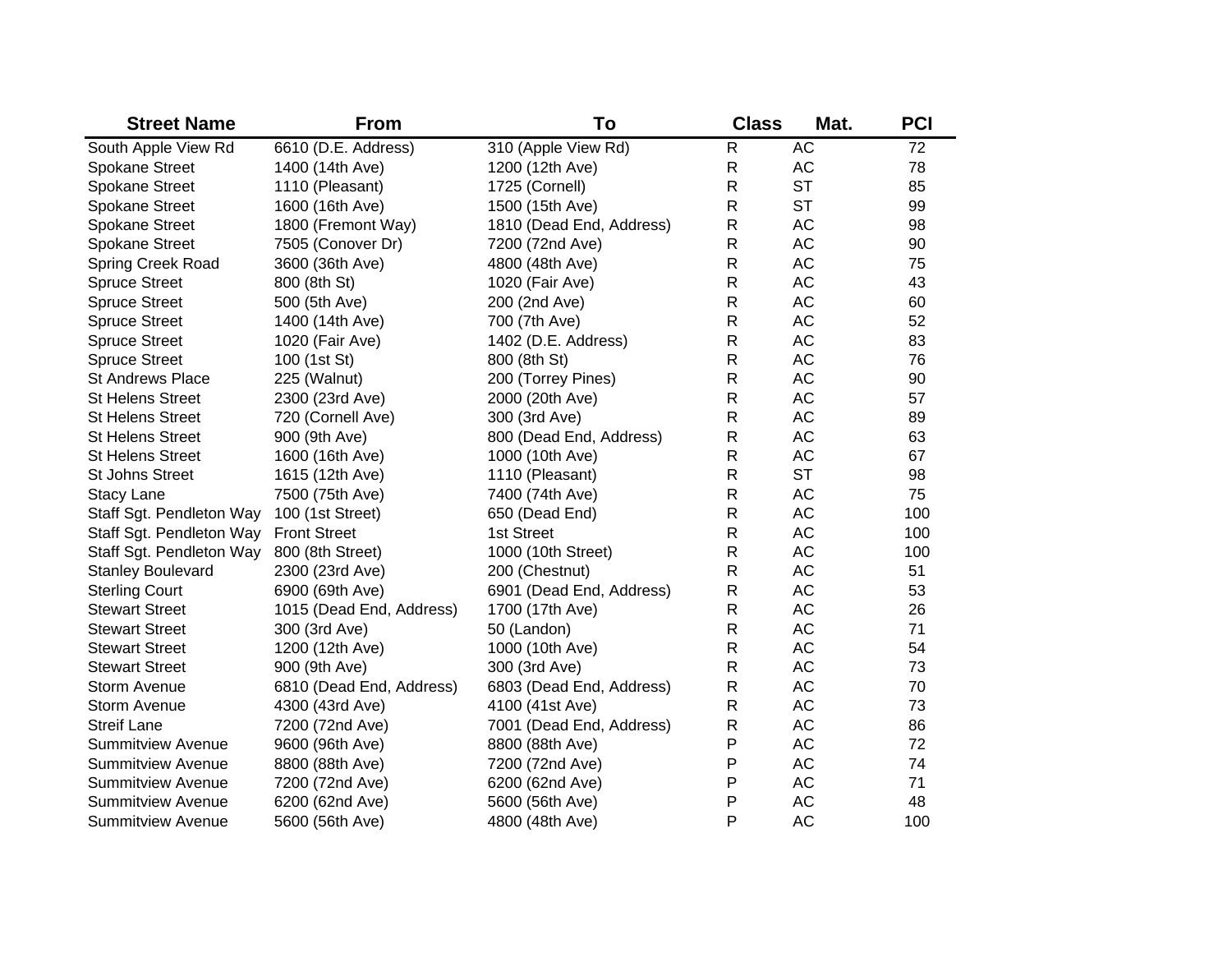| <b>Street Name</b>        | <b>From</b>              | To                      | <b>Class</b> | Mat.      | <b>PCI</b> |
|---------------------------|--------------------------|-------------------------|--------------|-----------|------------|
| <b>Summitview Avenue</b>  | 4800 (48th Ave)          | 4000 (40th Ave)         | P            | <b>AC</b> | 56         |
| <b>Summitview Avenue</b>  | 4000 (40th Ave)          | 3200 (32nd Ave)         | P            | AC        | 70         |
| <b>Summitview Avenue</b>  | 3200 (32nd Ave)          | 2300 (23rd Ave)         | P            | AC        | 84         |
| <b>Summitview Avenue</b>  | 2300 (23rd Ave)          | 1400 (14th Ave)         | P            | <b>AC</b> | 88         |
| <b>Summitview Avenue</b>  | 1400 (14th Ave)          | 700 (7th Ave)           | P            | <b>AC</b> | 100        |
| Sun Valley Way            | 420 (Tieton)             | 402 (Dead End, Address) | $\mathsf R$  | <b>AC</b> | 33         |
| <b>Suncrest Way</b>       | 1500 (King St)           | 3200 (32nd PI)          | $\mathsf R$  | <b>AC</b> | 77         |
| <b>Sunrise Park Drive</b> | 400 (Lincoln Ave)        | 3800 (D.E. Address)     | $\mathsf R$  | <b>AC</b> | 38         |
| <b>Sunset Avenue</b>      | 350 (Lincoln)            | 403 Englewood Crest Dr) | $\mathsf{R}$ | AC        | 68         |
| <b>Surrey Lane</b>        | 4800 (48th Ave)          | 4500 (N Conestoga Blvd) | $\mathsf{R}$ | AC        | 59         |
| Susan Avenue              | 3600 (36th Ave)          | 3400 (34th Ave)         | $\mathsf{R}$ | AC        | 58         |
| Swan Avenue               | 2800 (28th Ave)          | 2650 (Address           | $\mathsf{R}$ | <b>ST</b> | 84         |
| Swan Avenue               | 2300 (23rd Ave)          | 1800 (18th Ave)         | $\mathsf{R}$ | <b>ST</b> | 91         |
| Swan Avenue               | 1600 (16th Ave)          | 600 (6th Ave)           | $\mathsf{R}$ | AC        | 71         |
| <b>Sycamore Street</b>    | 75 (Gordon Rd)           | 100 (1st St)            | $\mathsf R$  | AC        | 44         |
| <b>Sycamore Street</b>    | 100 (1st St)             | 200 (2nd St)            | $\mathsf R$  | AC        | 81         |
| Tah Kin Road              | 2211 (Dead End, Address) | 2200 (22nd Ave)         | $\mathsf R$  | AC        | 57         |
| Tahoma Avenue             | 1800 (18th Ave)          | 1600 (16th Ave)         | $\mathsf R$  | <b>ST</b> | 83         |
| Tahoma Avenue             | 2800 (28th Ave)          | 2700 (27th Ave)         | $\mathsf R$  | AC        | 83         |
| <b>Tamarack Avenue</b>    | 75 (Gordon Rd)           | 100 (1st St)            | $\mathsf{R}$ | AC        | 54         |
| <b>Tanarae Place</b>      | 805 (Bristol Wy)         | 701 (Dead End, Address) | R            | AC        | 62         |
| <b>Taylor Way</b>         | 3600 (36th Ave)          | 3400 (34th Ave)         | R            | AC        | 71         |
| <b>Tennant Lane</b>       | 100 (1st St)             | 1100 (Fair)             | $\mathsf{R}$ | <b>ST</b> | 64         |
| Terrace Heights Way       | 6 (Pitcher)              | 1000 (10th St)          | $\mathsf{R}$ | AC        | 65         |
| <b>Terrace Street</b>     | 10 (Yakima Ave)          | 1200 (12th Ave)         | $\mathsf R$  | AC        | 46         |
| <b>Terry Avenue</b>       | 7000 (70th Ave)          | 6400 (64th Ave)         | $\mathsf{R}$ | AC        | 80         |
| <b>Thornton Lane</b>      | 250 (Buwalda)            | 400 (4th St)            | $\mathsf{R}$ | AC        | 45         |
| <b>Tieton Drive</b>       | 9600 (96th Ave)          | 8700 (87th Ave)         | M            | AC        | 68         |
| <b>Tieton Drive</b>       | 8700 (87th Ave)          | 7200 (72nd Ave)         | M            | AC        | 62         |
| <b>Tieton Drive</b>       | 7200 (72nd Ave)          | 6400 (64th Ave)         | M            | AC        | 68         |
| <b>Tieton Drive</b>       | 6400 (64th Ave)          | 5600 (56th Ave)         | M            | AC        | 61         |
| <b>Tieton Drive</b>       | 5600 (56th Ave)          | 4800 (48th Ave)         | M            | AC        | 67         |
| <b>Tieton Drive</b>       | 4800 (48th Ave)          | 4000 (40th Ave)         | M            | AC        | 100        |
| <b>Tieton Drive</b>       | 4000 (40th Ave)          | 3200 (32nd Ave)         | M            | AC        | 98         |
| <b>Tieton Drive</b>       | 3200 (32nd Ave)          | 1600 (16th Ave)         | M            | <b>AC</b> | 99         |
| <b>Tieton Drive</b>       | 1600 (16th Ave)          | 500 (5th Ave)           | M            | <b>AC</b> | 78         |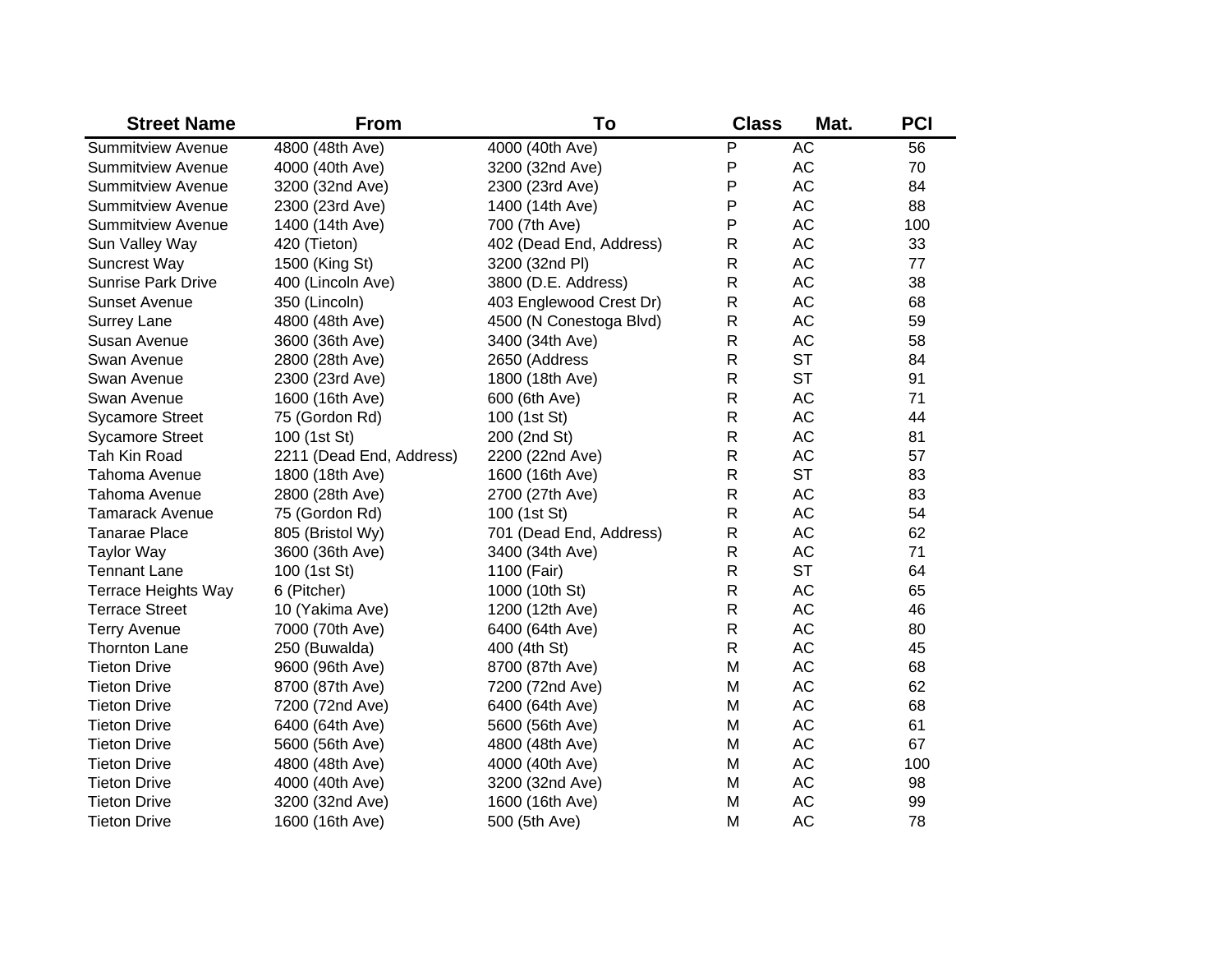| <b>Street Name</b>       | <b>From</b>              | To                       | <b>Class</b> | Mat.      | <b>PCI</b> |
|--------------------------|--------------------------|--------------------------|--------------|-----------|------------|
| <b>Tieton Drive</b>      | 500 (5th Ave)            | 400 (4th Ave)            | R            | <b>AC</b> | 19         |
| <b>Torrey Pines Lane</b> | 9400 (94th Ave)          | 9300 (93rd Ave)          | R            | AC        | 66         |
| <b>Triple Crown Way</b>  | 900 (Address)            | 925 (Address)            | R            | AC        | 77         |
| <b>Uplands Way</b>       | 4600 (46th Ave)          | 4200 (42nd Ave)          | $\mathsf{R}$ | AC        | 58         |
| Valley West Avenue       | 7300 (Pierce)            | 7000 (Mead)              | $\mathsf{R}$ | AC        | 74         |
| Vendome Avenue           | 3416 (Dead End, Address) | 3404 (Dead End, Address) | R            | AC        | 39         |
| Vendome Drive            | 120 (Vendome Ave)        | 200 (Summitview)         | R            | AC        | 34         |
| <b>View Haven Drive</b>  | 6100 (61st Ave)          | $(60th$ Ave)             | R            | AC        | 72         |
| <b>Viewcrest Drive</b>   | 410 (Englewood Crest Dr) | 8005 (Dead End, Address) | R            | AC        | 95         |
| Viewcrest Way            | 420 (Viewmont Dr)        | 410 (Englewood Crest Dr) | R            | AC        | 82         |
| Viewcrest Way            | 8400 (84th Ave)          | 8103 (Viewmont Dr)       | R            | AC        | 91         |
| <b>Viewmont Drive</b>    | 305 (Dead End, Address)  | D.E. North No Address    | R            | <b>ST</b> | 90         |
| Viewmont Place           | 406 (Dead End, Address)  | 411 (Dead End, Address)  | R            | <b>ST</b> | 100        |
| Vincenta Way             | 3300 (33rd Ave)          | 3200 (32nd Ave)          | $\mathsf{R}$ | AC        | 56         |
| Vincenta Way             | 3409 (Dead End, Address) | 3400 (34th Ave)          | $\mathsf R$  | AC        | 74         |
| Viola Avenue             | 1600 (16th Ave)          | 300 (3rd Ave)            | $\mathsf R$  | AC        | 77         |
| Viola Avenue             | 300 (3rd AveA)           | 25 (Voelker)             | $\mathsf{R}$ | AC        | 53         |
| Viola Avenue             | 7500 (75th Ave)          | 7200 (72nd Ave)          | $\mathsf{R}$ | AC        | 76         |
| Viola Avenue             | 1000 (Fair Ave)          | 1800 (18th St)           | $\mathsf C$  | AC        | 63         |
| Viola Avenue             | 1800 (18th St)           | 2100 (Rudkin Rd)         | $\mathsf C$  | AC        | 50         |
| Viola Avenue             | 4600 (46th Ave)          | 4000 (40th Ave)          | R            | AC        | 67         |
| Viola Avenue             | 2400 (24th Ave)          | 2000 (20th Ave)          | R            | AC        | 71         |
| Viola Avenue             | 3400 (34th Ave)          | 3200 (32nd Ave)          | R            | AC        | 69         |
| Viola Avenue             | 2610 (Karr Ave)          | 2500 (25th Ave)          | R            | AC        | 77         |
| Viola Avenue             | 3200 (32nd Ave)          | 2610 (Karr Ave)          | R            | AC        | 40         |
| Viola Avenue             | 100 (1st St)             | 1000 (Fair Ave)          | C            | AC        | 55         |
| Viola Court              | 3600 (36th Ave)          | 3400 (34th Ave)          | $\mathsf{R}$ | AC        | 77         |
| Viola Place              | 1220 (Viola)             | 1216 (Viola)             | $\mathsf{R}$ | AC        | 56         |
| <b>Voelker Avenue</b>    | 1620 (Pierce)            | 1500 (Mead)              | $\mathsf{R}$ | <b>ST</b> | 93         |
| <b>Voelker Avenue</b>    | 1320 (Logan)             | 1220 (Prasch)            | $\mathsf{R}$ | <b>ST</b> | 93         |
| <b>Voltaire Avenue</b>   | 3200 (32nd Ave)          | 420 (Tieton Dr)          | $\mathsf{R}$ | AC        | 74         |
| <b>Walker Street</b>     | 900 (9th St)             | 1020 (Fair Ave)          | $\mathsf{R}$ | AC        | 81         |
| <b>Walnut Street</b>     | 700 (7th Ave)            | 500 (5th Ave)            | M            | AC        | 100        |
| <b>Walnut Street</b>     | 300 (3rd Ave)            | 100 (1st St)             | M            | AC        | 100        |
| <b>Walnut Street</b>     | 4210 (Chisholm Trail)    | 4000 (40th Ave)          | $\mathsf{R}$ | <b>AC</b> | 54         |
| <b>Walnut Street</b>     | 5150 (Dead End, Address) | 5000 (50th Ave)          | $\mathsf{R}$ | <b>ST</b> | 92         |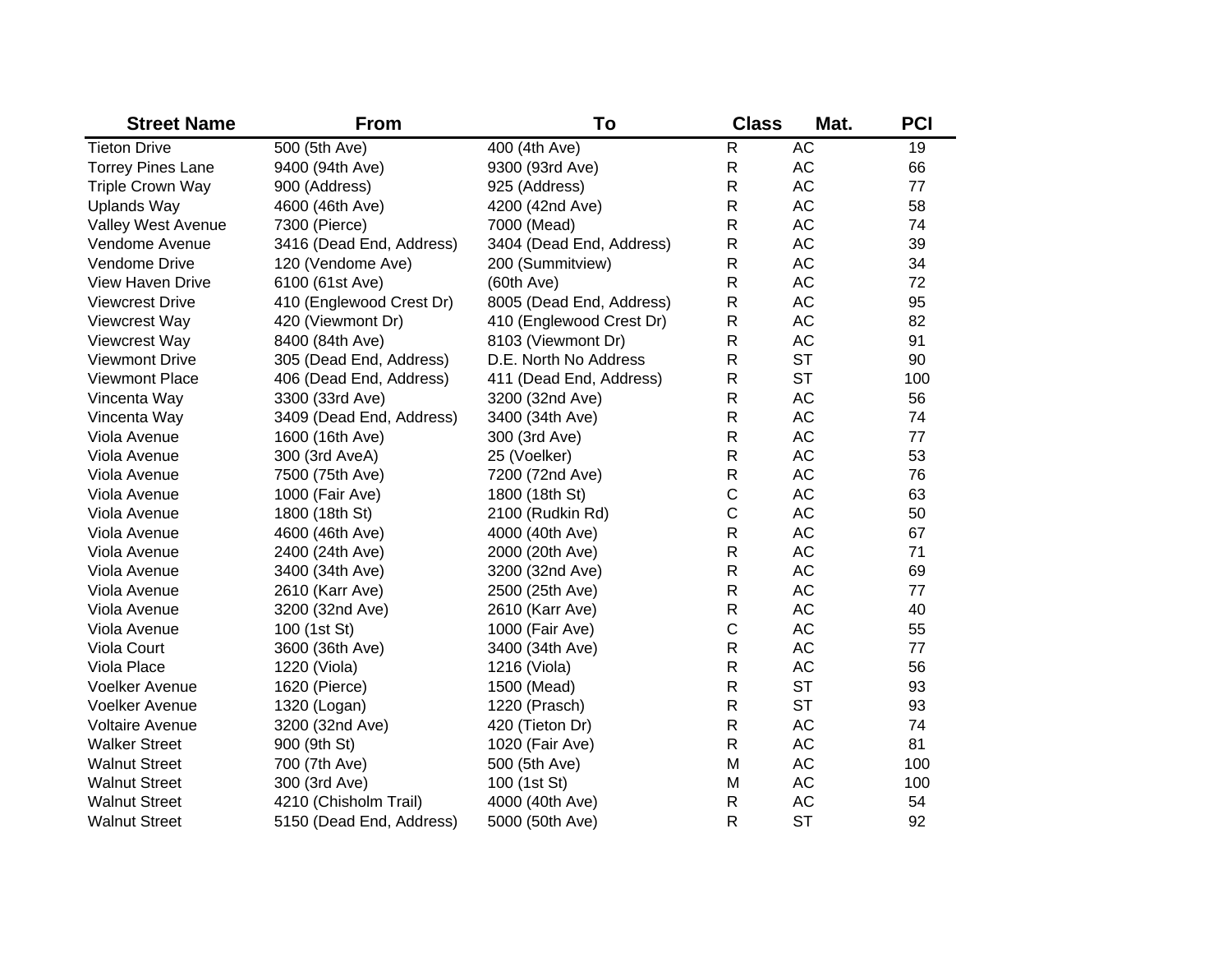| <b>Street Name</b>       | <b>From</b>              | To                     | <b>Class</b>   | Mat.          | <b>PCI</b> |
|--------------------------|--------------------------|------------------------|----------------|---------------|------------|
| <b>Walnut Street</b>     | 600 (6th St)             | 800 (8th St)           | $\overline{C}$ | <b>AC</b>     | 67         |
| <b>Walnut Street</b>     | 3600 (36th Ave)          | 3400 (34th Ave)        | $\mathsf{R}$   | AC            | 57         |
| <b>Walnut Street</b>     | 500 (5th Ave)            | 300 (3rd Ave)          | M              | AC            | 100        |
| <b>Walnut Street</b>     | 4800 (48th Ave)          | 4400 (44th Ave)        | $\mathsf{R}$   | AC            | 69         |
| <b>Walnut Street</b>     | 3000 (30th Ave)          | 2800 (28th Ave)        | R              | AC            | 30         |
| <b>Walnut Street</b>     | 6200 (62nd Ave)          | 5700 (57th Ave)        | R              | AC            | 68         |
| <b>Walnut Street</b>     | 2800 (28th Ave)          | 2500 (25th Ave)        | R              | AC            | 37         |
| <b>Walnut Street</b>     | 1400 (14th Ave)          | 1200 (12th Ave)        | R              | AC            | 64         |
| <b>Walnut Street</b>     | 4000 (40th Ave)          | 3610 (Del Mar Terrace) | R              | AC            | 78         |
| <b>Walnut Street</b>     | 1100 (11th Ave)          | 700 (7th Ave)          | R              | $\mathsf{AC}$ | 60         |
| <b>Walnut Street</b>     | 7600 (76th Ave)          | 7400 (74th Ave)        | R              | AC            | 61         |
| <b>Walnut Street</b>     | 6600 (66th Ave)          | 6200 (62nd Ave)        | R              | AC            | 66         |
| <b>Walnut Street</b>     | 9600 (96th Ave           | 9300 (93rd Ave)        | R              | AC            | 81         |
| <b>Walnut Street</b>     | 9200 (92nd Ave)          | (Dead End, No Address) | R              | AC            | 89         |
| <b>Walnut Street</b>     | 7000 (70th Ave)          | 6800 (68th Ave)        | $\mathsf{R}$   | $\mathsf{AC}$ | 61         |
| <b>Walnut Street</b>     | 100 (1st St)             | 300 (3rd St)           | M              | $\mathsf{AC}$ | 100        |
| <b>Walnut Street</b>     | 300 (3rd St)             | 600 (6th St)           | M              | AC            | 100        |
| <b>Washington Avenue</b> | 7600 (76th Ave)          | 7200 (72nd Ave)        | $\mathsf{R}$   | AC            | 85         |
| <b>Washington Avenue</b> | 7200 (72nd Ave)          | 6600 (66th Ave)        | M              | AC            | 97         |
| <b>Washington Avenue</b> | 6600 (66th Ave)          | 5600 (56th Ave)        | M              | AC            | 94         |
| <b>Washington Avenue</b> | 5600 (56th Ave)          | 4800 (48th Ave)        | P              | AC            | 90         |
| <b>Washington Avenue</b> | 4800 (48th Ave)          | 4000 (40th Ave)        | P              | AC            | 81         |
| <b>Washington Avenue</b> | 4000 (40th Ave)          | 2800 (28th Ave)        | P              | AC            | 80         |
| <b>Washington Avenue</b> | 2800 (28th Ave)          | 1600 (16th Ave)        | P              | AC            | 75         |
| <b>Washington Avenue</b> | 1600 (16th Ave)          | 1000 (10th Ave)        | M              | AC            | 100        |
| <b>Washington Avenue</b> | 1000 (10th Ave)          | 300 (3rd Ave)          | M              | AC            | 100        |
| <b>Washington Avenue</b> | 300 (3rd Ave)            | 100 (1st Street)       | M              | AC            | 100        |
| <b>Washington Avenue</b> | 100 (1st Street)         | 120 (15th Street)      | M              | AC            | 94         |
| <b>Webster Ave</b>       | 5600 (56th Ave)          | 5400 (54th Ave)        | R              | AC            | 40         |
| <b>Webster Ave</b>       | 3600 (36th Ave)          | 3200 (32nd Ave)        | R              | AC            | 47         |
| <b>Webster Ave</b>       | 4600 (46th Ave)          | 4400 (44th Ave)        | R              | AC            | 52         |
| <b>Webster Ave</b>       | 3800 (38th AveA)         | 4000 (40th Ave)        | R              | AC            | 48         |
| <b>Webster Ave</b>       | 9000 (90th Ave)          | 8900 (89th Ave)        | R              | AC            | 92         |
| <b>Webster Court</b>     | 5314 (Dead End, Address) | 5300 (53rd Ave)        | R              | AC            | 46         |
| <b>Webster Road</b>      | 5000 (50th Ave)          | 4800 (48th Ave)        | R              | <b>AC</b>     | 74         |
| West Ridge Court         | 6506 (D.E. Address)      | 6400 (64th Ave)        | R              | <b>AC</b>     | 84         |